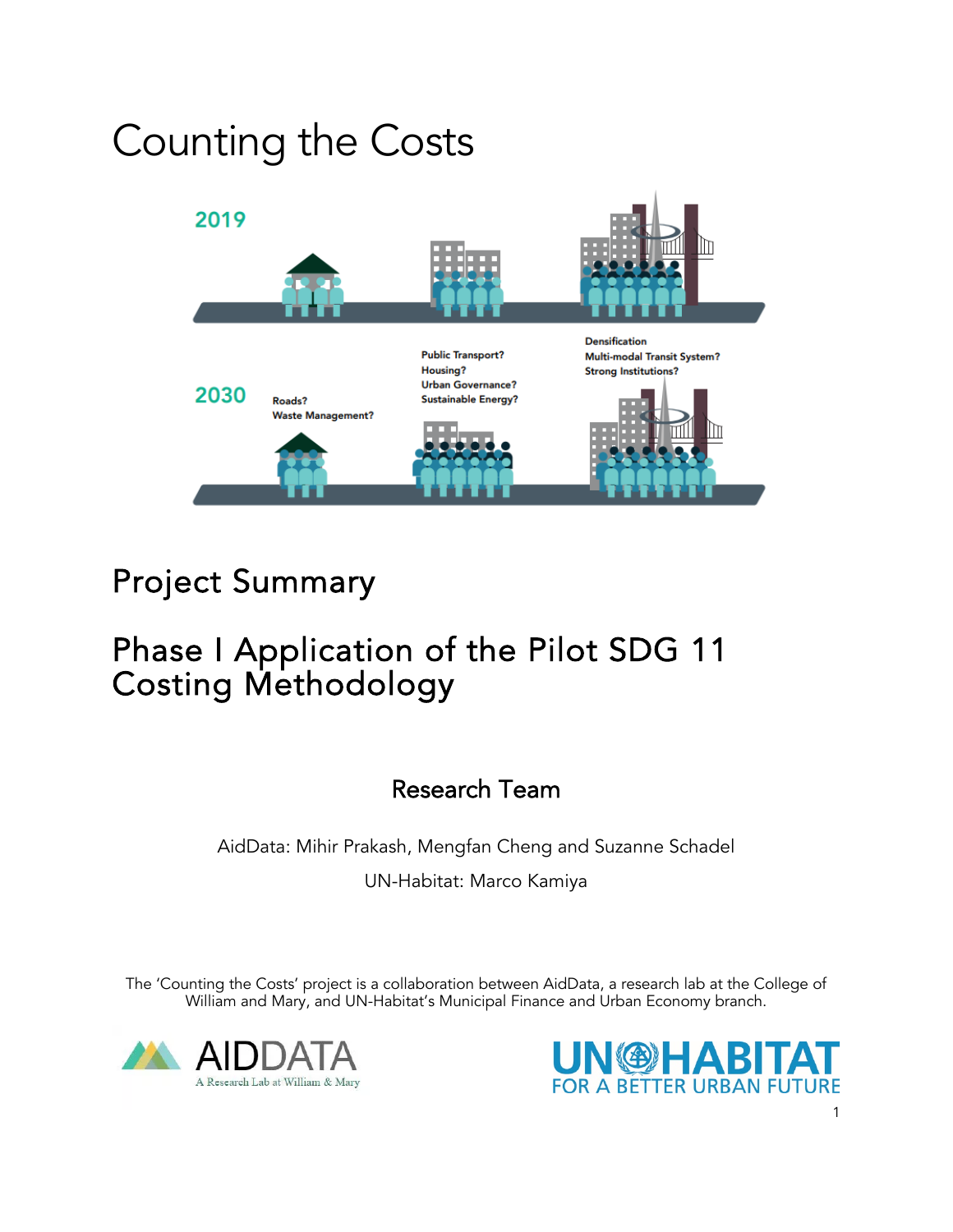#### Acknowledgements:

This report was prepared by Mihir Prakash and Mengfan Cheng (AidData), Marco Kamiya (UN-Habitat), and Suzanne Schadel (Arizona State University). The findings and conclusions of this report are those of the authors alone and do not necessarily reflect the views of the funders, partners, and advisors we thank below.

The first phase of this study was conducted in collaboration with Marco Kamiya and economists and finance experts from the Knowledge and Innovation Branch at UN-Habitat. Throughout the study we received helpful feedback and guidance from Samantha Custer (AidData), for which we are extremely grateful. The authors also thank experts from the urban community who helped us refine our thinking on how to develop our costing methodology and what constitutes a baseline scenario for SDG 11, including: Edgardo Bilski (UCLG), Maruxa Cardama (SLoCaT), Michael Sutcliffe (former municipal manager of eThekwini), Steven Kenyon (National Treasury of Republic of South Africa), Billy Cobbett (Cities Alliance), Guenther Wehenpohl (GIZ), and Jorge Perez J. Aramillo (former Chief Town Planner of Medellin). We are also grateful for the inputs received from various experts at UN-Habitat, including: Graham Alabaster, Francesca Calisesi, Nao Takeuchi, Shipra Narang Suri, Robert Ndugwa, Stefanie Holzwarth, Jesus Salcedo, Andrew Rudd, Laura Petrella, Yele-Williams Oyekola, Roberto Herrera, and Hannes Berggren.

This study would not have been possible without the help we received from our research assistants: Moses Farley, Kaia Johnson, and Elizabeth Mitchell.

Lastly, we thank the Swedish International Development Agency (SIDA) who provided seed capital to conduct the first phase of our research.

#### Citation:

Prakash, M., Kamiya, M., Cheng, M., & S. Schaedel. 2020. *Counting the Costs*. Williamsburg, VA: AidData at William & Mary.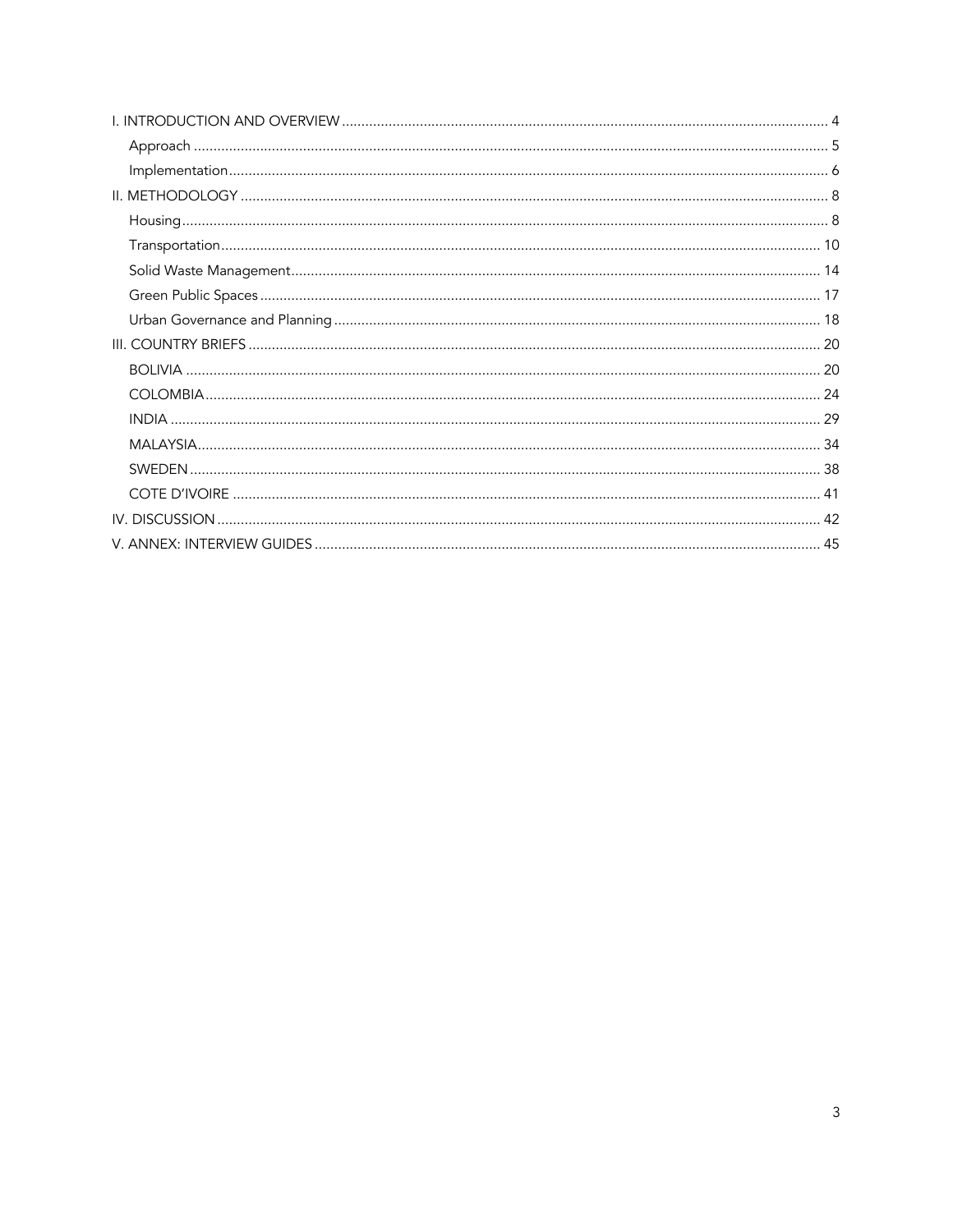### I. INTRODUCTION AND OVERVIEW

UN-Habitat's mandate to promote socially and environmentally sustainable cities is critical to achieving the Sustainable Development Goals (SDGs). Yet, in the absence of quantifiable information on the costs to implement SDG 11 (Sustainable Cities and Communities) and realize the New Urban Agenda, it is difficult for leaders to accurately assess what resources are needed or identify shortfalls.

Several previous studies have attempted to quantify the costs to achieve the SDGs, but none comprehensively capture the cost of achieving SDG 11 or urban sustainability more broadly. Nonetheless, these costing efforts offer a starting point upon which this pilot builds. We briefly profile five of these previous studies below to identify their strengths, weaknesses, and the lessons they offer for the pilot.<sup>1</sup>

When it comes to infrastructure spending, two previous studies provide a good starting point for costing the hardware of infrastructure. The McKinsey Global Institute's *Bridging Global Infrastructure Gaps* report estimates that the world must spend US\$3.3 trillion annually to close the infrastructure gap by 2030 – a shortfall of US\$0.8 trillion in light of current spending of US\$2.5 trillion per year. The McKinsey estimate includes the costs for basic and local infrastructure in high, middle, and low-income countries. Meanwhile, the Global Infrastructure Hub's *Global Infrastructure Outlook* (GIO) study estimates a similar shortfall of US\$0.6 trillion per year, but places current spending at US\$3.3 trillion and total need at US\$3.9 trillion per year.<sup>2</sup>

One important difference between the two estimates is that the GIO report maps infrastructure-related costs to various SDGs, including SDG 6 (Water) and SDG 7 (Energy), while the McKinsey effort does not. Both methodologies provide a good starting point for costing the hardware of infrastructure, but fall short in two respects: (1) they do not take into account social policies (e.g., institutions to support sustainable urbanization) and (2) the macroeconomic nature of the approach increases the uncertainty of the estimates and provides only a fuzzy picture, at best, of the true costs to achieve SDG11.

Moving from infrastructure to other facets of the SDGs, the Sustainable Development Solutions Network (SDSN) benchmarked the costs to achieve the SDGs using costing studies done for the Millennium Development Goals (MDG) in their *Investment Needs to Achieve the Sustainable Development Goals report.<sup>3</sup> While limited to only those* goals that overlap between the MDGs and the SDGs – Health, Education, Environment, Food, Water & Sanitation, Telecommunication, SDG Data, and Emergency Response/Humanitarian – the underlying research offers references to various MDG costing studies that may be relevant to costing SDG 11 achievement by 2030.

Two sector-specific costing studies offer additional lessons learned to inform our pilot. The World Bank's *Costs of Meeting the 2030 Sustainable Development Goal Targets on Drinking Water, Sanitation, and Hygiene* estimates that it will take US\$13.8 to \$46.7 billion per year (0.1% of global GDP) to achieve only two SDG targets: 6.1 (safe and affordable drinking water) and 6.2 (sanitation and hygiene for all).4 The World Bank's estimate captures the costs of capital investments, program delivery, operations, and capital maintenance for WASH-related investments in most low and middle-income countries, as well as high-income countries with low WASH coverage. Meanwhile, the World Health Organization estimates a cost of US\$58 per person/year to achieve health-related SDG targets (34 indicators, across 17 targets and 4 goals) by 2030 for low and middle-income countries. Their study, *Financing Transformative Health Systems Towards Achievement of the Health SDGs: A Model for Projected Resource Needs,* analyzes 67

<sup>1</sup> While we profile five costing studies here, there exist additional relevant studies, such as: UNCTAD's *World Investment Report 2014: Investing in the SDGs – An Action Plan*; the African Development Bank's *Africa Infrastructure Development Index*; OECD's *Measuring Distance to the SDGs Targets*; and Adegbola Ojo et al.'s *The Development of an Infrastructure Quality Index for Nigerian Metropolitan Areas Using Multivariate Geo-Statistical Data Fusion*.

<sup>2</sup> See: https://outlook.gihub.org/

<sup>3</sup> See: http://unsdsn.org/wp-content/uploads/2015/09/151112-SDG-Financing-Needs.pdf

<sup>&</sup>lt;sup>4</sup> The authors estimated the amount of population to be served in rural and urban areas by 2030, accounting for population growth and internal migration, in 140 countries (covering roughly 85% of the world population). See:

http://documents.worldbank.org/curated/en/415441467988938343/pdf/103171-PUB-Box394556B-PUBLIC-EPI-K8543-ADD-SERIES.pdf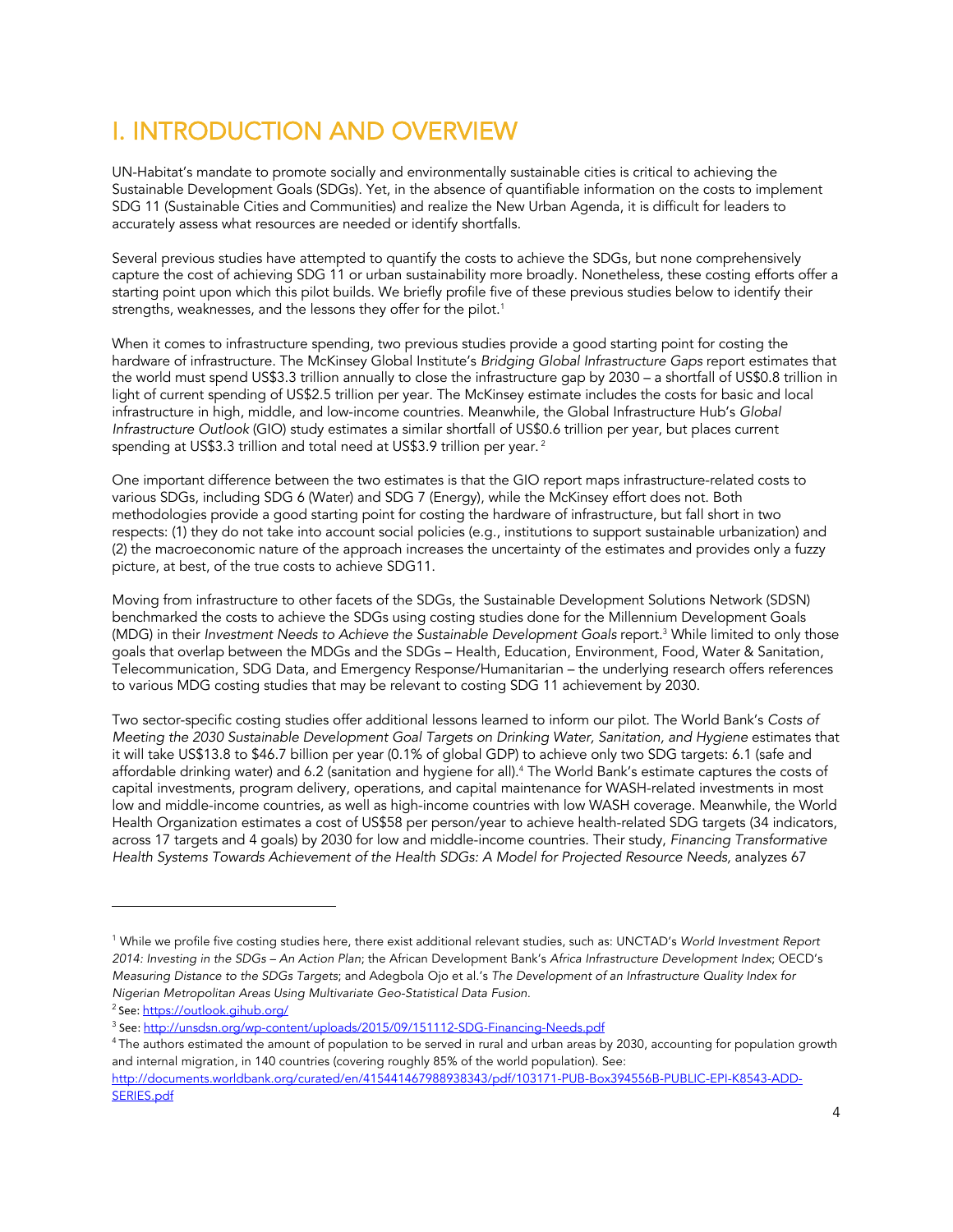countries representing varied levels of existing health systems capacity and uses the local cost of inputs or interventions as the basis for the costing exercise.<sup>5</sup>

The clear limitation of these sectorspecific costing exercises is that they track financing and estimate costs based upon the inputs and gaps in a particular subset of the SDGs agenda that is beyond infrastructure. Nonetheless, these studies provide insights into how to gauge both the hard and soft investments needed to support progress against a given SDG, as well as how to take into account differing levels of existing capacity—both of which will be essential to the proposed pilot effort to cost SDG 11.

To fill the gap in knowledge around the hard and soft costs of achieving SDG-11, UN-Habitat and AidData, a research lab based at William & Mary (a university in the United States), devised a two-phase effort to develop a systematic, replicable, and scalable approach to capture both the "hard" and "soft" costs to support sustainable cities in the lead-up to 2030.

#### Hard (Visible) Costs

Land Development

Physical Infrastructure

Operation & Maintenance

#### Soft (Invisible) Costs

Strong Institutions

- Citizen Participation

- Law Enforcement

Disaster risk reduction and climate change resilience

Social Inclusion

Environmental Conservation

#### Approach

Based upon the review of previous costing studies and the envisioned objectives of this pilot, AidData and UN-Habitat initially identified three possible approaches to cost SDG 11 (top-down, bottom-up and hybrid), each with their own trade-offs. After further evaluation of the three approaches, the hybrid approach (outlined below), was identified as most suitable for implementation during the first phase of this project.

The hybrid approach incorporates elements of both a top-down and a bottom-up approach to costing SDG 11 achievement. Many of the soft costs related to SDG 11 are difficult to contextualize and quantify. This is especially the case for expenditures related to governance and planning and various public programs. However, for other dimensions, such as housing and transportation, many standards for sustainability exist. In this hybrid approach, we used primary data on cities to calculate gaps using the standards and supplemented our results with top-down costs

<sup>5</sup> Costs are also modeled using different approaches (1) where countries' advancement towards global targets was constrained by their health systems' absorptive capacity (progress scenario) and (2) where countries' health systems are not a constraint (ambitious scenario). See: http://dx.doi.org/10.1016/S2214-109X(17)30263-2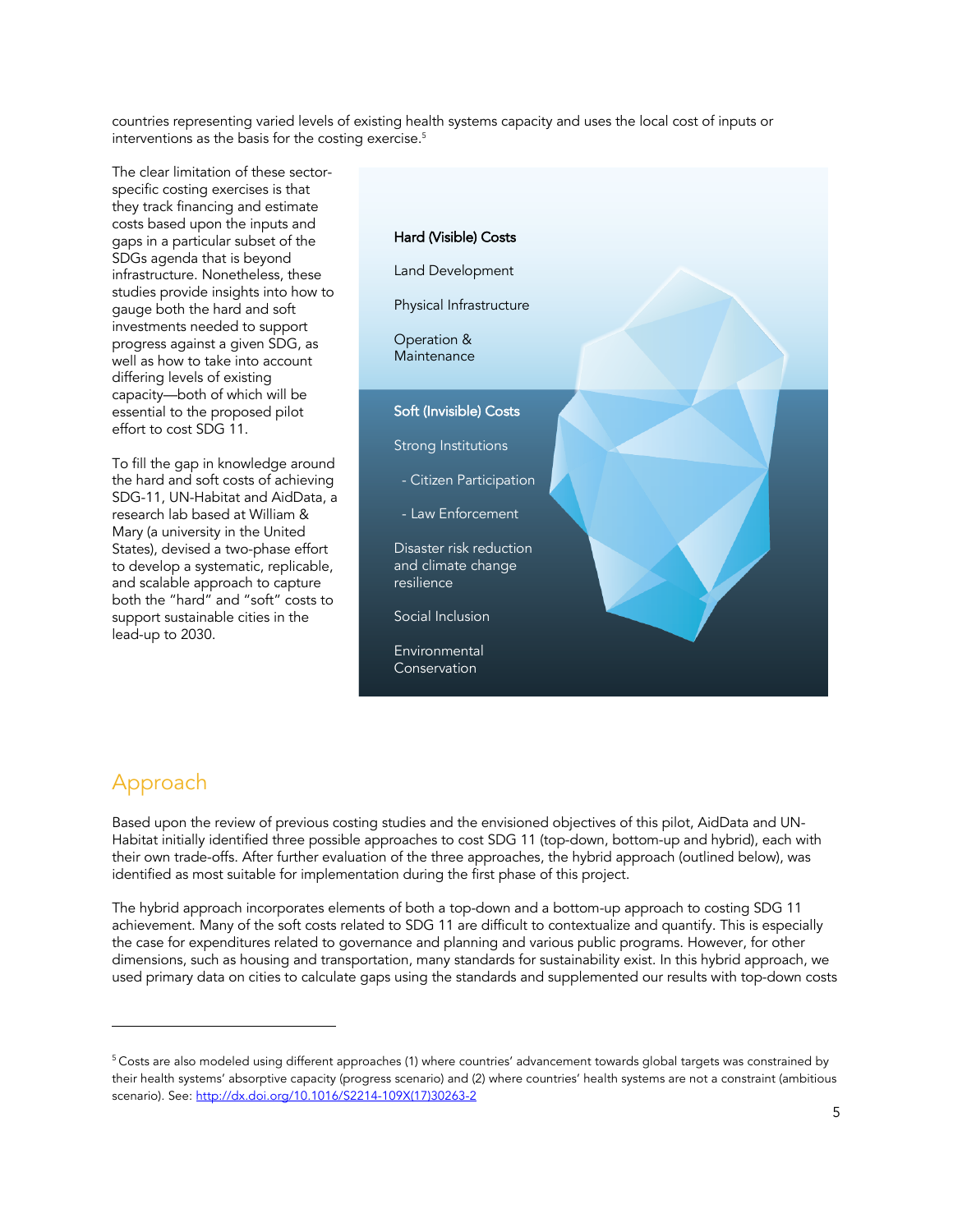derived from (top-down) budget information on those costs that are difficult to capture using a bottom-up approach.

To settle on a list of countries and cities to test our methodology on, we decided to use a stratified sampling approach. This sampling approach offers generalizable information, while being the most resource feasible. Criteria—such as population (tier I, II & III cities), development region, country income group, and purchasing power parity—were considered to ensure the sample's representativeness. We chose India, Malaysia, Cote d'Ivoire, Bolivia, Colombia, and Sweden as our six pilot countries. We sampled small, medium, and large cities<sup>6</sup> within each country (ensuring that we included all provincial capitals) to capture sufficient differences between these city categories. In selecting these countries for the pilot, we wished to gather lessons across regions as well as levels of development and income.

#### Implementation

In phase I, we developed our methodology through a series of technical consultations with experts in the field of urban development. The costing methodology we outline *in this report*: (1) takes into account both physical and institutional infrastructure needs (e.g., city planning capacity); (2) assesses the anticipated costs of realizing SDG 11 targets related to five thematic areas;<sup>7</sup> and (3) is replicable, scalable, and has the ability to contextualize calculations for more accurate results by country. 8

In phase II, beyond inclusion of other thematic areas, AidData and UN-Habitat hope to refine and scale the methodology on the basis of lessons learned from this pilot exercise with the aim of producing estimates and tools that we can update on a regular basis in the lead up to 2030 and are equally relevant to stakeholders working at local, national, and international levels.

<sup>6</sup> We define small, medium and large cities using the criteria of less than 100,000, between 100,000 and 1 million, and greater than 1 million in population respectively.

<sup>&</sup>lt;sup>7</sup> The five thematic areas are: Housing, Transportation, Solid Waste Management, Public Spaces, and Urban Governance and Planning. We chose only five areas for phase I, but plan to extend our study into other relevant thematic areas such as Energy, Water, and Heritage and Conservation. Our initial intention was to include several other thematic areas in this phase, but we limited ourselves to five due to resource constraints.

<sup>&</sup>lt;sup>8</sup> Our estimates of input costs were derived through secondary research. Depending on the reliability of data from the sources we used, there may be some difference between our estimated costs and actual costs on the ground. We therefore built our models to have the ability to adjust cost estimates based on improved local information as it becomes available.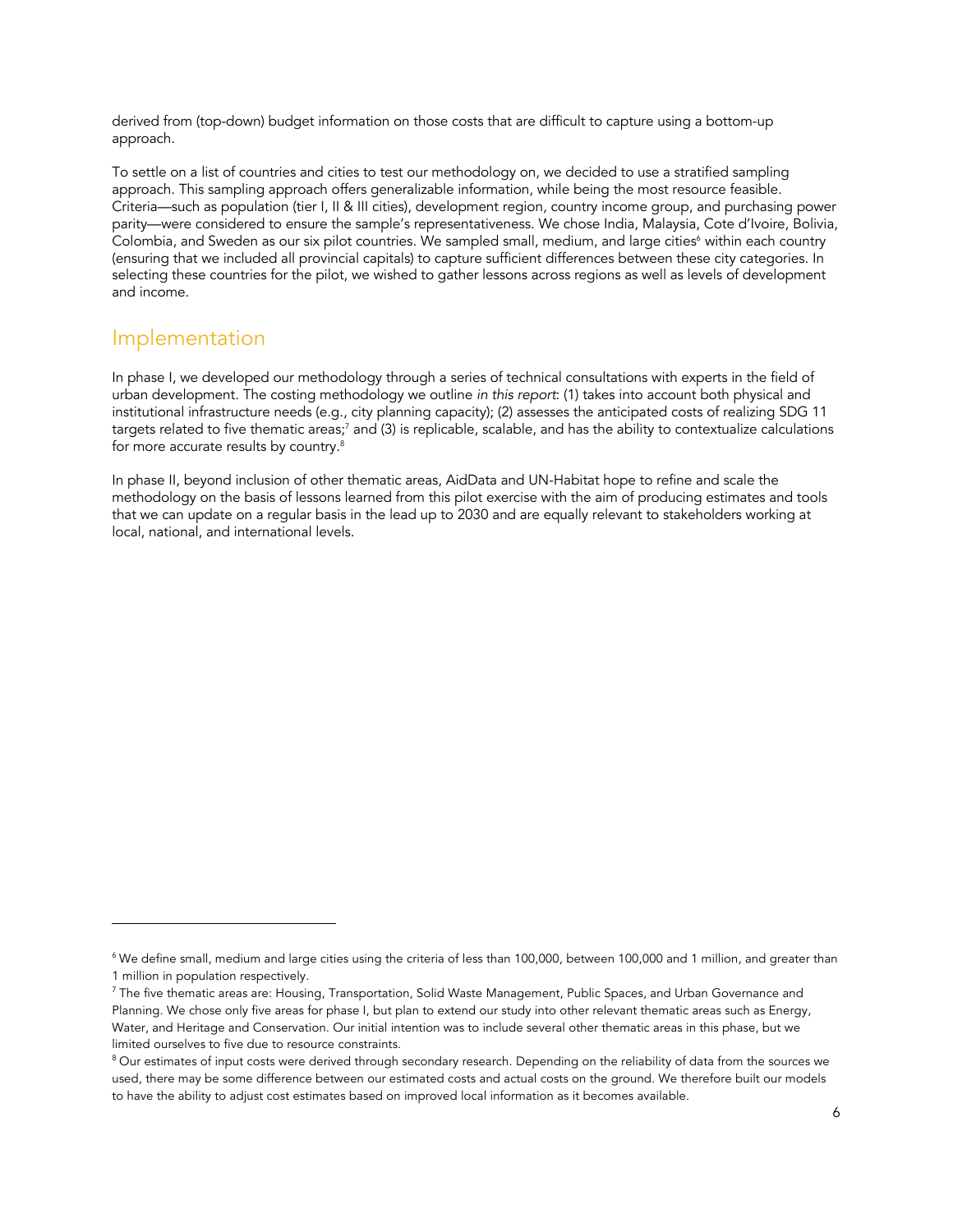#### Desk Review

To begin, we conducted preliminary desk research to identify: (1) common definitions, parameters, and types of investment activities that scholars or practitioners associate with SDG 11 and urban sustainability; (2) the availability and quality of data on historical financing, existing infrastructure capacity (both hard and soft), and local labor and material costs associated with these activities; and (3) a recommended sampling strategy for a subset of representative countries and urban areas.

On the basis of this desk research we developed a draft methodology to delineate how best to quantify expenditures needed to bridge the anticipated infrastructure gap to achieve SDG 11 in the pilot countries. We also consulted a series of experts to test our methodology and develop it further.

#### Expert Consultations

We consulted roughly 20 technical experts from across the UN system, academia, civil society, and city

governments and gathered input on the following topics: $^{\circ}$ 

- a. Classification of urban development projects and mapping to relevant SDG targets;
- b. Development of a coding manual for classification of primary data;
- c. Sampling criteria of cities for which primary data would be collected;
- d. Translation of primary data into cost estimates; and
- e. Setting expectations and understanding the limitations of this study.

Based upon this feedback, we finalized the implementation plan and pilot methodology to quantify infrastructure and urban sustainability investments, as well as projected costs to achieve SDG 11 in the selected urban contexts.

The next section provides details of this methodology.



#### Expert consultations on what is required to achieve targets

#### Country Selection

Research Design

Regional Representation Income Representation Development Class Representation



### City Sampling

All National Capitals and State/Provincial Capitals Included 2% random samples of Large Cities 1% random samples of Medium and Small Cities

#### Data Collection

Data on key performance indicators and on cost of inputs



#### Cost Estimation

Adjustment based on growth rates between data year & 2030 Layered costing (national vs. local expenditures) Recurring vs. fixed costs

<sup>&</sup>lt;sup>9</sup> For further information on the topics of our consultations, see Annex: Interview Guides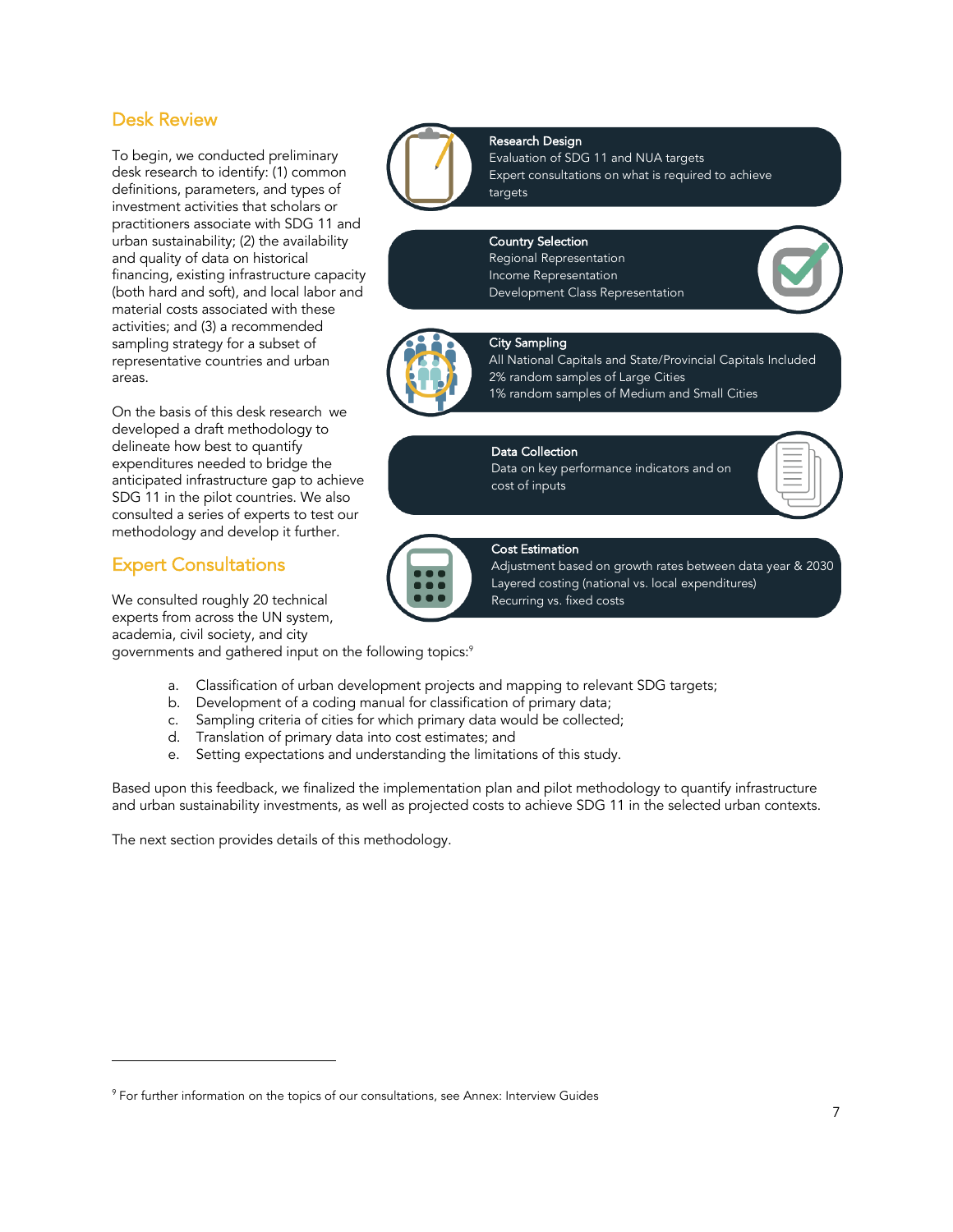### II. METHODOLOGY

In this section, we provide details of our methodology for determining the cost of achieving five pilot dimensions of SDG 11 in small, medium and large cities.

#### Housing

Housing is perhaps the most important issue that cities need to address in order to achieve Goal 11 of the SDGs. Our evaluation of SDG 11 identified five key dimensions of housing that need addressing:

- 1. Adequate;
- 2. Affordable;
- 3. Accessible;
- 4. Safe; and
- 5. Include basic service access.

We use UN-Habitat *Global Strategy*'s definition of adequate housing that suggests that a house should have adequate privacy, adequate space, adequate security, adequate lighting and ventilation, adequate basic infrastructure, and an adequate location with regard to the location of work and basic facilities—all at a reasonable cost. To achieve 'housing for all' by 2030, sufficient housing units need to either be upgraded or constructed such that the number of adequate housing units in each city is equal to or greater than the number of households in that city.

However, the existence of housing units does not imply that households in need of adequate housing are able to occupy those units. To account for the affordability gap, we use the number of households in the lowest quintile by income as the households who would be in need of a rent subsidy.

During our expert consultations, interviewees emphasized the sustainability failures of policies that relocate households from inadequate units they currently occupy to new adequate units on urban outskirts. This is because: (1) relocation destroys the livelihood and inclusivity of the vulnerable urban poor; and (2) it encourages sprawl in large cities. To ensure we account for these challenges in our costing for sustainable housing, we first use the cost of redevelopment and in-situ upgrades for all households living in inadequate conditions (for the base year) and then use the market price of an adequate housing unit for growth in the number of households (for subsequent years).

#### Logical Explanations and Formulas

Using population growth rates and the average household size, we project annual need for adequate housing stock additions.

To determine the cost of providing adequate housing for all households by 2030, we divide the task into two distinct pieces:

- 1. Housing units that need to be built to provide an adequate home to every household by 2030; and
- 2. The amount of subsidy that we would need to provide so that the lowest quintile of population by income can afford to live in them.

We define the first cost as the sum of costs to upgrade existing inadequate homes and the cost to develop new housing stock to accommodate yearly household growth.

 $C_{Housing} = C_{Upgrade$  Existing +  $C_{New}$  Housing

Where,

 $C_{\text{Upgrade Existing}} = N_{2019}^{\text{HH}} \times \text{Percentage of Households Living in Inddequate Homes}$  $\times$  Market Price of Upgrading a Housing Unit $_{115D2019}$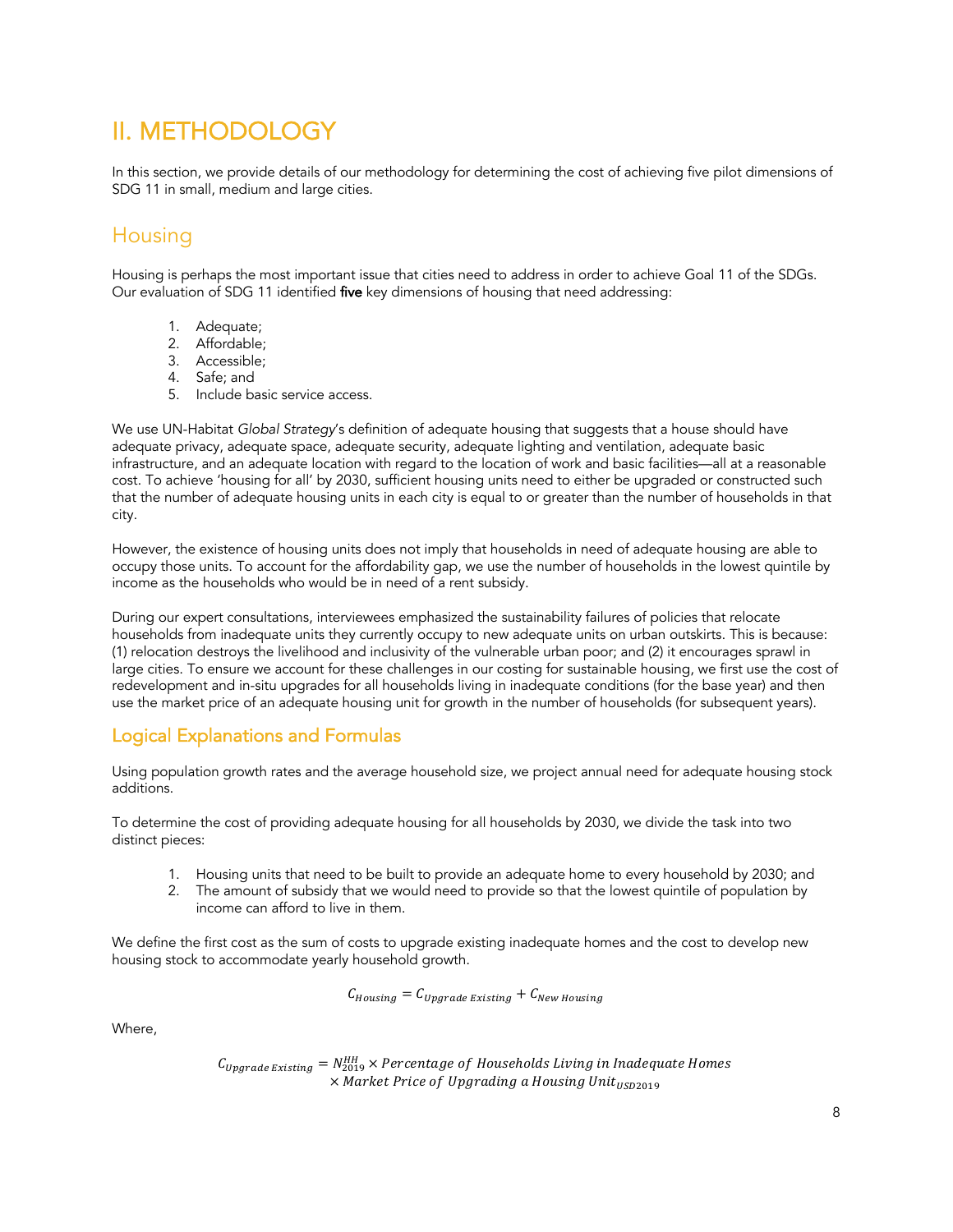And,

$$
C_{New\,Housing} = \sum_{i=2020}^{2030} N_i^{HH} \times Market\,Price\ of\ an\ Adequate\ Housing\ Unit_{USD2019}
$$

For the affordability subsidy, we use the following formula:

$$
C_{Affordability} = \sum_{i=2019}^{2030} [(Avg. Rent_{adequate Home} - 0.3 \times Avg. Inc.]_{lowest\ quintile}^{HH}) \times (0.2 \times N_i^{HH})]
$$

Where,

 $N^{HH}_{i}$  is the total number of new households in the year *i.* 

We derive the cost of upgrading an inadequate housing unit from upgrade projects that experts consider a success in the country or a comparable case from another country.

Note: It is important to note the difference between the total cost of housing and the total public cost of housing. To determine how much of this cost is likely a public expense, we only count the one-time cost of upgrading slums, informal settlements, and other inadequate homes, as well as the recurring cost of housing subsidies.

#### Assumptions Made

The first assumption—inherent in considering the market price of a minimum viable adequate housing unit as our basis for determining the total resources required for mobilization—is that there would be sufficient supply of adequate units by the market. Using the market price as a benchmark accounts for aggregate the cost of land, construction labor and materials and any other project-related costs such as design, management and operations, as well as the developers' incentives and profits.

The second assumption is that households typically should spend 30% of their income on housing. This is not a recognized standard, but it is a good policy guideline that is widely accepted in the social sciences community. 10

The third assumption is that any costs that are associated with ensuring structural safety of adequate housing units are captured by using the market price of an adequate housing unit. Other dimensions of safety, such as those associated with crime, are not included in our costing as they are implicit in other municipal expenditures, such as urban policing, that are beyond the scope of SDG 11.

The fourth assumption is that the market rent for an adequate home is equal to the monthly mortgage payment a household would pay if they were to purchase the housing unit. This may or may not be true, depending on context.

Our last assumption is that only existing inadequate homes would require upgrades and that, with a sufficient housing subsidy program and a market-based supply of adequate housing, no new inadequate housing structures would emerge. This is likely not the case, because there exist degrading home stock on which we have no data, as well as the probability of further degraded or destroyed housing in the face of external shocks, such as natural disasters and economic downturns.

<sup>10</sup> The OECD benchmarks the "housing cost overburden rate" at 40% of net income. See: https://www.oecd.org/els/family/HC1-2- Housing-costs-over-income.pdf. In our research, the range between regions varied from 20 to 40%. Additionally, the experts we consulted suggested using 30% as a reasonable number to base our calculations around.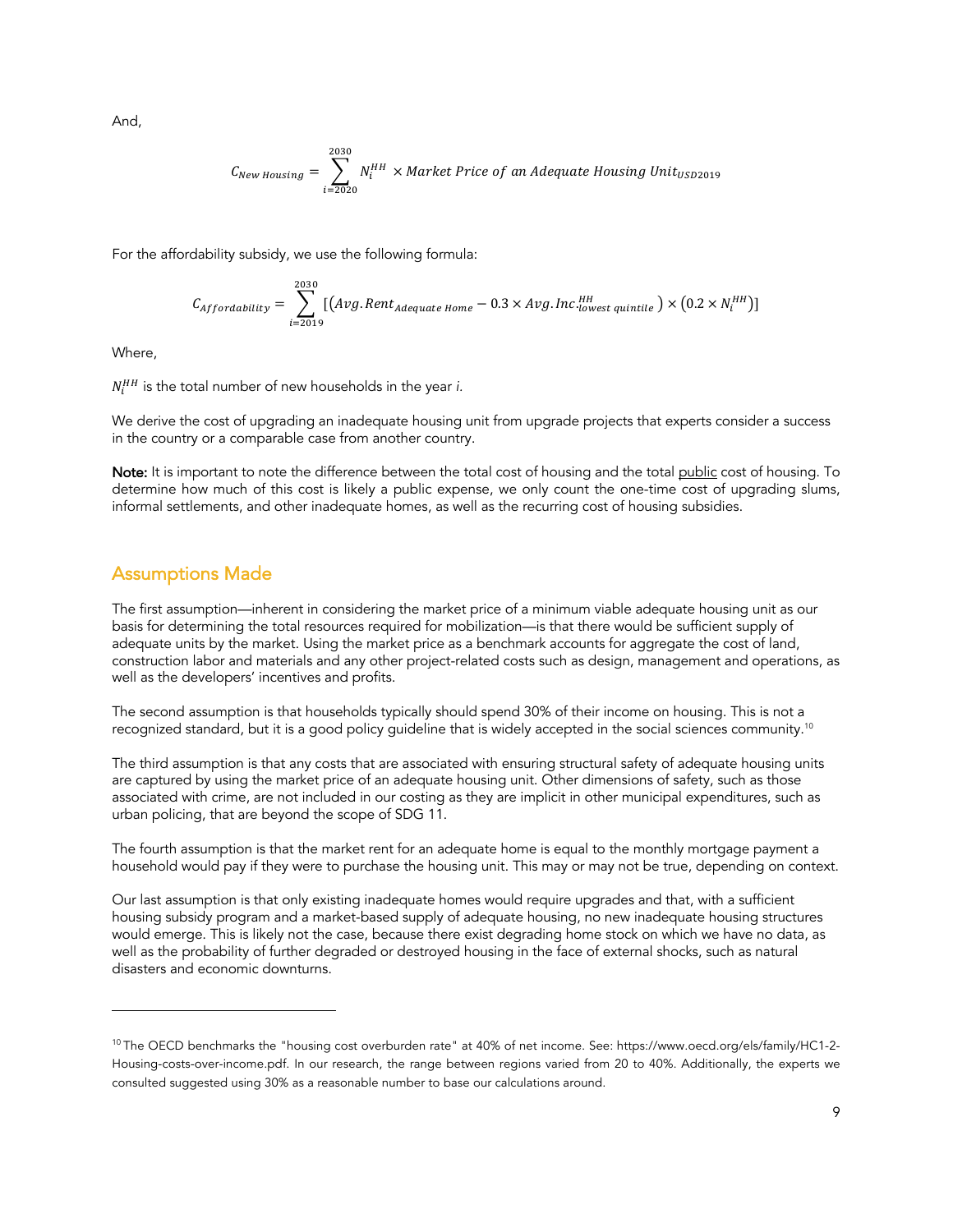#### Interlinkages with Other Thematic Areas

A critical dimension to sustainable housing is ensuring that the spatial distribution of housing is equitable. In other words, housing stock has accessibility to other land uses within the city. We cannot explicitly cost this in our exercise. Local urban planning authorities need to ensure the *accessibility* and *inclusivity* of housing through proper city planning and reflect it in a city's master plan. We argue that by accounting for the operating cost of a city's planning department and the one-time cost of developing an urban master plan, we also include the cost of accessible and inclusive dimensions of sustainable urban housing. We discuss this cost further in the Urban Governance and Planning Costing methodology section.

#### Typical Data Sources

We identified national Housing and Population Censuses as the best source of information on the population, household sizes and their living conditions. In cases where censuses were not recent, we scouted for other similar sources such as household surveys and other credible research. Similarly, for household income data, we used household surveys, such as the Living Standards Measurement Survey (LSMS) or the Household Income and Expenditure Surveys (HIES).

For market data on rents and housing prices, we consulted various real estate websites as well as crowdsourced data that measured the cost of living in various cities. One such example is www.numbeo.com.

#### Transportation

Sustainable transportation is a crucial dimension of urban sustainability and economic growth due to its crosscutting nature. A good transportation system in a city is a prerequisite for urban mobility, economic growth, social inclusion and a clean urban environment.

SDG 11 breaks down a transportation system to include the dimensions of sustainability, access for all, safety, affordability, and the needs of the vulnerable, women, children, and disabled and older persons. Based on our expert consultations on these dimensions, and what their significance in implementation, we identified the following quantifiable baseline needs:

- 1. There should be enough hybrid or electric buses providing connectivity to all urban dwellers;
- 2. These buses should be equipped with features such as CCTV cameras and wheelchair accessibility to cater to the needs of women, children, disabled and elderly persons;
- 3. There should be enough road infrastructure for supporting bus and private vehicle trips, following a welldesigned road hierarchy;
- 4. To ensure public transport access for all, there should be an articulated<sup>11</sup> bus stop within walking distance of all urbanized areas;
- 5. There should be adequate spending on road safety, such as road signs, pelican crossing signals, functioning traffic lights, and pedestrian crossing infrastructure, as well as soft inputs, such as driver training programs and citizen awareness campaigns; and
- 6. The system should be affordable to use for all socio-economic groups.

There are a substantial number of moving parts in a city's transportation system, some of which we list above. To ensure that these variables operate in harmony and as part of one transportation system, there needs to be a *sustainable urban mobility plan (SUMP)*. In consultations with transportation experts, we learned that such a plan is essential in creating a contextually relevant holistic system that accounts for individual preferences in choice of transportation mode (walking, bicycling, taking buses, or using private vehicles) and ensures that the system is inclusive and safe. Such a plan would also address the growing concerns over carbon emissions generated by

 $11$  An articulated bus stop has sufficient safety and accessibility features like lighting, seats and wheelchair ramps.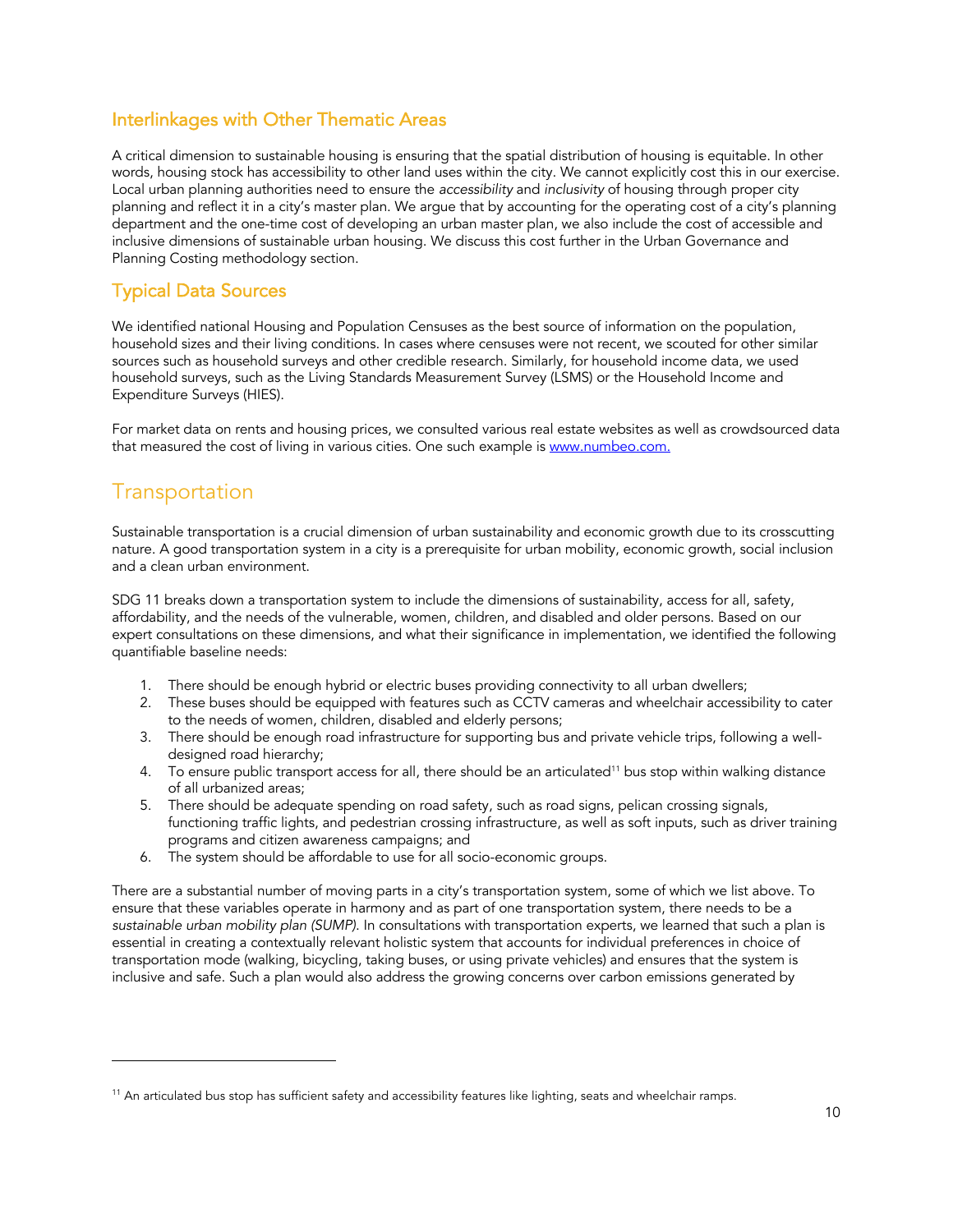inefficient transportation systems in cities, by using the *avoid, shift and improve* (ASI) approach. <sup>12</sup> For our costing, we therefore include the cost of developing such a plan for every city.

#### Logical Explanations and Formulas

Below are the functions we use for costing each dimension of transportation for a city:

#### Road infrastructure

We determine the length of new roads that need to be constructed based on standards of typical road length per 1000 persons in a well-functioning city. This cost is further broken down by road type (i.e. Arterial/Sub-Arterial, Collector and Local) for more accurate costs. For this, we use the typical road length distribution of a transportation system by road type.<sup>13</sup> By doing so, we account for costs associated with building sidewalks, stormwater drains and other integrated road features that are critical for sustainability. For existing roads, we use local data to determine what length of existing roads need repaving by type of road.

$$
C_i^{Roads} = \sum_{i=2019}^{2030} R_i^{new} \times Cost \ of \ Construction \ per \ Km_{USD2019} + \sum_{i=2019}^{2030} R_i^{pave} \times Cost \ of \ Repaving \ per \ Km_{USD2019}
$$

$$
+ \sum_{i=2019}^{2030} R_i^{total} \times Cost \ of \ Road \ Maintenance \ per \ Km_{USD2019}
$$

Where,

 $R_i^{new}$  is the length of new road to be built in year *i*;

 $R_i^{pave}$  is the length of road to be paved in year *i*; and

 $R_i^{total}$  is the total length of roads in year *i* 

Besides construction and repaving costs, we also apply an annual road maintenance cost based on the total length of roads in the city.

#### Buses

For buses, we use the World Bank's standard of between 0.5 to 1.2 buses per 1000 persons, <sup>14</sup> based on city type. For smaller cities we use 0.5, for medium cities we use 0.8 and for large cities we use 1.2. To ensure a cleaner urban environment and an inclusive and safe transit system, we use modern hybrid buses with accessibility and safety features to determine fleet capital cost. Where data is available on the existing number of buses, we discount our cost accordingly.

$$
C_i^{Bus} = (0.5/0.8/1.2 \times \frac{Pop_i}{1000} - No. of Existing Buses) \times C^{Hybrid Bus}
$$

<sup>12</sup> See: Sustainable Urban Transport: Avoid-Shift-Improve (A-S-I), available at: https://bit.ly/2Vk1I48

<sup>&</sup>lt;sup>13</sup> On average, a city has 5% Arterial, 10% Sub-Arterial, 10% Collector and 75% Local roads. For further information, see: Chapter

<sup>2, 2013</sup> Status of the Nation's Highways, Bridges, and Transit, FHWA, available at: https://bit.ly/2YNf8Du

<sup>14</sup> Urban Bus Toolkit (2006) World Bank. Retrieved from: https://bit.ly/33nnogW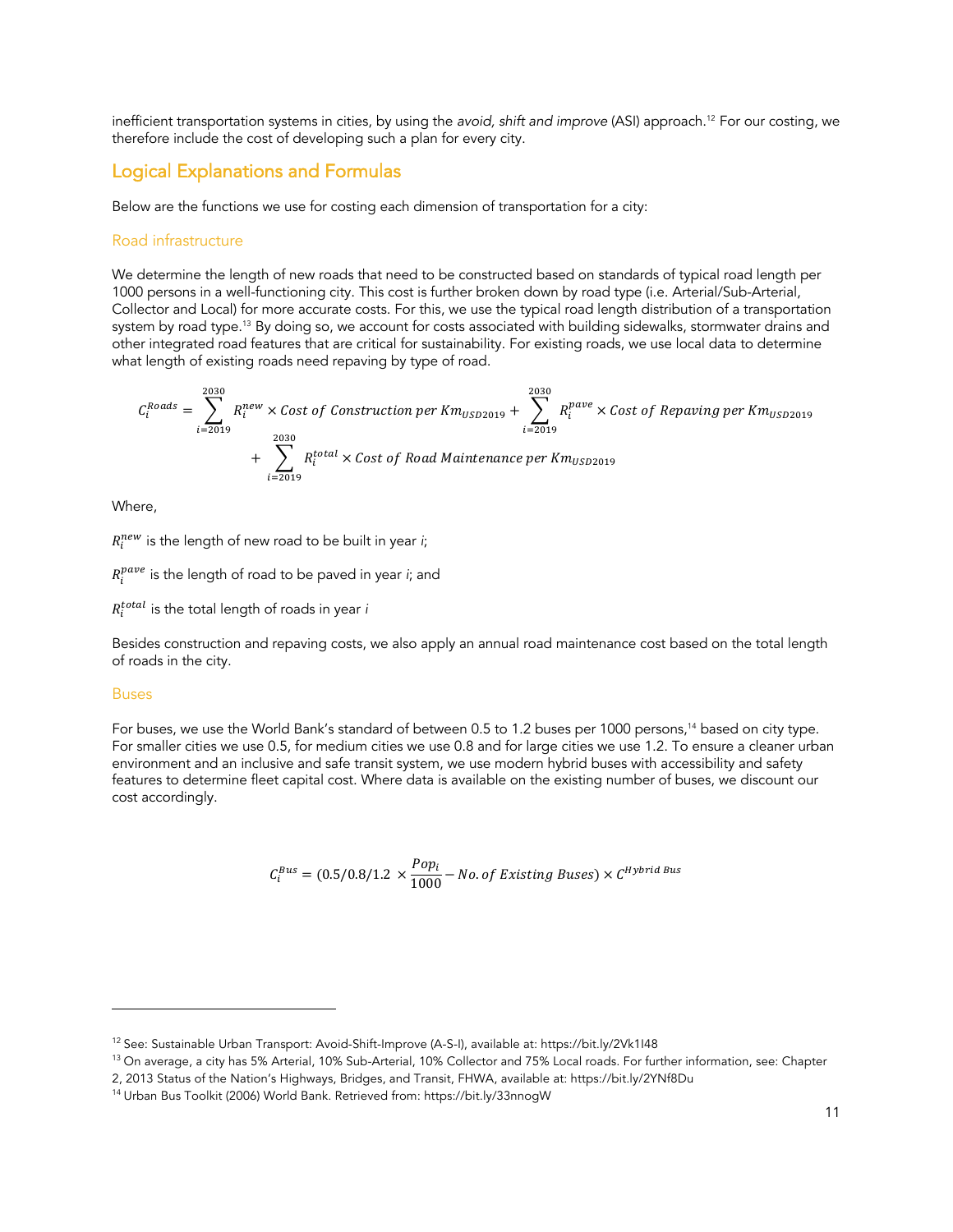#### Bus Stops and Terminals

We derived our "best guess" on the number of stops that would be required in a city such that access to the transit system was within walkable distance by dividing the total urbanized area by the area of a circle with 0.5km radius. We also applied a spatial growth rate to the area of small cities using the Atlas of Urban Expansion's<sup>15</sup> data.

 $\mathcal{C}_i^{BusStop} = (\frac{Total \; Urbanized \; Area}{\pi (0.5 km)^2} - No. \, of \; Existing \; Stops) \times \mathcal{C}^{Bus \; Stop}$ 

For bus terminals, we use the standard of one terminal per 120 buses borrowed from the Transit Capacity and Quality of Service Manual. 16

 $\mathcal{C}^{Bus \: Terminal}_{i} = (Bus \: Terminal \: Required - No. \: of \: Existing \: Terminals) \times \mathcal{C}^{Bus \: Terminal}$ 

#### Operation, Maintenance and Administration (OMA)

We evaluated the OMA budgets of several cities that have a well-functioning bus system to derive the average operation and maintenance cost per bus, as well as the average administration cost of the transit authority per bus. This helped us effectively rescale OMA costs to cities with different population sizes.

 $\mathcal{C}^{Public Transit0\&M}_t = Annual \: Operating \: Cost \: Per \: Bus \times No. \: of \: Buses + Maintenance \: Cost \: Per \: Bus \times No. \: of \: Buses$ 

#### Planning and Road Safety

We follow the guidance, acquired through our expert consultations, that the typical cost of development of developing a Sustainable Urban Mobility Plan (SUMP) for small to medium cities is USD 100,000 and for large cities is USD 350,000.

 $C_i^{Planning}=if\left\{ pop_i\geq 100,000;\ C_i^{SUMP}=350,000_{USD\;2019}\right\} pop_i<100,000;\ C_i^{SUMP}=100,000_{USD\;2019}\right\}$ 

We also apply a 10% blanket cost buffer to the total cost (per similar expert guidance) to account for additional spending on road safety infrastructure and soft inputs, such as driver training programs and citizen awareness campaigns.

$$
C_i^{Safety} = 10\% \times C_i^{TOTAL}
$$

<sup>&</sup>lt;sup>15</sup> Atlas of Urban Expansion (2016). Retrieved from: https://bit.ly/2lGAPa8

<sup>&</sup>lt;sup>16</sup> Transit Capacity and Quality of Service Manual (2017). Transportation Research Board. Retrieved from: https://bit.ly/2GPtlJx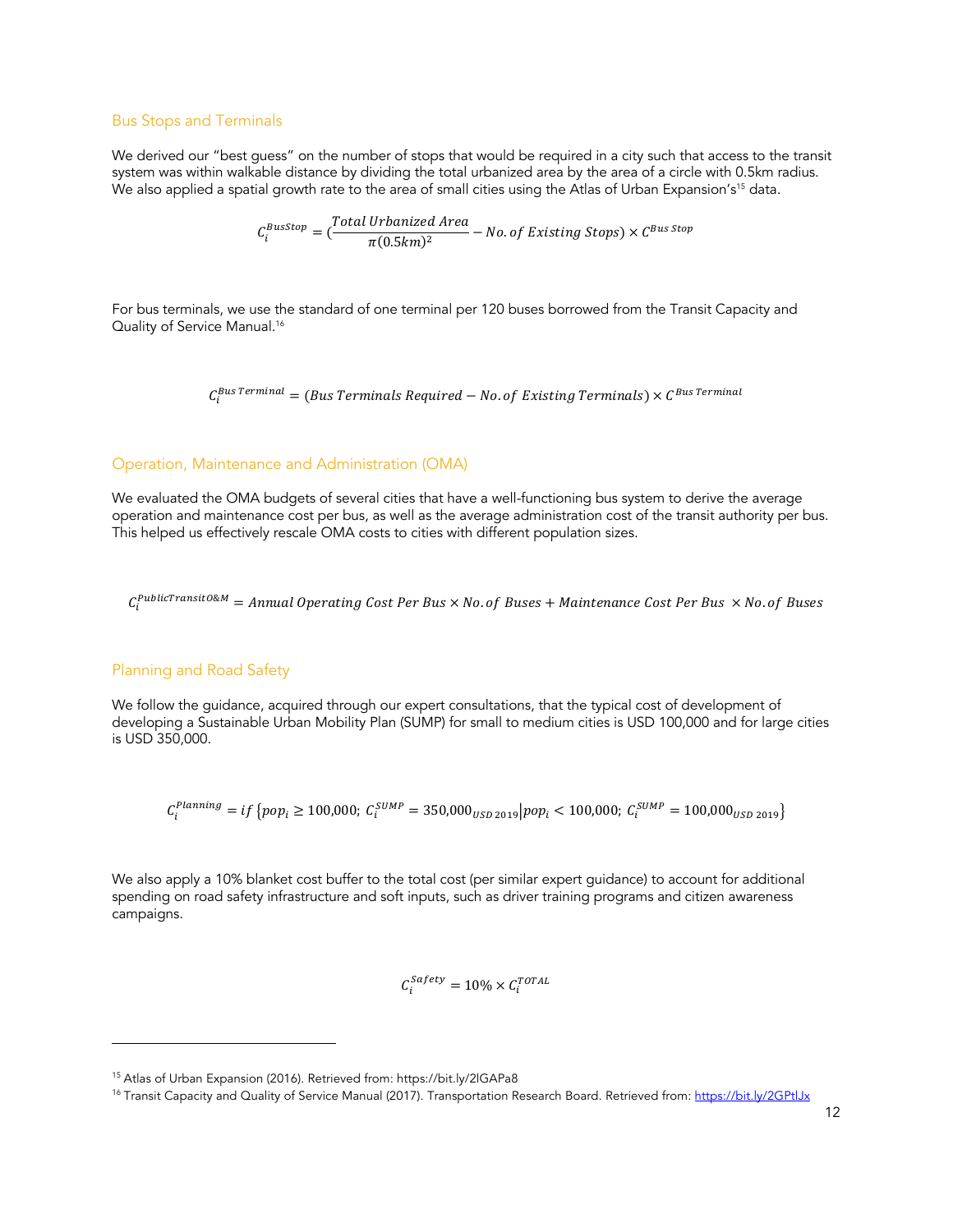#### Affordability

Lastly, we account for any subsidies that may be required for the lowest quintile of the population by income level. We use the general principle that the transportation cost burden should not exceed more than 20% of monthly household income, which we received in our expert consultations.

 $C_i^{Subsidy} = 0.2 \times No.$  of Households<sub>i</sub>  $\times$  [Household Income $_i^{lowest\ quintile} - (2 \times C_i^{trip} \times Avg.HH\ Size_i \times 30)]$ 

#### Assumptions Made

While each city has different characteristics (based on terrain, layout, and other factors), we make the following assumptions in order to arrive at our cost estimates:

- On average, the composition of the length of arterial/sub-arterial, collector and local roads for all cities is the same. We assume that a typical city has roughly 15% arterial and sub-arterial roads, 10% collector roads and 75% local roads. We also assume no variation in the design of these roads based on city type. This may or may not be true. For instance, cities that experience low to no rainfall do not require their roads to include storm-water drainage features, which may lower the costs of construction.
- Any repaving of roads would be done in the first year and the road system would not require repaving until 2030. Repair and upkeep would be covered in the yearly road maintenance costs.
- We assume that by providing adequate buses in a public transport system, people would switch their preferences from other modes of transport. In order to establish the baseline costs, we also assume that buses are sufficient as the only mode of public transport for a city. This is not true. We acknowledge the need for advanced transit systems like a Bus Rapid Transit (BRT) or Mass Rapid Transit Systems (MRTS) for larger cities. However, the design of such systems is highly variable and to create a one-size-fits-all costing methodology would be very inaccurate.
- For bus stops, we assume that having a transit authority would ensure a fair and equitable distribution of transit stops in order to maximize public transportation coverage. We also assume that the city is uniformly dense and that all urbanized areas require public transport access.
- In order to derive standard Operation, Maintenance and Administration costs, we use functioning transit systems in other developing cities, such as Mumbai's BEST company, to benchmark average costs to population size. There may be some variation in this cost based on country context, which includes technical capacity, institutional efficiencies, and other variables.
- We use a flat 10% of the total cost as a guideline investment figure for road safety. This may also vary based on several local factors, such as literacy levels and citizen respect for local laws. We also acknowledge that the cost of developing a SUMP may vary based on the complexity of the planning and design processes that would be required for a city.
- For our affordability calculations, we only consider the bottom quintile of the population. It is possible that more households than just the bottom 20% by income require a subsidy, depending on the level of inequality in the city.
- Lastly, we assume that adjustments by Purchasing Power Parity (PPP) and Consumer Price Indices (CPI) are sufficient to translate costs between cities and countries.

#### Interlinkages with Other Thematic Areas

A significant effect of a sustainable urban transportation system, which we do not explicitly capture in any of our costing methodologies, is on urban ambient air quality (PM2.5/PM10). We assume that the cost of improving air quality in cities is made implicit by purchasing better public transport infrastructure (e.g., hybrid and electric buses)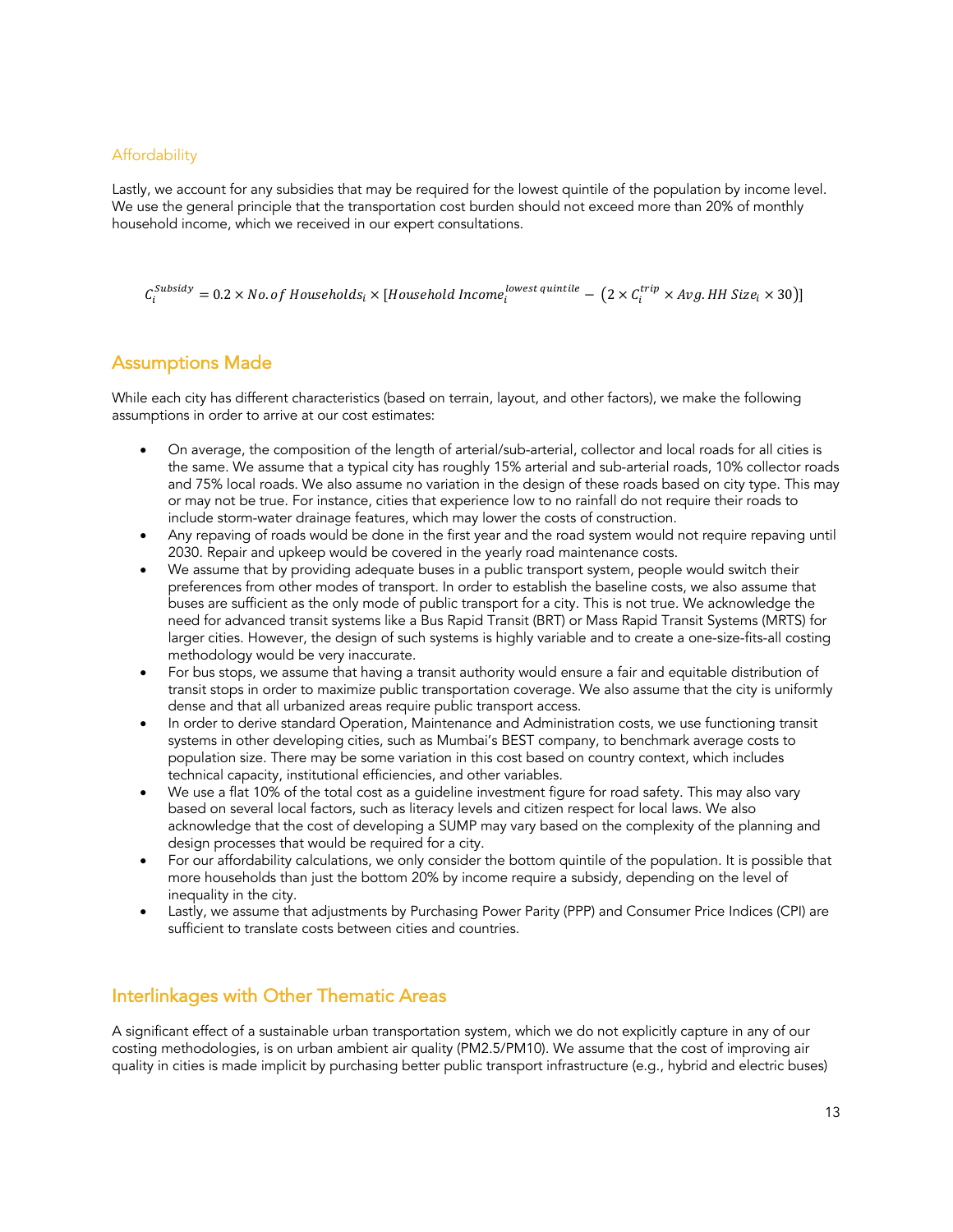and promoting trip shifts to public transport over time. This means that if public transport were to shift to electric, we would need supporting investments into energy security as well.

#### Typical Data Sources

We used national population censuses and other estimates from representative household surveys for data on population, household size, and income. For costs, we used project and operational budget documents from other similar countries and transferred them to local contexts using Purchasing Power Parity (PPP) and Consumer Price Index (CPI) conversion factors.

For development standards, we used information and opinions gathered through our expert interviews and publications from think tanks and multilateral institutions, such as the Partnership on Sustainable Low Carbon Transport (SloCaT), Codatu, the Inter-American Development Bank (IADB), and the World Bank.

#### Solid Waste Management

Solid waste management is a critical component of achieving sustainability in urban communities, especially due to rapid population growth and the increase in waste generated per person associated with economic growth. Most landfill sites in developing countries—if they have not already reached full capacity, which is the case for many—are not constructed or operated as sanitary landfills where waste decomposes to biologically and chemically inert materials while being isolated. Waste inadequately disposed results in serious problems, including the contamination of ground water and the deterioration of air quality. Collection coverage is another major challenge, as uncollected waste usually ends up blocking urban drainage systems and may cause fatal problems, including flooding.

For the purpose of this study, we define solid waste as municipal solid waste, including construction and health waste. SDG 11 specifies the indicators for solid waste management as the collection of urban solid waste and adequate final discharge. Following SDG 11, we define that a solid waste management system in urban areas should:

- 1. Have the capacity to provide 100% coverage for waste collection;
- 2. Dispose of collected waste using adequate methods and tools minimizing environmental damage.

#### Logical Explanations and Formulas

#### Projecting Waste Generated Per Capita for Future Years

While we typically know the current waste generated per capita, it is crucial to project waste per capita in the future, as research shows that waste per capita increases significantly with economic growth. Following the waste generation projection methodology published by the World Bank in their *What A Waste 2.0 (2018)* report, we calculate the projected waste beyond the years when data are available as:

Ä-,(/3í/-, <sup>=</sup> Ä-,(/3í/-, q-%/í/-, × q-%/í/-,

Where,

Proxy waste generated per capita in year *i*, denoted by *Proxy Waste Generation Per Capita<sub>i</sub>*, is calculated as: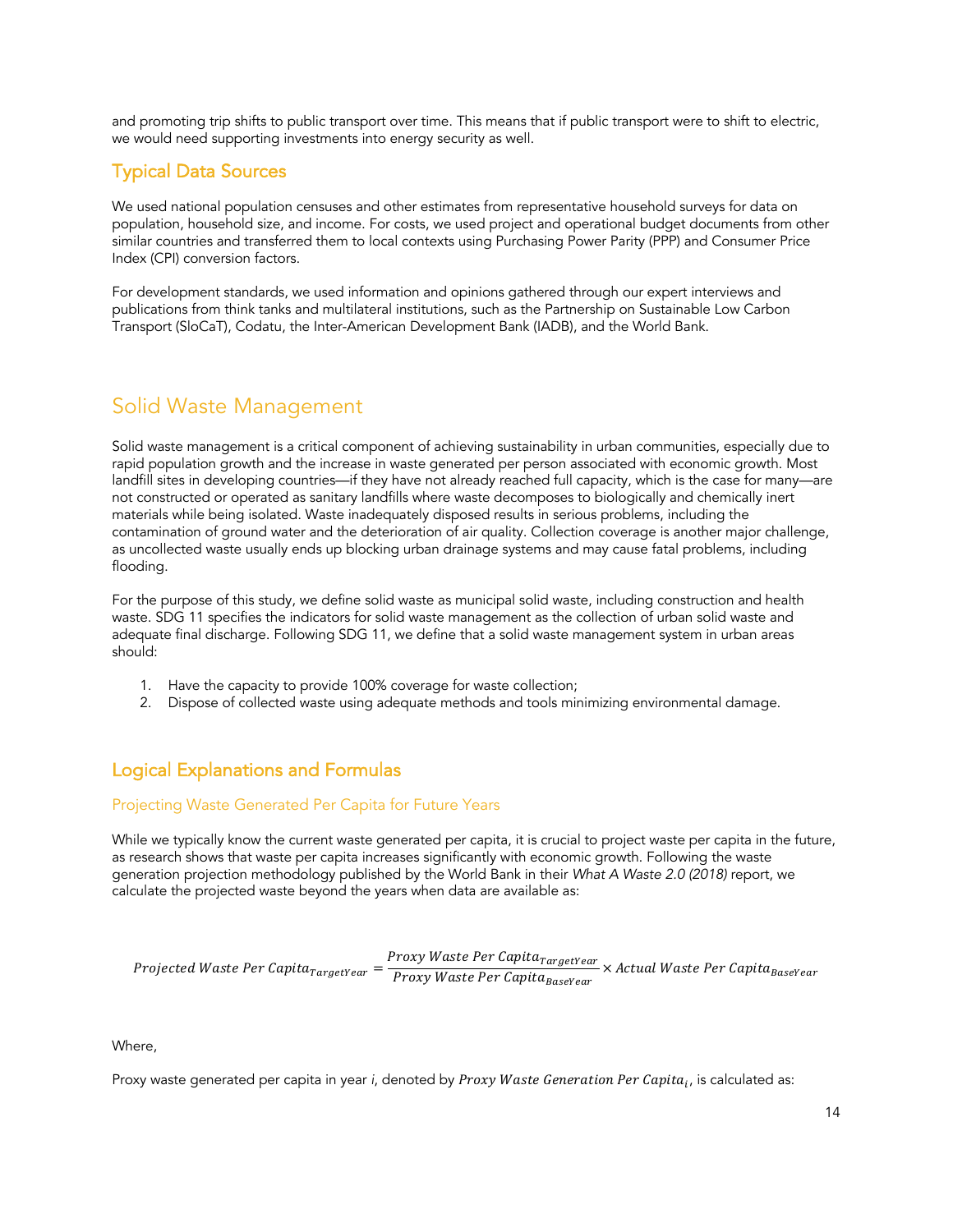Through expert consultations we concluded that, although cities should pursue efforts to reduce, reuse and recycle*,*  a baseline scenario for urban solid waste management requires sanitary landfills and safe disposal. Therefore, we exclude the cost of recycling and incineration as alternate methods of waste disposal in our methodology.

#### Baseline Cost Estimation for Waste Management

#### Sanitary Landfill

Sanitary landfills, different from dumpsites, are modern engineering sites where waste is isolated from the environment until it decomposes into harmless materials. According to the *Decision-maker's Guide to Solid Waste Landfills* by the World Bank (2010), a sanitary landfill should at minimum meet the following conditions:

- A. Full or partial hydrogeological isolation: If a site cannot be located on land, which naturally contains leachate security<sup>17</sup>, additional lining materials should be brought to the site to reduce leakage from the base of the site (leachate) and help reduce contamination of groundwater and surrounding soil. If a liner (soil or synthetic) is provided without a system of leachate collection, all leachate will eventually reach the surrounding environment. Leachate collection and treatment must be stressed as a basic requirement;
- B. Formal engineering preparations: Designs should be developed from local geological and hydrogeological investigations. A waste disposal plan and a final restoration plan should also be developed.
- C. Permanent control: Trained staff should be based at the landfill to supervise site preparation and construction, the depositing of waste and the regular operation and maintenance.
- D. Planned waste emplacement and covering: Waste should be spread in layers and compacted. A small working area which is covered daily helps make the waste less accessible to pests and vermin.

Based on desk research and expert opinion, we found that many existing landfills either do not meet the above conditions or have reached their full capacity. Therefore, we prescribe the construction of *sanitary* landfill and use the costs for the same in our methodology.

The cost of waste disposal through sanitary landfill includes both the fixed cost of site construction, denoted by  $C^{Infra}$ , and operation cost in year *i*, denoted by  $C_i^{op}$ . We estimate the fixed cost component as the amount of additional sanitary landfill capacity in tons that cities would need to build, based on the projected waste generation from 20019 to 2030.

 $C^{lnfra} = \frac{\sum_{i=2019}^{2030} Pop_i \times Projected \textit{Waste Per Capita}_i - Existing \textit{Landfill Capacity}}{Capacity \textit{Per Sanitary Landfill}} \times C^{PerLandfill}$ 

We calculate the operating cost of landfills using an operating cost per ton estimate from other sanitary landfill projects.

<sup>&</sup>lt;sup>17</sup> Leachate security prevents water from percolating through a solid container and leaking its contents.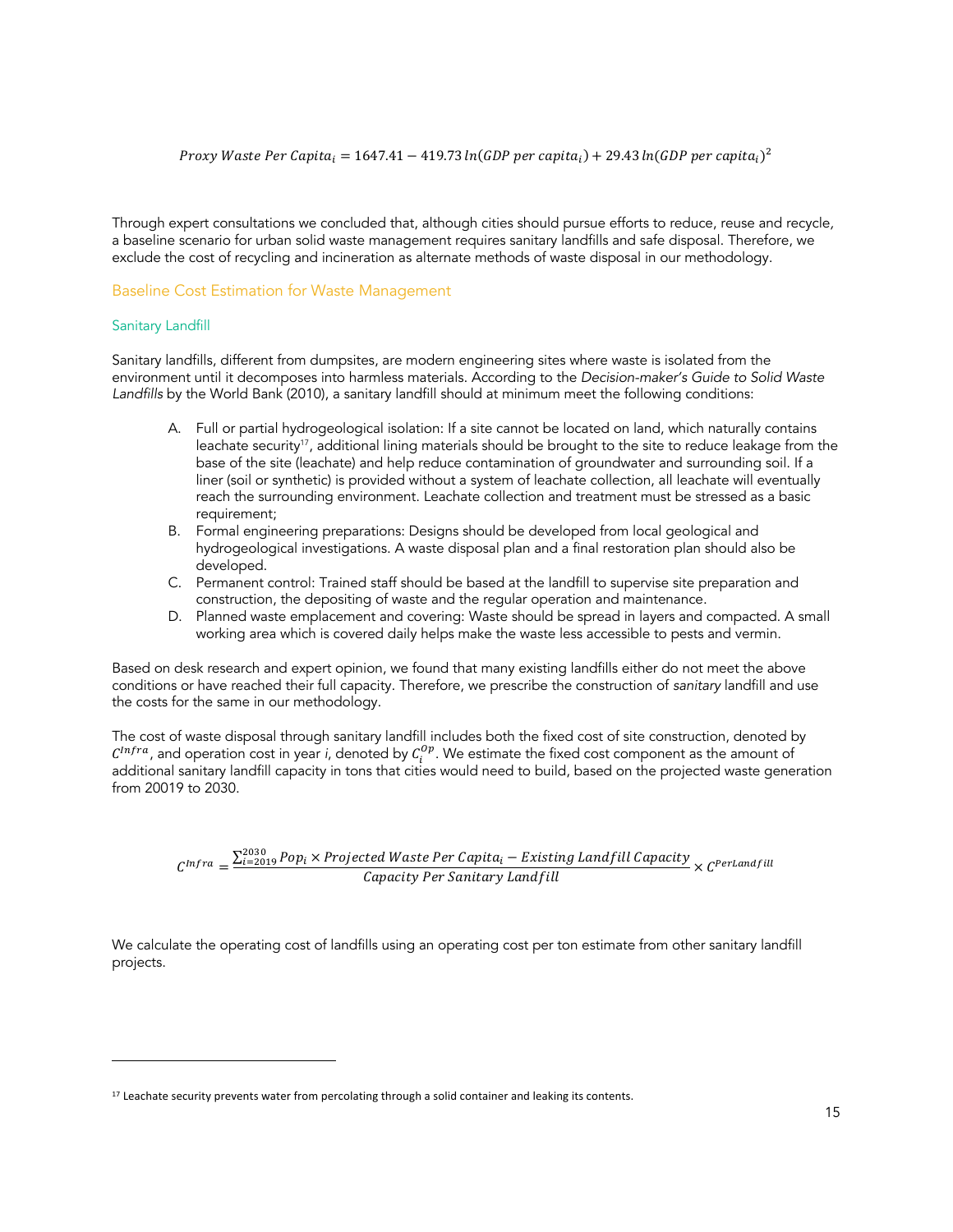$\mathcal{C}^{op}_i = \mathcal{C}^{opPerron}_i \times Pop_i \times Projected \textit{Waste Per Capita}_i$ 

#### Collection and Transportation

We also include the cost of safe collection and transportation of waste from source to disposal site, which we calculate using the following formula:

 $C_i^{Collect} = Pop_i \times Projected \textit{Waste Per Capita}_i \times C_i^{Collect\textit{Porton}}$ 

Note: We do not calculate the area for development as landfill infrastructure by city. Instead, we pool waste generated by all cities to determine the total landfill capacity required. This is because cities often share landfills for waste disposal. This is particularly common with small and medium-sized cities. Megacities, on the other hand, may have several landfill sites dedicated to one city.

#### Assumptions Made

For the purpose of this study, we made the following assumptions in calculating the estimated cost of solid waste management:

- While some cities have alternative waste disposal methods (e.g., incineration, recycling, or composting), which can be more environmentally friendly or energy efficient, this methodology aims to establish a baseline cost, as many countries either cannot afford advanced technology or do not have adequate implementation capacity. We assume that sanitary landfills will sufficiently help cities sustainably dispose all of their solid waste in the most affordable way.
- We assume that adjustments by Purchasing Power Parity (PPP) and Consumer Price Indices (CPI) are sufficient to translate costs between cities and countries.

#### Interlinkages with Other Thematic Areas

SDG 11 also specifies air quality as one of the indicators for urban waste management, which is not specifically included in the methodology. However, the measures proposed in Transportation will encourage most people switch to public transportation that mostly relies on hybrid buses, which will largely reduce emissions. In addition, by switching from regular dumpsites to sanitary landfills, the hazardous gases released from landfills will be contained to a minimal level. We assume that these changes are sufficient to help cities achieve good ambient air quality.

#### Typical Data Sources

We used national population censuses and other estimates from representative household surveys for data on population. We took the current waste generation data from the website 'Waste Atlas,' which compiles solid waste data from various sources. <sup>18</sup> We used GDP per capita from the World Development Indicators. For costs, we used estimation from the World Bank and budget documents from other similar countries, and transferred them to local contexts using PPP and CPI conversion factors.

<sup>18</sup> For further information, see: http://www.atlas.d-waste.com/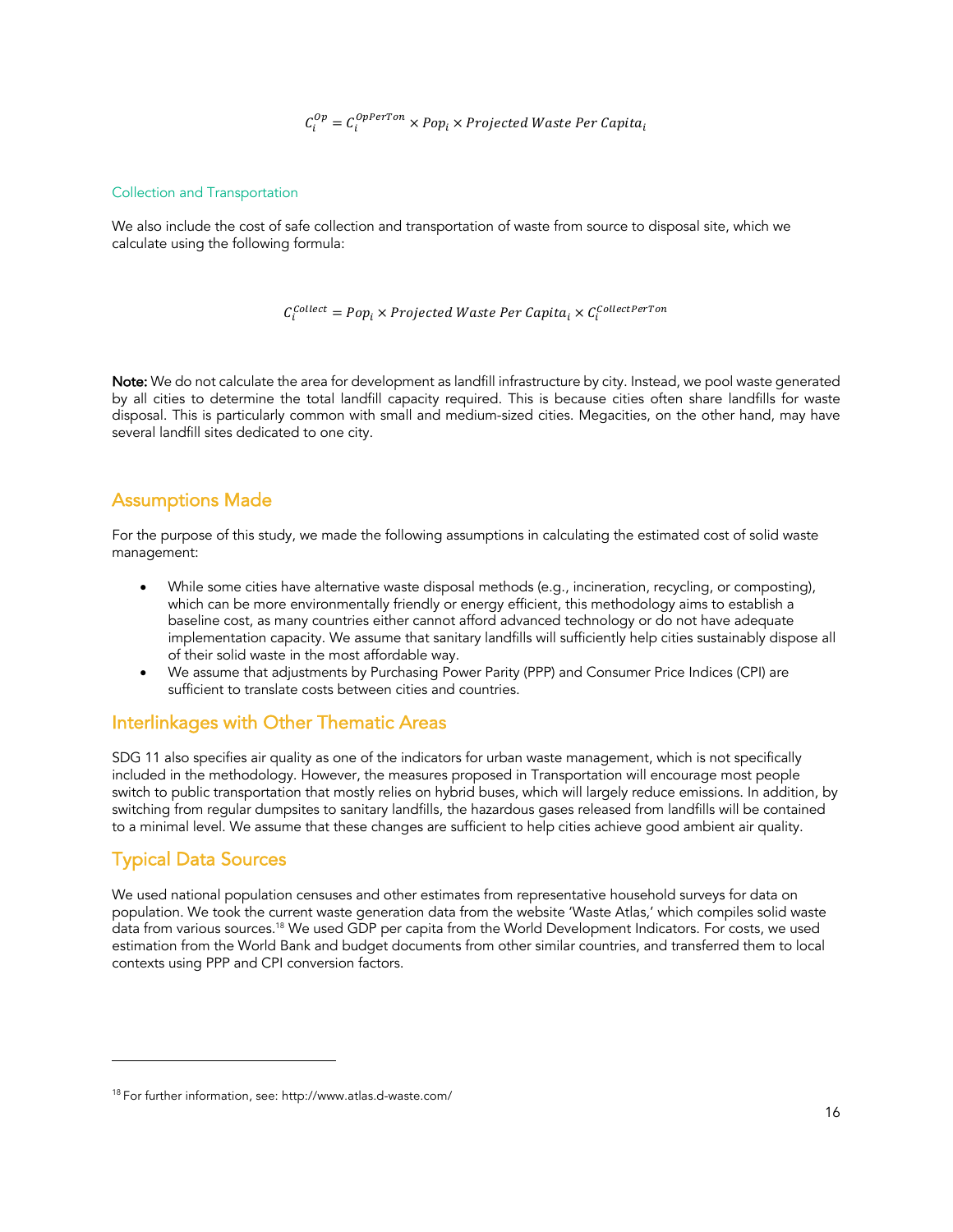#### Green Public Spaces

Universal access to safe, inclusive, and accessible public spaces is a key component for maintaining a high quality of life in cities. These are also the key elements of urban public space that SDG 11 emphasizes cities need to ensure in their planning.

We adopt a simple approach to determining the cost of providing sufficient public open space. We use the public space per capita design standard from the National Institute of Health (US) to determine how much space should be available in a city based on its population. Then, we determine how much vacant land costs in the city, on average, and then use the unit cost of development of a safe, inclusive and accessible public space from a best practice project to determine the total resource requirement.

#### Logical Explanations and Formulas

Using population growth rates, we project annual need for public spaces.

We then calculate the cost of providing public spaces using the following formula:

$$
C_i^{Public Space} = \sum_{i=2019}^{2030} [(Population_i \times Per Capita Public Space Design Standard - Existing Area of Public Spaces)] \times [(Average Cost of 1 SqKm of Vacant Land + Cost of Development and Into Public Space)]
$$

We also include the cost of operating and maintaining these open spaces, along with any administrative costs through benchmarking to similar costs recorded in a comparable city's budget document.

#### Assumptions Made

We assume that the NIH standard for public space is valid in other countries, since basic human needs for green public space should not change across borders. We also assume that cost estimates of developing vacant land into safe, inclusive, and accessible green public spaces can be translated to other countries using PPP conversions.

The last assumption that we made is that an equitable distribution of public spaces throughout the city would occur if a city has a planning department and a well-designed master plan. These costs are excluded in our costing here but would be accounted for in the Urban Governance and Planning costs.

#### Interlinkages with Other Thematic Areas

Developing sufficient green open spaces would support cities in reducing their carbon footprint and improving ambient air quality. Green spaces provide much needed carbon sinks as well as air purification. The cost of improving urban air quality is also implicit in the cost of creating sufficient green public spaces in cities.

#### Typical Data Sources

We identified national Housing and Population Censuses as the best sources of information on the population, household sizes, and their living conditions. We mined urban master plans for data on existing area of public spaces in cities to determine how much new land would need to be developed into public spaces.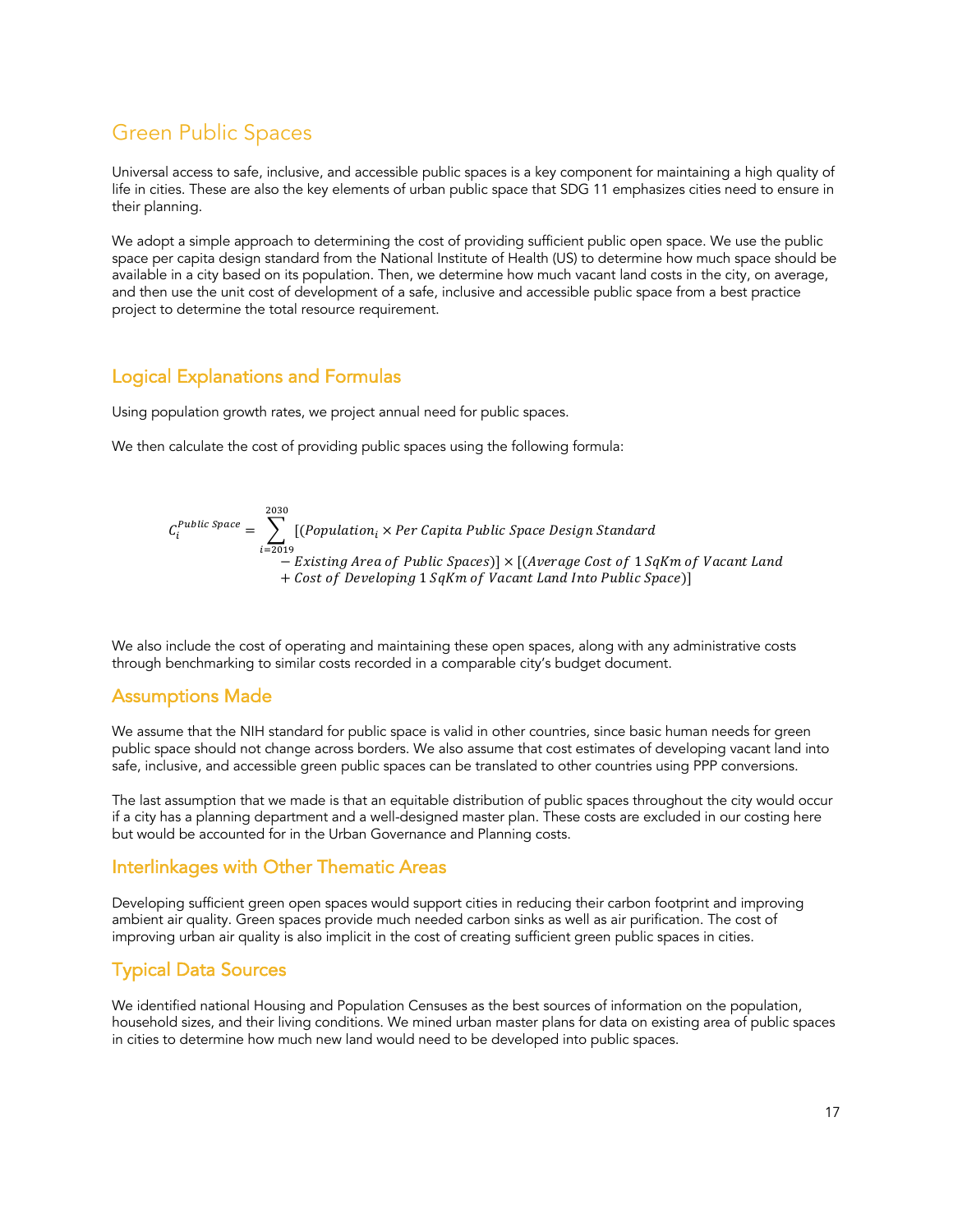For data on land prices, we used various local real estate websites.

#### Urban Governance and Planning

Targets 11A and 11B of SDG 11 emphasize the need to support positive economic, social, and environmental links between urban, peri-urban, and rural areas by strengthening national and regional development planning. They also require that cities implement urban and regional development plans that set forward integrated policies for inclusion, resource efficiency, mitigation and adaptation to climate change, and resilience to disasters.

A city's planning department typically undertakes the master planning process through a series of consultations with technical experts, policy professionals, non-governmental organizations, civil society actors, and other relevant stakeholders. This process culminates in a 10- or 20-year plan for the city's sustainable growth and management. Our methodology mandates that every city should have a planning department and a master plan that ensures that development is integrated, comprehensive in its vision, sustainable, resource efficient, socio-economically inclusive, and just. We arrived at this requirement in our costing through a series of consultations with technical experts, chief planners, and urban managers. Without this administrative institution, it would be difficult to achieve the softer objectives of many dimensions of sustainable urban development. For example, a city that has a large open space in its center may meet its adequate open space requirements, but this space may not be accessible to all its residents. A range of small, medium and large open spaces that are distributed uniformly throughout all neighborhoods is a better way to achieve both adequacy and accessibility attributes. This is something a planning department would ensure through better, inclusive urban design planning.

We could not find any standards on what an effective planning and urban governance institution for cities should look like. Therefore, we took the approach of searching for global best practices and using a city's operating budget as well as the one-time cost of its master plan development as a benchmark. We consulted the former Chief Town Planner of the City of Medellín, Colombia to learn about their operating expenses and suggested baseline costs for planning and governance, which we translated to other countries. Medellín is widely considered a success story of proper governance and planning through strong local institutions transforming a city towards a sustainable future.

#### Logical Explanations and Formulas

 $C^{Gov\&\ Planning} = Annual\ Operating\ Budget\ of\ the\ Planning\ and\ Citizen\ Engagement\ Department$ 

of a Comparable Bestpractice City + One Time Cost of Developing a 20 Year Master Plan

#### Assumptions Made

A planning department and a master plan does not guarantee successful implementation—other factors like corruption could pose additional challenges.

We assumed that by benchmarking to the budgets of best practice cities, cities would be able to recruit sufficient skilled technical personnel locally.

#### Interlinkages with Other Thematic Areas

Governance and planning are linked to all thematic areas.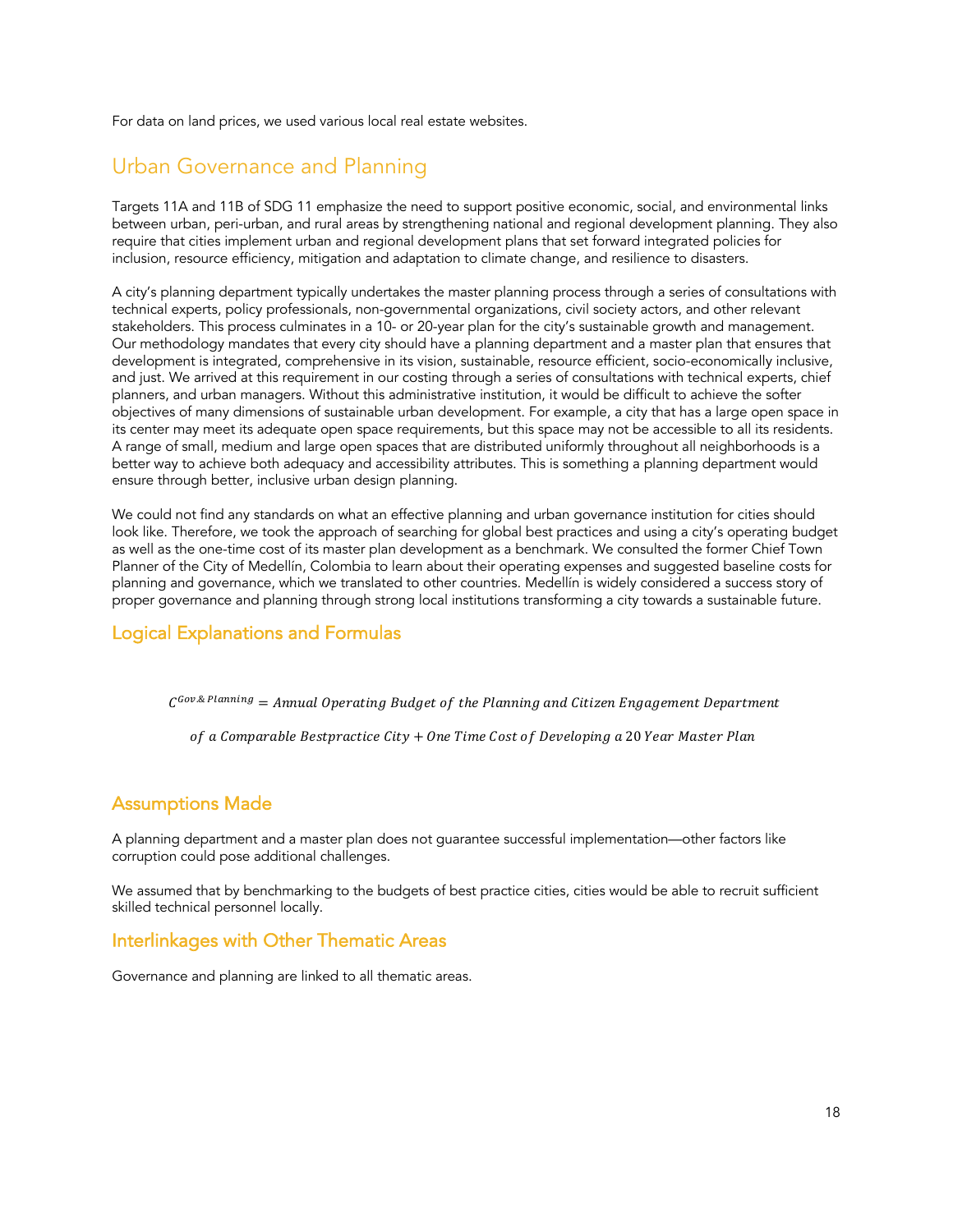#### Typical Data Sources

To find regional best practice cities, we consult urban planning literature and various quality-of-life rankings (e.g. "100 best places to live") that reputable institutions like the World Economic Forum publish. We look at the highestranking cities that are comparable in size and are in the region. Then, we research their budget documents to derive the cost values.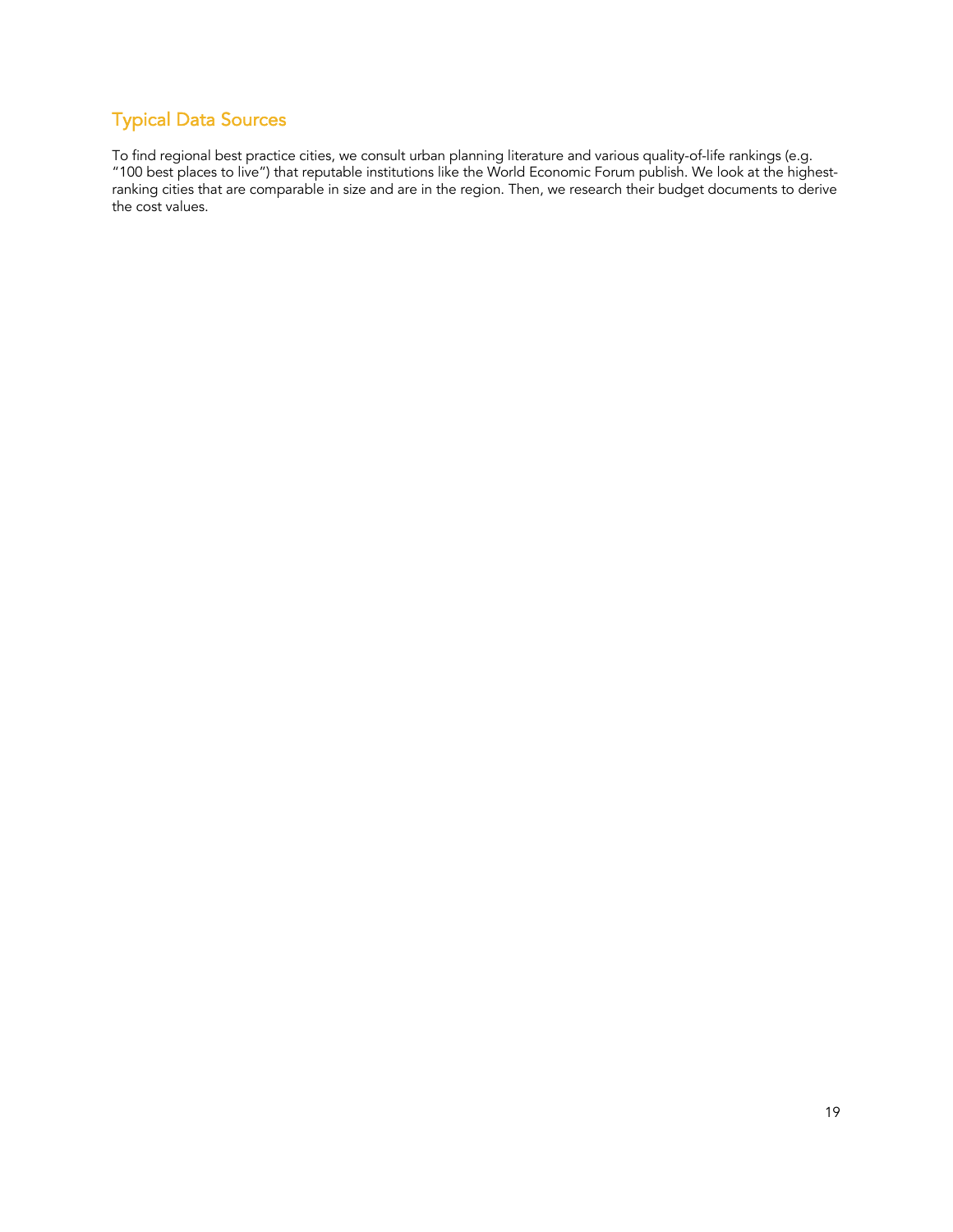### III. COUNTRY BRIEFS

In this section, we provide some topline cost estimates for each country, as well as details on specific contextual changes we made to our methodology.

#### BOLIVIA

GDP (2017): USD 37.51 Billion

Population (2017): 11.05 Million

Total Cities: *Unknown*

Study Sample: 20

| Large (1 Million and above              | Santa Cruz de la Sierra                                                                              |
|-----------------------------------------|------------------------------------------------------------------------------------------------------|
| persons)                                |                                                                                                      |
| Medium (100,000 - 1<br>Million persons) | El Alto, La Paz, Cochabamba, Oruro, Sucre, Tarija, Potosi, Sacaba, Quillacollo,<br>Montero, Trinidad |
| Small (Less than 100,000<br>persons)    | Riberalta, Warnes, La Guardia, Viacha, Yacuiba, Colcapirhua, Tiquipaya, Cobija                       |

*Note: This classification is based on the estimated population of Bolivian cities in 2019. Several cities graduate from lower tiers to higher tiers in our calculations during the 2019-2030 period.* 

About 70% of the population of Bolivia resides in urban areas, <sup>19</sup> of which over 50% are in the four largest cities: Santa Cruz de la Sierra, El Alto, La Paz, and Cochabamba. The country's population tripled in the last 50 years and has maintained a steady growth rate of roughly 1.5%. Meanwhile, the urban population growth has stayed close to 2% (WDI 2018).

Table 1 shows the annuitized average cost to achieve SDG 11 for Bolivia's small, medium, and large cities for the Housing, Transportation, Solid Waste Management, Public Space, and Urban Governance and Planning thematic areas.

<sup>19</sup> The World Bank's *World Development Indicators 2018* (WDI 2018).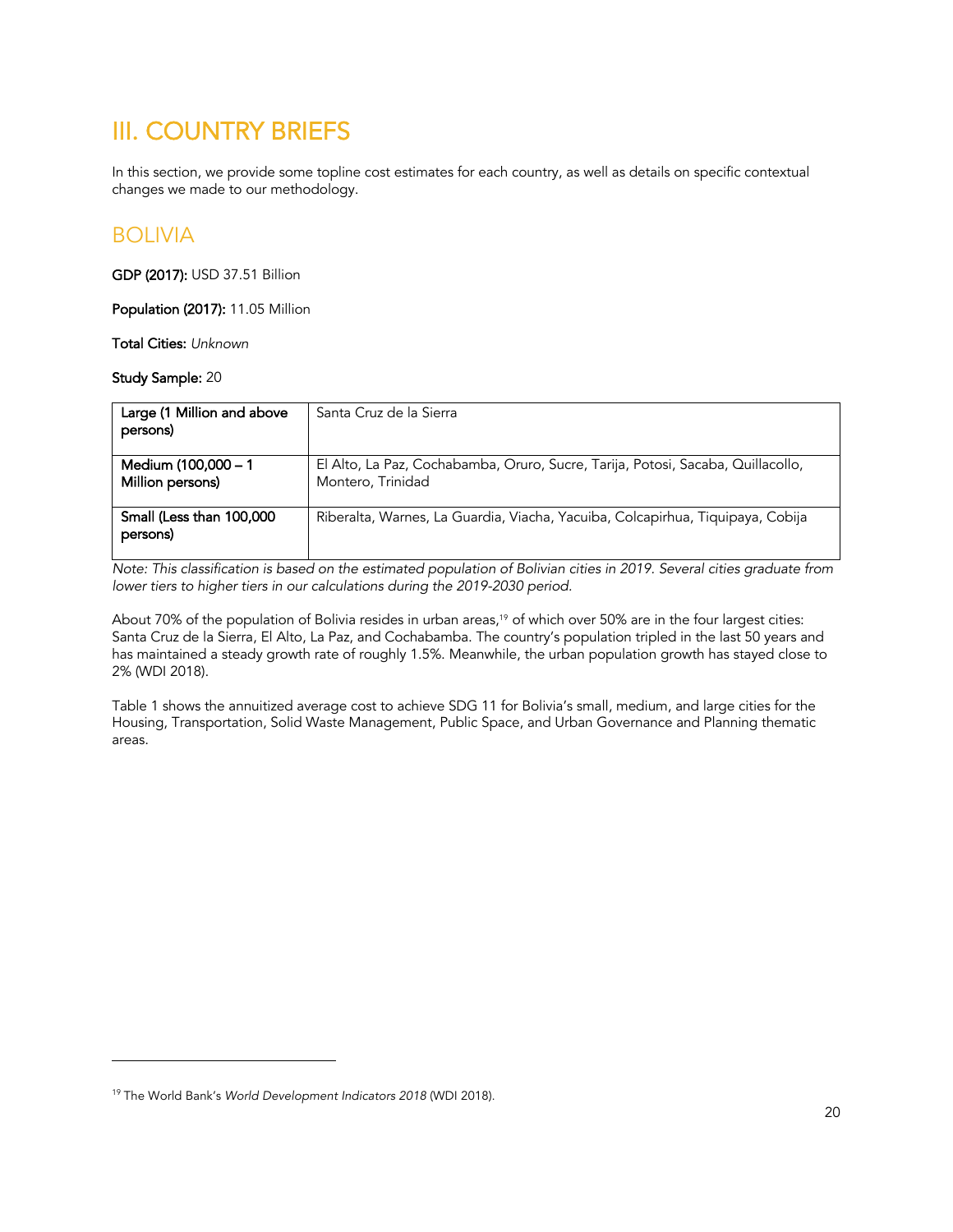|  | Table 1: Average Annual Cost for Small, Medium and Large Cities in Bolivia (Millions 2019 USD) |  |  |  |  |
|--|------------------------------------------------------------------------------------------------|--|--|--|--|
|  |                                                                                                |  |  |  |  |

| <b>City Size</b>                           |                          | Small   | Medium    | Large     |
|--------------------------------------------|--------------------------|---------|-----------|-----------|
| Population                                 |                          | $100K$  | 100K-1Mil | $1$ Mil + |
|                                            | Housing                  | \$18.81 | \$79.50   | \$308.73  |
|                                            | Transportation           | \$29.13 | \$62.90   | \$259.98  |
| Average Annual Cost by City<br><b>Type</b> | <b>Solid Waste</b>       | \$0.63  | \$3.49    | \$14.54   |
|                                            | <b>Public Space</b>      | \$4.36  | \$40.40   | \$47.81   |
|                                            | Governance &<br>Planning | \$1.36  | \$4.66    | \$13.60   |
| <b>TOTAL</b>                               |                          | \$54.29 | \$190.94  | \$644.66  |

*Source: AidData.*

We share a detailed methodology by thematic area in separate documents. However, we needed to make several contextual adjustments for Bolivia to overcome data constraints and other challenges. Following are the specific assumptions and adjustments that we made to contextualize our general methodology to Bolivian cities.

#### **HOUSING**

Since the last census in Bolivia was conducted in 2012, we projected all city populations using 2012 as base year and a flat national population growth rate of 1.5%. We used a similar approach to determine the number of households that need their current housing units upgraded to meet adequacy standards and the annual growth in the number of households that would demand additional new housing stock.

We were unable to find the market price of a typical (affordable) adequate housing unit for all Bolivian cities. However, we did find it for some. We used the average value of the market prices as a 'best guess' for cities where we could not find data. This was also the case for average monthly rent data for adequate housing units.

#### TRANSPORTATION

In our desk research, we found that most cities in developed countries have a similar distribution of road types. We applied the same distribution to determine the required length of each type of road for Bolivian cities. We acknowledge that this assumption may not lead to accurate cost estimates because terrain type and traffic volumes, among other factors, may have implications on what type of road may be prevalent in which city. We also borrow road maintenance costs from the World Bank's estimates for the Latin America and Caribbean region (\$655/Km). This may be different for Bolivia.

We assume no buses exist in cities where we could not find bus fleet data. This is likely not the case. Most Bolivian cities have an informal system of minibuses ("micros") and private buses that serve as ad-hoc public transport. For other cities, where necessary, we adjust the number of minibuses to equate to full-size buses by using the capacity ratio of 0.2. Similarly, where we were unable to find information on the number of formal (articulated) bus stops and bus terminals, we assume that there are no formal bus stops and bus terminals in the city.

We do not adjust the cost of a new hybrid bus and the cost of developing an urban mobility plan, since the cost of both is standard internationally.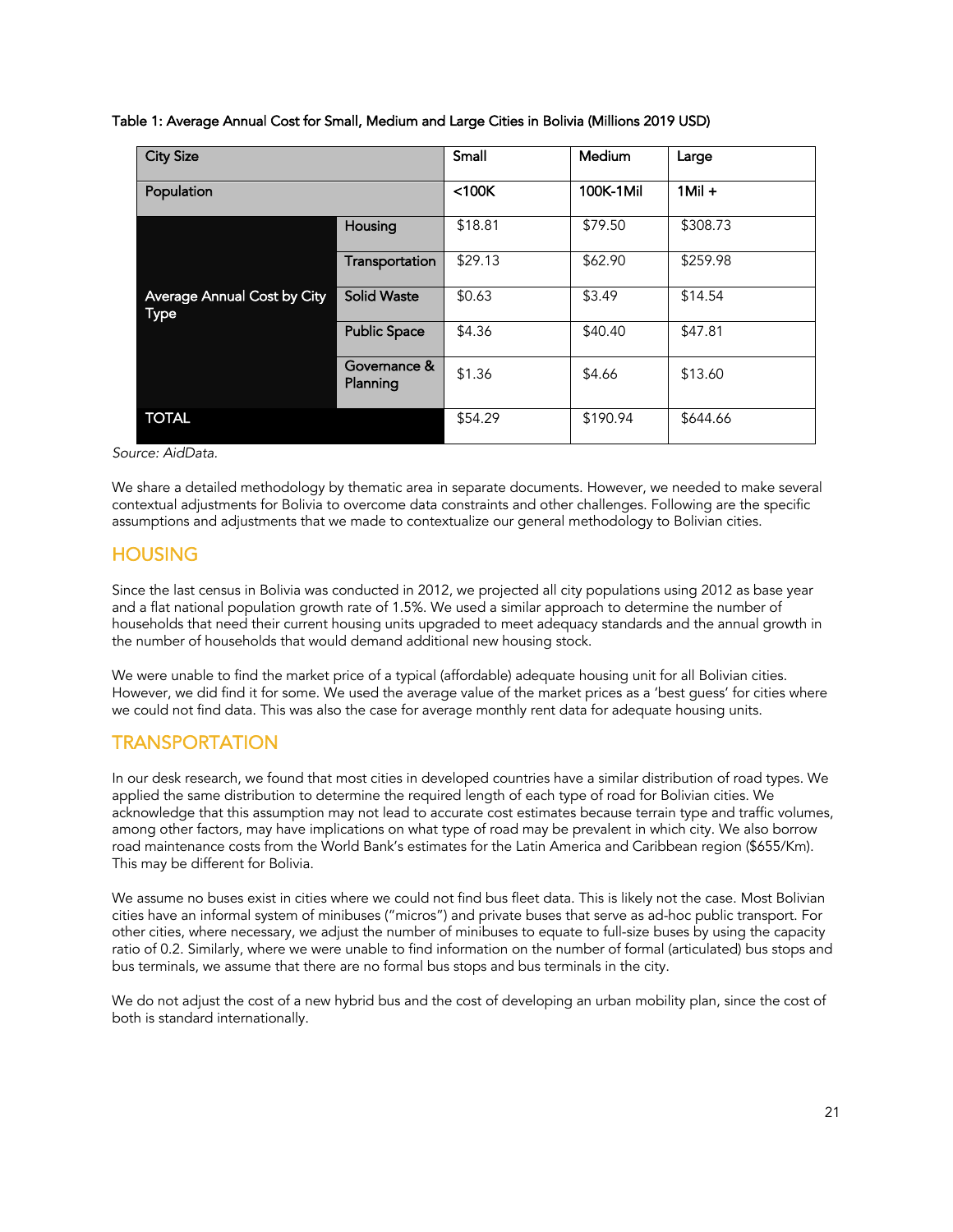#### SOLID WASTE MANAGEMENT

Bolivia's Ministry of Environment and Water proved to be a good source of data for per capita waste production. Consistent with the assumptions of our general methodology, we only cost for sanitary landfills and do not account for any recycling programs that cities may be interested in implementing. We translated the cost of constructing and operating a sanitary landfill using US Environmental Protection Agency guidelines and the Purchasing Power Parity between the US and Bolivia. We borrowed the cost of waste collection and landfill per ton from the Inter-American Development Bank's Solid Waste Management in Latin America and the Caribbean 2010 report and adjust it to 2019 prices.

#### PUBLIC SPACES

We used the US National Institute of Health's design standards for how much public space should exist in a city, based on its resident population size. Our methodology required an assessment of the cost of vacant land in each city. For this data, we used various local real estate websites and attempted to find several vacant lots for sale outside of the city center and take their simple average. We used the average value of vacant land across all cities where we found data as an approximate value of vacant land for cities where we did not find this data. Though this approach may lead to some inaccuracies at the city level, we think that the error is low when aggregating the total cost of providing adequate public space in cities to the national level.

#### GOVERNANCE AND PLANNING

For this section, we apply typical budget values and plan development costs that technical experts shared with us during our consultations. We did not have a better alternative.

#### General Discussion on Limitations

This methodology provides a good starting point for a discussion of how much resources are needed and how much are currently available for mobilization towards achieving SDG 11. However, our estimates can be improved through better data. Without knowing the realities on the ground, it is difficult to determine needs accurately, which is a challenge cutting across all the SDGs. As the 'Data for Development' discussions, led by the global statistical community, materialize in building greater monitoring capacities in developing countries, the accuracy of this 'Counting the Costs' methodology would increase.

In addition to bridging the data gaps in official statistics, there is some amount of ground truthing that would be required to accurately determine the costs of achieving SDG 11. For example, we use real estate websites to find the average cost of vacant land in cities with only partial success. The cost of vacant land is contextual. In some cities, there are sufficient vacant land or agricultural land that could be converted for public use. In other cities, governments would need to employ eminent domain to acquire already developed land for public uses such as green spaces or transportation corridors. We do not distinguish between these two cases. Local knowledge and context would help improve these estimates substantially.

Another example of localization of this methodology is updating the underlying costs to account for the differences in terrain, climate, and other location characteristics. Providing green public spaces in drier cities is a much more expensive endeavor than it is for cities where natural irrigation is better. Similarly, the costs of construction of transportation infrastructure and the costs of waste management will likely also vary.

Systems that are widely accepted as best practices for sustainable urbanization often do not yet exist in developing countries. This is the case for the public transportation systems in many Bolivian cities. As discussed earlier in the transportation section, a system of private minibuses and taxi buses currently provide good public mobility to city dwellers. However, for sustainable growth of Bolivian cities, planned transit systems are required.

Finally, our costing is the first step in assessing the total resources necessary to achieve the bottom-line of SDG 11. As our project progresses, we intend to develop decision support tools that help municipalities optimize their resource allocation to maximize their progress towards various targets of the SDGs. Currently, our work is limited to only five thematic areas and does not include other important costs, such as those associated with the energy demands of growing cities, urban resilience to climate change and disasters, and urban heritage conservation. We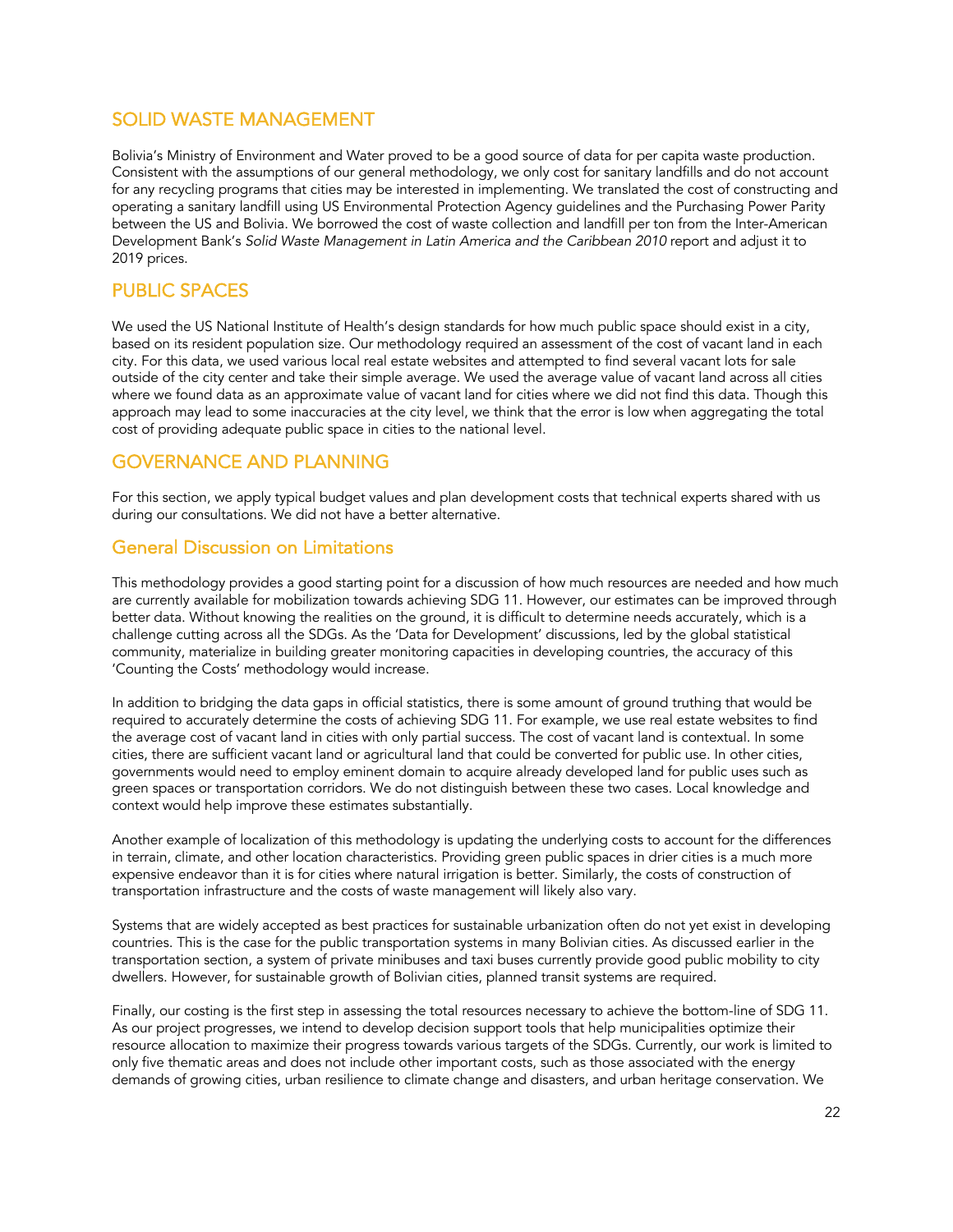also do not analyze the costs and benefits of those development strategies that are beyond the baseline scenarios, such as recycling for waste management and mass-transit for transportation. These will be incorporated in future iterations of our methodology, along with discussion on ways in which public costs could be lowered by utilizing innovative financing mechanisms such as 'Urban Park Conservancies' and Public-Private Partnerships.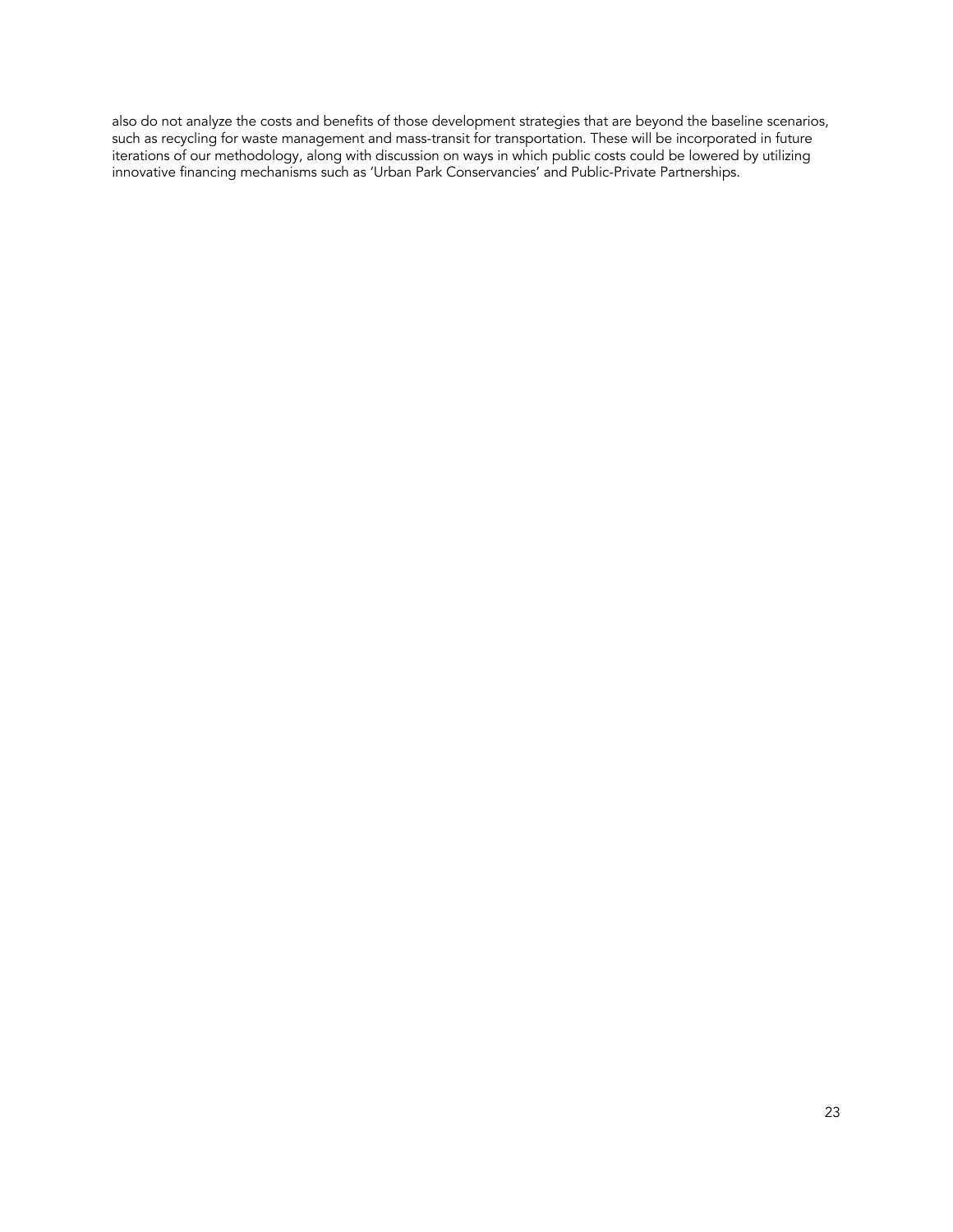### **COLOMBIA**

GDP (2017): USD 331 Billion

Population (2018): 49.65 Million

Total Cities: 1119

Study Sample: 47

| Large (1 Million and<br>above persons)  | Bogotá, Medellín, Cali, Barranguilla                                                                                                                                                                                                                                                                                                                      |
|-----------------------------------------|-----------------------------------------------------------------------------------------------------------------------------------------------------------------------------------------------------------------------------------------------------------------------------------------------------------------------------------------------------------|
| Medium (100,000 - 1<br>Million persons) | Bucaramanga, Cartagena, Cucuta, Pereira, Santa Marta, Ibague, Pasto, Manizales,<br>Villavicencio, Neiva, Armenia, Valledupar, Monteria, Sincelejo, Popayan, Tunja,<br>Riohacha, Florencia, Quibdo, Arauca, Yopal, Leticia, San Andres, San Jose del<br>Guaviare, Mocoa, Puerto Carreno, Inirida, Mitu, Cartago, Ipiales, Bello,<br>Buenaventura, Sogamoso |
| Small (Less than 100,000<br>persons)    | El Banco, Arjona, Sabanalarga, Chiquinquira, Pamplona, Guapi, Ocaña, Honda,<br>Campoalegre, El Carmen de Bolivar                                                                                                                                                                                                                                          |

*Note: This classification is based on the estimated population of Colombian cities in 2019. Several cities graduate from lower tiers to higher tiers in our calculations during the 2019-2030 period.* 

About 81% of the population of Colombia resides in urban areas,<sup>20</sup> of which 18% live solely in the largest and capital city: Bogotá. The country's population more than doubled in the last 50 years, despite growth rates declining by 1.8% until 2013. However, since 2013, population growth rates are increasing, with urban population growth increasing from 1.4% to 1.9% in 2018 (WDI 2018).

Table 1 shows the annuitized average cost to achieve SDG 11 for Colombia's small, medium, and large cities for the Housing, Transportation, Solid Waste Management, Public Space, and Urban Governance and Planning thematic areas.

<sup>20</sup> The World Bank's *World Development Indicators 2018* (WDI 2018).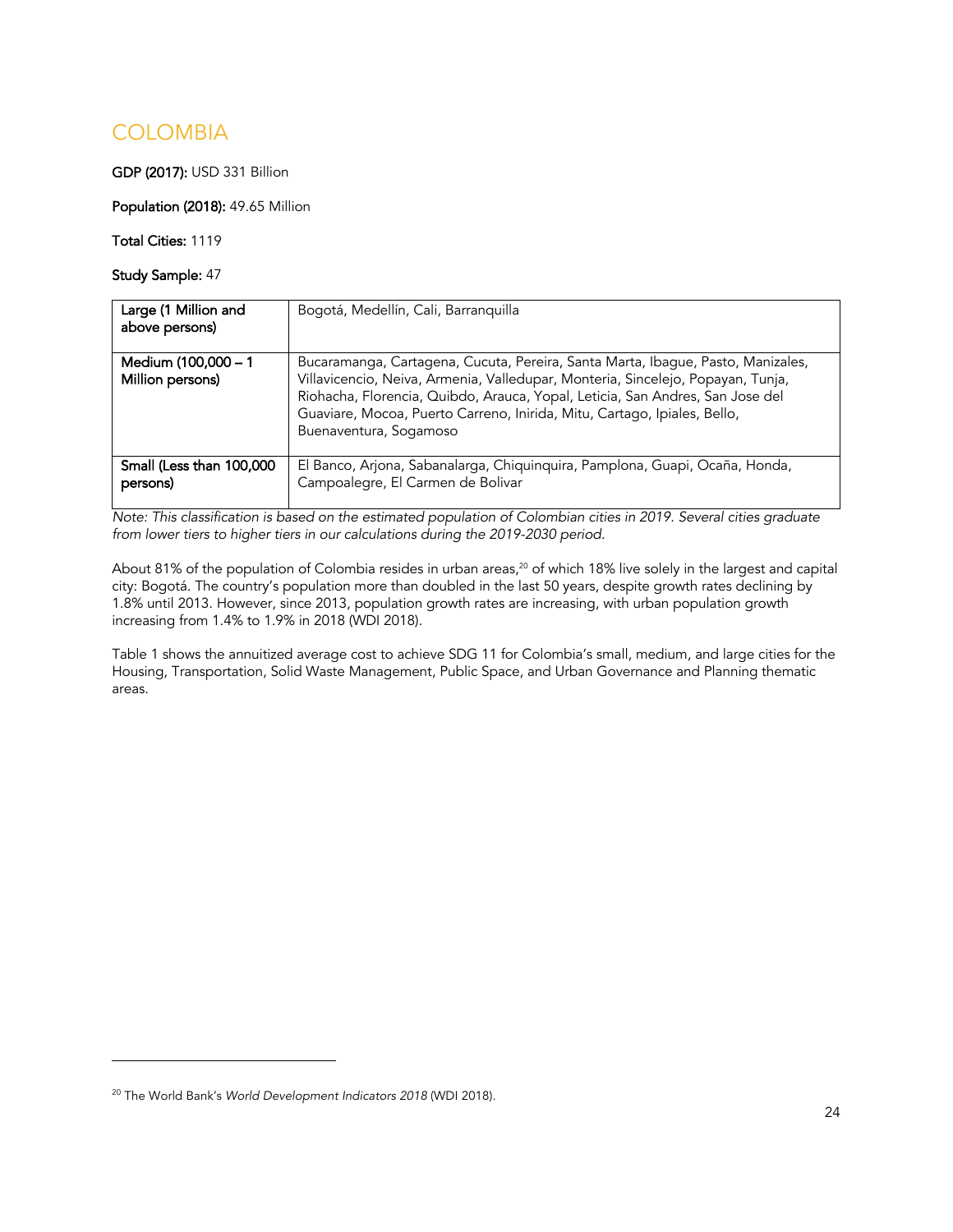#### Table 1: Average Annual Cost for Small, Medium and Large Cities in Colombia (Millions 2019 USD)

| <b>City Size</b>                    |                          | Small     | <b>Medium</b> | Large      |
|-------------------------------------|--------------------------|-----------|---------------|------------|
| Population                          | $<$ 100 $<$              | 100K-1Mil | $1$ Mil +     |            |
|                                     | Housing                  | \$15.44   | \$107.30      | \$1,324.57 |
|                                     | Transportation           | \$19.26   | \$202.17      | \$1,503.96 |
| Average Annual Cost by City<br>Type | <b>Solid Waste</b>       | \$0.38    | \$2.91        | \$49.68    |
|                                     | <b>Public Space</b>      | \$2.79    | \$26.81       | \$217.05   |
|                                     | Governance &<br>Planning | \$1.09    | \$3.71        | \$10.88    |
| <b>TOTAL</b>                        |                          | \$38.96   | \$342.89      | \$3,106.14 |

*Source: AidData*

We share the detailed methodology by thematic area in separate documents. However, we needed to make several contextual adjustments for Colombia to overcome data constraints and other challenges. Following are the specific assumptions and adjustments that we made to contextualize our general methodology to Colombian cities.

#### **HOUSING**

We use 2018 as the base year, when the most recent Colombian population census was conducted, and project population in future years using a flat national urban population growth rate of 1.5%. <sup>21</sup> We use a similar approach to determine the annual growth in the number of households that would demand additional new housing stock.

The per capita income of the lowest quintile of the population was calculated using income data from the Large Integrated Household Survey (GEIH 2019) conducted by DANE in 2019. The survey contained data on 14 out of our 47 sample cities. For the remaining cities, we used average values for the small, medium, and large cities derived from the 14 cities in the LIHS.

To determine the number of houses that need to be upgraded to adequate standards, we use the qualitative housing deficit values from the Housing Deficit (*Deficit de Vivienda*) statistics compilation, released in 2008 by DANE. We project the quantitative deficit using the urban population growth rate and assuming no change in the average household size in future years.

The market price of both purchasing and renting an affordable, adequate housing unit was taken from www.numbeo.com and validated using other local real estate websites. The unit cost of improving slum dwellings insitu was borrowed from the case of PRIMED (*Programa Integral de Mejoramiento de Barrios Subnormales en Medellín*) in Medellín. 22

#### **TRANSPORTATION**

In our desk research, we found that most cities in developed countries have a similar distribution of road types. We applied the same distribution to determine the required length of each type of road for Colombian cities. We acknowledge that this assumption may not lead to accurate cost estimates because terrain type and traffic volumes, among other factors, may have implications on what type of road may be prevalent in which city. For instance,

<sup>&</sup>lt;sup>21</sup> We use the average urban population growth rate for the past 10 years from the WDI database.<br><sup>22</sup> Retrieved from: <u>http://www.globalurban.org/GUDMag07Vol3Iss1/Betancur.htm#\_ftn3</u>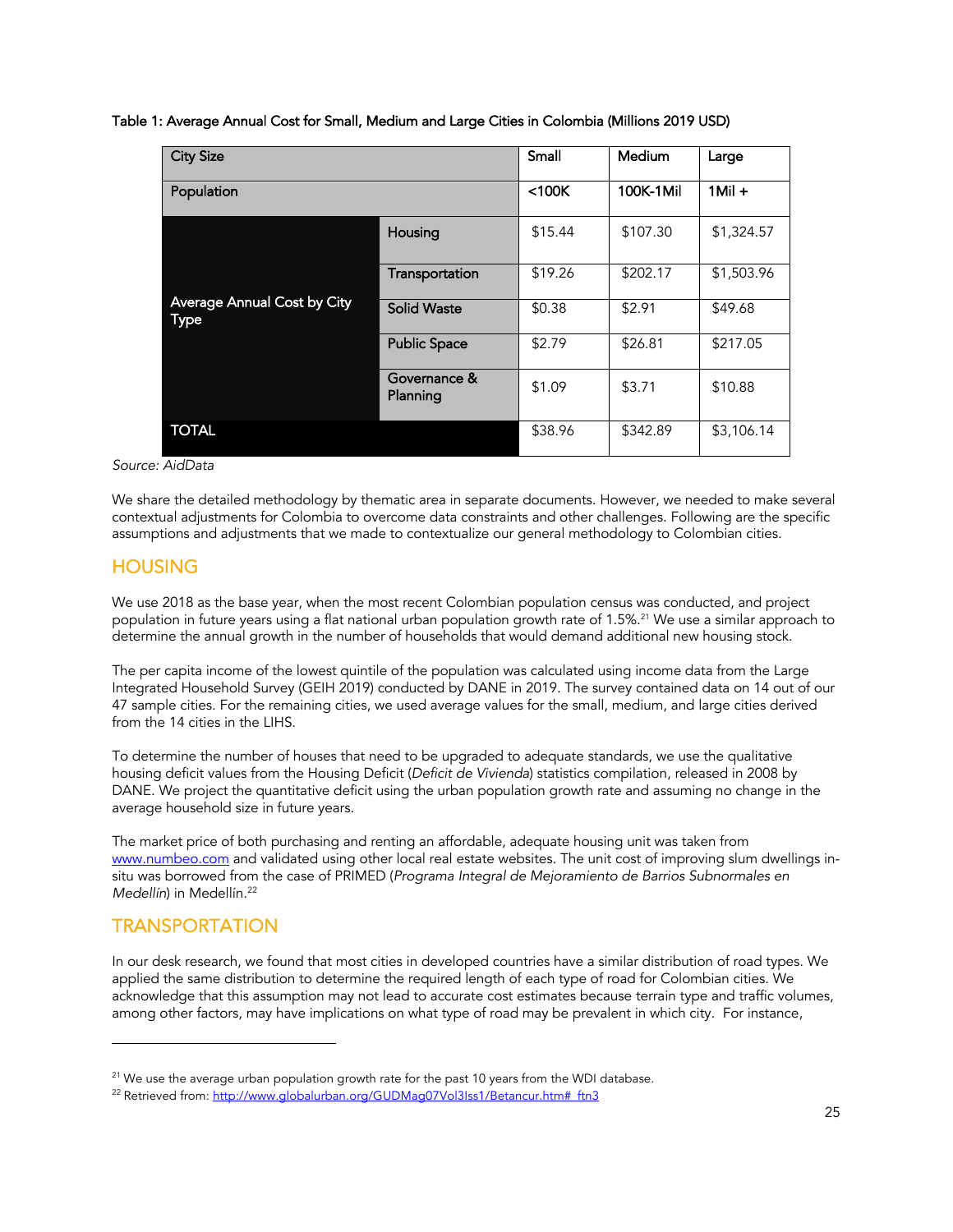some cities in Colombia have such steep terrain that cable car is used to reduce time by up to 2 hours, compared to terrestrial transportation. Similarly, some cities may employ transportation via boat or ferry, if possible. These modes of transportation are comparable to the efficiency of standard bus transportation (compared to rapid transit such as Bus Rapid Transit or Light Rail Transit) and the effects of these existing modes of transportation was not considered.

We also borrow road maintenance costs from the World Bank's estimates for the Latin America and Caribbean region (\$655/Km). This may be different for Colombia.

We assume no buses exist in cities where we could not find bus fleet data. This is likely not the case. Most Colombian cities have an informal system of minibuses ("micros") and private buses that serve as ad-hoc public transport. For other cities, where necessary, we adjust the number of minibuses to equate to full-size buses by using the capacity ratio of 0.2. Similarly, where we were unable to find information on the number of formal (articulated<sup>23)</sup> bus stops and bus terminals, we assume that there are no formal bus stops and bus terminals in the city. We do not adjust the cost of a new hybrid bus and the cost of developing an urban mobility plan since the cost of these two is standard internationally.

City development plans, where available, provided the majority of our information on city area, existing road lengths and conditions, urban surface area, standard bus fleet numbers, and operating municipal bus terminals. This information was supplemented with data gathered from various news releases and transportation agency websites. In some cases where road statistics were unavailable, approximations were made using satellite data such as Google Earth Pro and Natural Earth Data. In cases where even this was not possible, we used state-level statistics<sup>24</sup> to estimate city-level data. We also used state-level data to estimate the length of unpaved roads in cities. Google Maps was also used to manually count the number of functioning bus terminals for many smaller cities where this information was not readily available. Due to the uncertainty of the safety accessibility features of existing bus stops in Colombian cities, we assumed that there were no articulated bus stops, except for where we found data indicating as such.

We used www.numbeo.com to retrieve the cost of trips made by public transport. Operating costs for transportation systems were contextualized using Mumbai's BEST transportation agency's reported costs and adjusted for the price differentials between Colombia and India.

We do not adjust the cost of a new hybrid bus and the cost of developing an urban mobility plan, since the cost of both is standard internationally.

#### SOLID WASTE MANAGEMENT

Consistent with the assumptions of our general methodology, we only cost for sanitary landfills and do not account for any recycling programs that cities may be interested in, or already are, implementing. We translate the cost of constructing and operating a sanitary landfill using US Environmental Protection Agency guidelines and the Purchasing Power Parity (PPP) between the US and Colombia. We borrow the cost of waste collection and landfill per ton from the Inter-American Development Bank's *Solid Waste Management in Latin America and the Caribbean 2010* report and adjust it to 2019 prices.

We used the *Departamento Administrativo de Planeación's* website for information on per capita waste generation and projected future waste generation rates using GDP growth rate. <sup>25</sup> Information on existing landfill capacity was difficult to find in PGIRS reports and development plans, so it was assumed to be zero in all cities as a conservative measure. The annual administrative, operations, and maintenance costs per ton were estimated from the German Environment Agency's *Best Practice Municipal Waste Management: Information pool on approaches towards a sustainable design of municipal waste management and supporting technologies and equipment (2018*), and the cost per ton of waste collection was calculated from the IDB's *Solid Waste Management in Latin America and the* 

 $23$  An articulated bus stop has sufficient safety and accessibility features like lighting, seats and wheelchair ramps.

<sup>&</sup>lt;sup>24</sup> See: Colombia Ministerio de Transporte, Oficina Asesora de Planeación, Grupo Planificación Sectorial Transporte en Cifras: Estadísticas 2012, pp. 34

<sup>25</sup> For further information on projected rates of waste generation, see World Bank's *What a Waste 2.0* report.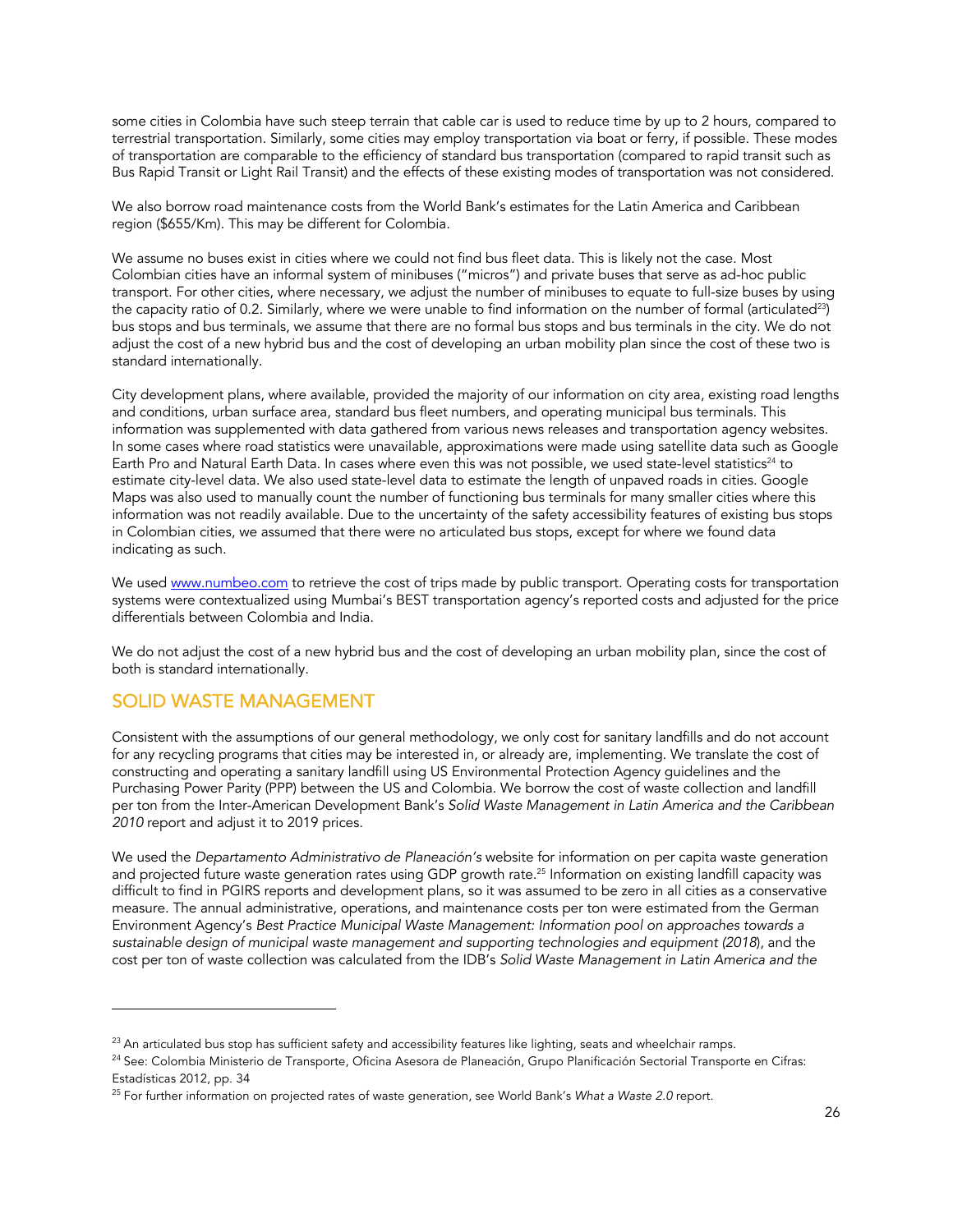*Caribbean 2010 report. The cost of vacant lots on the periphery of the city<sup>26</sup> was found using various local real estate* websites and converted to 2019 USD per hectare. For cities where this data was unavailable, we used the average cost of vacant land from other cities.

#### GREEN PUBLIC SPACES

We use the US National Institute of Health's design standards for how much green public spaces should exist in a city, based on its resident population size. Existing areas under green public space use were retrieved from city development plans where available. For cities where no plans existed, we assumed current available green public space to be 0 in order to arrive at a conservative estimate of the costs.

Our methodology required an assessment of the cost of vacant land in each city. For this data, similar to solid waste, we used various local real estate websites to find several vacant lands for sale outside of the city center but sufficiently close to residential areas and took their average. We use the average value of vacant land across all cities where we found data as an approximate value of vacant land for cities where we did not find this data. Though this approach may lead to some inaccuracies at the city level, we think that the error is low when aggregating the total cost of providing adequate public space in cities to the national level.

Park development and maintenance costs were taken from the State of Colorado<sup>27</sup> and operations costs were calculated using the operational cost sections of the budget of The Institute of Urban Development of Medellín (IDU).<sup>28</sup> We acknowledge that costs to construct and maintain parks may vary, but these data are not readily available for projects in Colombia. We therefore adjusted US-based estimates using PPP.

#### GOVERNANCE AND PLANNING

For this section, we applied typical budget values and plan development costs that technical experts shared with us during our consultations for Colombia. We did not have a better alternative.

#### General Discussion on Limitations

This methodology provides a good starting point for the discussion on how much resources are needed and how much is currently available for mobilization towards achieving SDG 11. However, our estimates can be improved through better data. Without knowing what the realities on the ground are, it is difficult to determine needs accurately, which is a challenge cutting across all the SDGs. As the 'Data for Development' discussions, led by the global statistical community, materialize in building monitoring capacities in developing countries, the accuracy of 'Counting the Costs' would increase.

In addition to bridging the data gaps in official statistics, there is some amount of ground truthing that would be required to accurately determine the costs of achieving SDG 11. For example, we use real estate websites to find the average cost of vacant land in cities with only partial success. The cost of vacant land is highly contextual. In some cities, there are sufficient vacant land or agricultural land that could be converted for public use. In other cities, governments would need to employ *eminent domain* to acquire already developed land for public uses such as green spaces or transportation corridors. We do not distinguish between these two cases. Local knowledge and context would help improve these estimates substantially.

Another example of localization of this methodology is updating the underlying costs to account for the differences in terrain, climate and other location characteristics. Providing green public spaces in drier cities is a much more expensive endeavor than it is for cities where natural irrigation is better. Similarly, costs of construction of transportation infrastructure and costs of waste management will likely also vary.

Systems that are widely accepted as best practices for sustainable urbanization often do not yet exist in developing countries. Public transportation system in many Colombian cities is such a case. As discussed earlier in the

<sup>&</sup>lt;sup>26</sup> This was done in order to find cheap land that would be suitable for landfill.

<sup>&</sup>lt;sup>27</sup> See: http://www.civilresources.com/dacono/PDFs/Plan/Upload21508/appendixD.pdf

<sup>&</sup>lt;sup>28</sup> See: Instituto de Desarrollo Urbano (2018). Presupuestos de Rentas e Ingresos.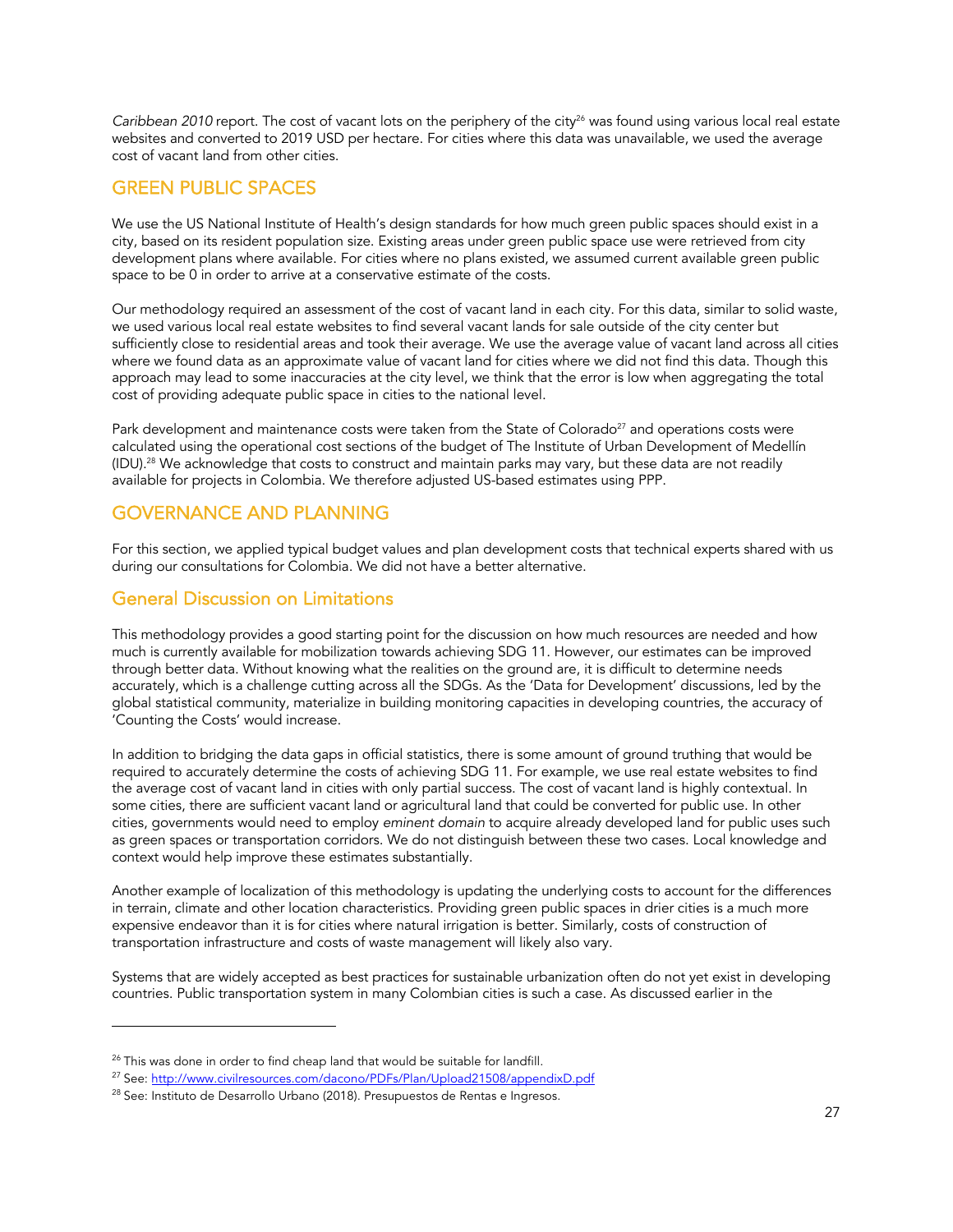transportation section, a system of private minibuses and taxi buses currently provide good public mobility to city dwellers. However, for sustainable growth of Colombian cities, planned transit systems are required. We did not find cost data on transport for major cities in Colombia and had no choice but to use Mumbai, India as a developing country example of a well-functioning transportation system in a low-middle income country. If there are other examples from the region that are contextually more comparable, replacing our costs borrowed from Mumbai with this example may increase the accuracy of cost estimates. Similarly, costs for other inputs such as developing one hectare of green public space should also be replaced with more comparable cases where possible.

Lastly, our costing is the first step in assessing the total resources necessary to achieve the bottom-line of SDG 11. As our project progresses, we intend to develop decision support tools that help municipalities optimize their resource allocation to maximize their progress towards various targets of the SDGs. Currently, our work is limited to only five thematic areas and does not include important costs such as those associated with Energy demands of growing cities, or urban resilience to climate change and disasters, or urban heritage conservation. We also do not analyze the costs and benefits of those development strategies that are beyond the baseline scenario such as recycling for waste management and mass-transit for transportation. These will be incorporated in future iterations of our methodology, along with discussion on ways in which public costs could be lowered by utilizing innovative financing mechanisms such as 'Urban Park Conservancies' and Public-Private Partnerships.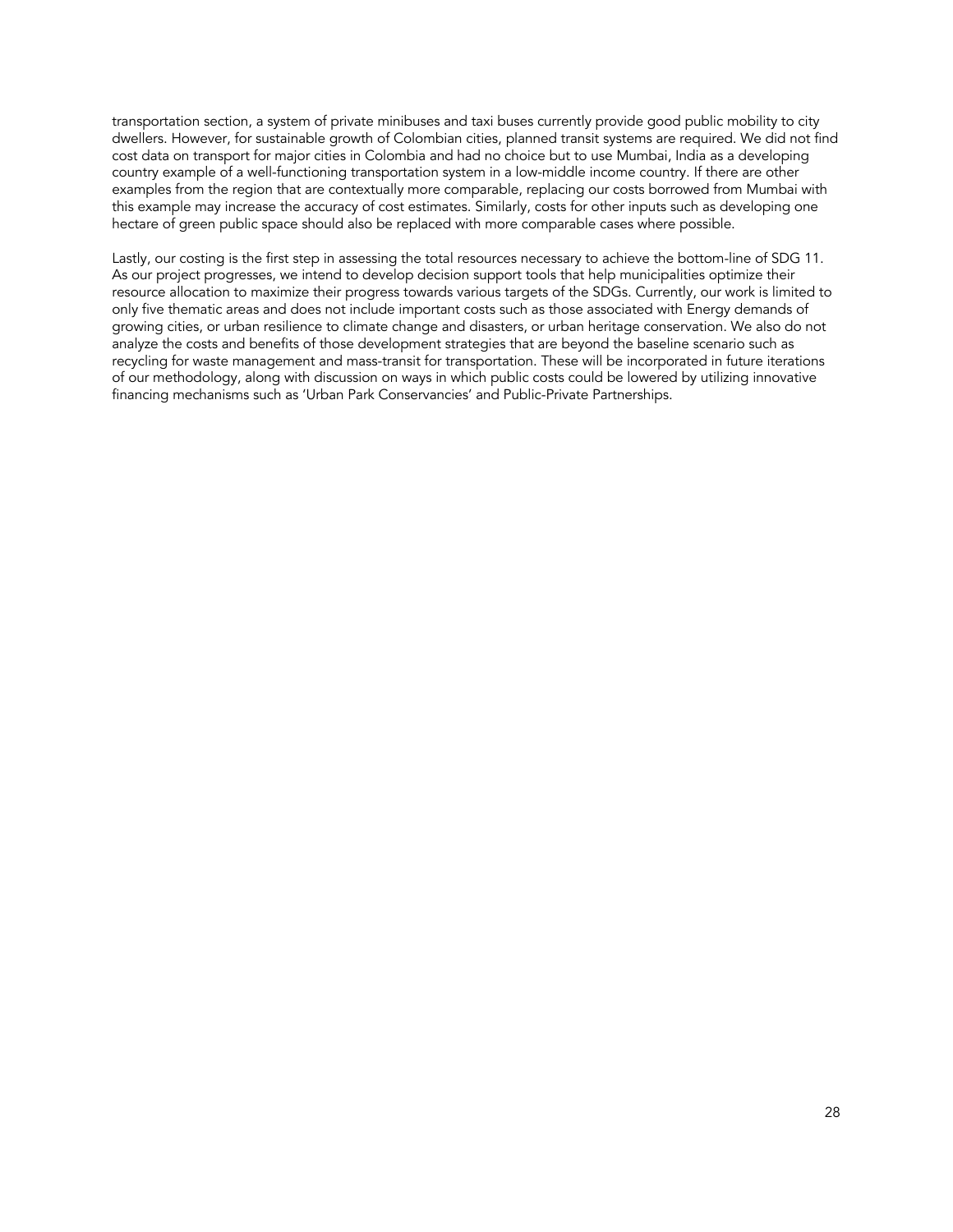#### INDIA

GDP (2017): USD 2.597 Trillion

Population (2018): 1.353 Billion

Total Cities: 4000+

Study Sample: 42

| Large (1 Million and<br>above persons)  | Mumbai, New Delhi, Bangalore, Hyderabad, Chennai, Kolkata, Jaipur, Lucknow,<br>Bhopal, Patna, Srinagar, Aurangabad, Ranchi, Raipur, Chandigarh, Jullundur,<br>Bhubaneswar               |
|-----------------------------------------|-----------------------------------------------------------------------------------------------------------------------------------------------------------------------------------------|
| Medium (100,000 - 1<br>Million persons) | Thiruvananthapuram, Dehradun, Dispur, Kurnool, Agartala, Aizawl, Imphal,<br>Pondicherry, Gandhinagar, Bhiwani, Sirsa, Simla, Shillong, Jorhat, Gangtok, Port Blair,<br>Kohima, Silvassa |
| Small (Less than 100,000<br>persons)    | Tezpur, Karur, Sopore, Itanagar, Daman, Panaji, Kavaratti                                                                                                                               |

*Note: This classification is based on the estimated population of Indian cities in 2019. Several cities graduate from lower tiers to higher tiers in our calculations during the 2019-2030 period.* 

Only 34% of the population of India resides in urban areas,<sup>29</sup> of which 6% live in the largest cities: Mumbai and New Delhi. The country's population has doubled in the last 40 years, and the urban population has doubled in the past 30 years. Population growth rates over the past 30 years have been generally decreasing; the urban and general population growth rates peaked at 3.96% and 2.33% in 1970. However, the over the past ten years the urban and general population growth rates are 2.37% and 1.19%, respectively (WDI 2018).

Table 1 shows the annuitized average cost to achieve SDG 11 for India's small, medium and large cities for Housing, Transportation, Solid Waste Management, Public Space, and Urban Governance and Planning thematic areas.

<sup>29</sup> The World Bank's World Development Indicators 2018 (WDI 2018).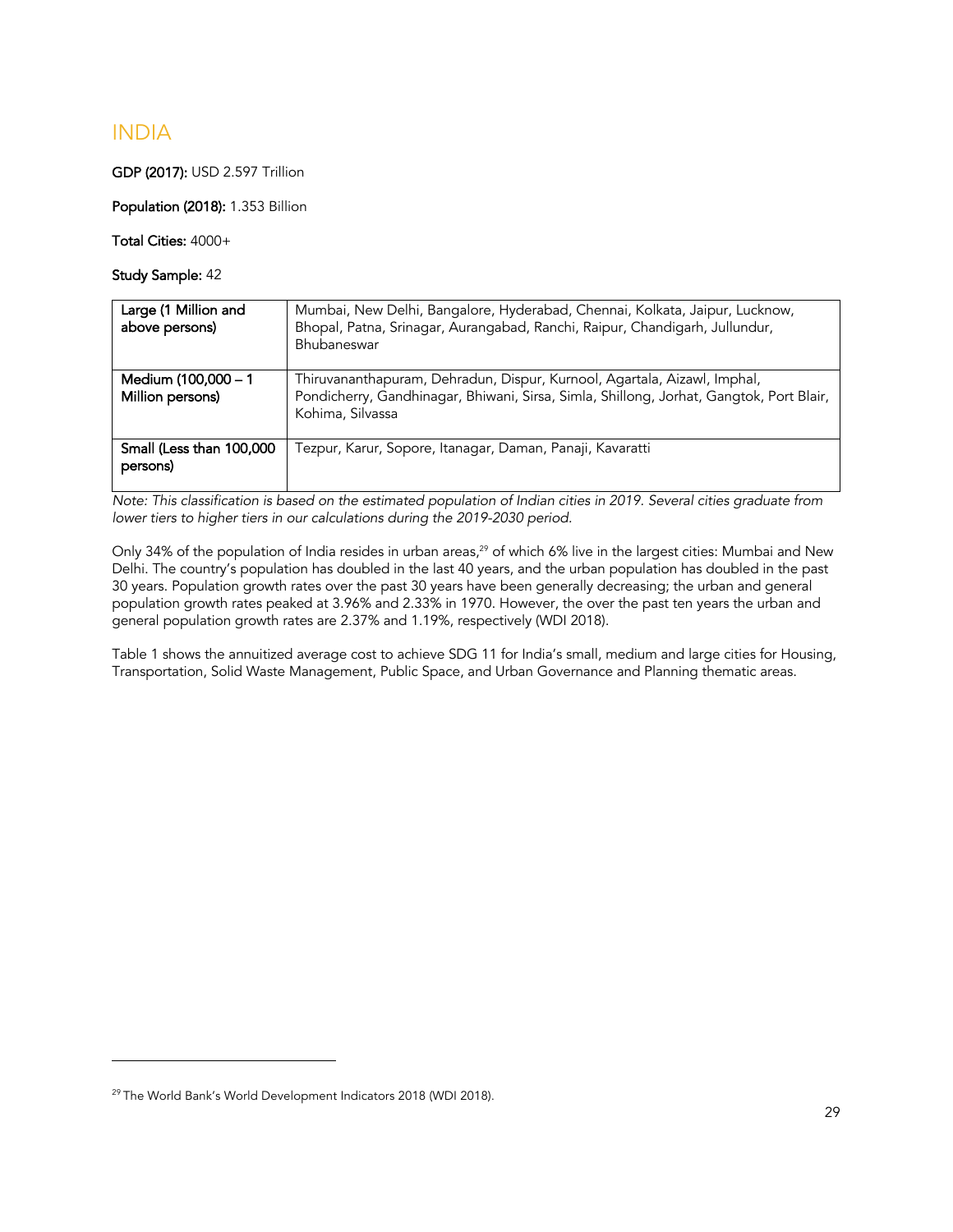|  |  |  | Table 1: Average Annual Cost for Small, Medium and Large Cities in India (Millions 2019 USD) |  |
|--|--|--|----------------------------------------------------------------------------------------------|--|
|  |  |  |                                                                                              |  |

| <b>City Size</b>  |                     | Small       | Medium    | Large      |
|-------------------|---------------------|-------------|-----------|------------|
|                   |                     |             |           |            |
| Population        |                     | $<$ 100 $K$ | 100K-1Mil | $1$ Mil +  |
|                   |                     |             |           |            |
|                   | Housing             | \$4.67      | \$16.28   | \$397.27   |
|                   |                     |             |           |            |
|                   | Transportation      | \$9.38      | \$42.74   | \$626.01   |
|                   |                     |             |           |            |
| Average Annual    | <b>Solid Waste</b>  | \$1.17      | \$9.30    | \$167.26   |
| Cost by City Type |                     |             |           |            |
|                   | <b>Public Space</b> | \$17.82     | \$72.66   | \$817.37   |
|                   |                     |             |           |            |
|                   | Governance &        | \$0.84      | \$2.81    | \$8.22     |
|                   | Planning*           |             |           |            |
|                   |                     |             |           |            |
| TOTAL             |                     | \$33.88     | \$143.78  | \$2,016.14 |
|                   |                     |             |           |            |

#### *Source: AidData*

We share the detailed methodology by thematic area in separate documents. However, we had to make several contextual adjustments for India to overcome data constraints and other challenges. Following are the specific assumptions and adjustments that we made to contextualize our general methodology to Indian cities.

#### **HOUSING**

We use 2011 as the base year, when the most recent Indian population census was done, and project population in future years using a flat national urban population growth rate of 2.3%30. We use a similar approach to determine the annual growth in the number of households that would demand additional new housing stock.

The per capita income of lowest quintile of population was calculated using income data from the India Human Development Survey-II (IHDS-II)<sup>31</sup> conducted in 2012, adjusted for inflation. To determine the number of houses that need upgraded to adequate standards, we project values from the 2011 housing census assuming the same proportion of households are living in inadequate housing conditions today as in 2011.

We took the market price of both purchasing and renting an affordable and adequate housing unit from www.numbeo.com and validated using other local real estate websites. Further, we derived the unit costs of improving slum dwellings in-situ from multiple slum redevelopment project costs, cited from research articles and appraisals of Basic Services to the Urban Poor (BSUP) and Integrated Housing and Slum Development Programme (IHSDP) projects by the Building Materials & Technology Promotion Council, of the Ministry of Housing and Urban Affairs of the Government of India. If a slum redevelopment project was unavailable for a city, an averaged value of other cities was used.

#### TRANSPORTATION

In our desk research, we found that most cities in developed countries have a similar distribution of road types. We applied the same distribution to determine the required length of each type of road for Indian cities. We acknowledge that this assumption may not lead to accurate cost estimates because terrain type and traffic volumes, among other factors, may have implications on what type of road may be prevalent in which city. The length of existing roads was estimated using the World Bank Indicator "Urban Road Density (KMs per 1,000 Population) (2008)" disaggregated by state and estimated using each city's population from the 2011 census; it was assumed

<sup>&</sup>lt;sup>30</sup> We use the average urban population growth rate for the past 10 years from the WDI database.<br><sup>31</sup> Retrieved from: <u>https://www.icpsr.umich.edu/icpsrweb/DSDR/studies/36151</u>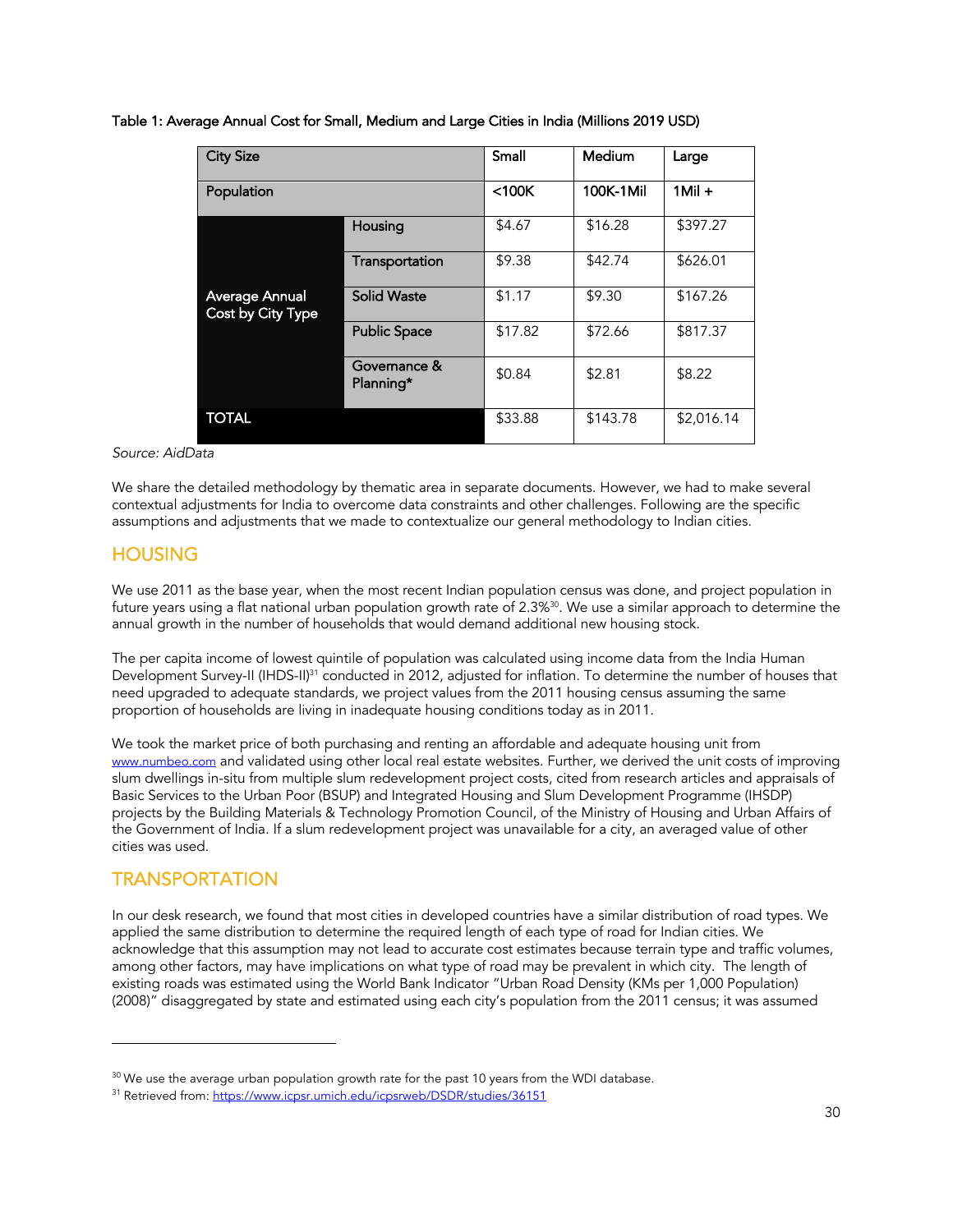that no additional roads were added to increase urban road density. Similarly, the percentage of paved urban roads used the World Bank Indicator "% Urban Roads Surfaced (2011)" also disaggregated by state.

We assume no buses exist in cities where we could not find bus fleet data. This is likely not the case. In many small and medium towns in India, informal systems of minibuses currently provided necessary transportation services. India also has many intermediary public transport (IPT) vehicles such as 'autorickshaws' and 'tempos' that support transportation needs of residents. Where we were unable to find information on the number of formal (articulated<sup>32</sup>) bus stops and bus terminals, we assume that there are no formal bus stops and bus terminals in the city. We do not adjust the cost of a new hybrid bus and the cost of developing an urban mobility plan since the cost of these two is standard internationally. Existing fleet information was derived from India's Smart Cities data portal<sup>33</sup>, news sources, development plans, and district-level statistical information found on local websites. Little information regarding bus stops and bus terminals was available, but some information was found mainly from development plans and Smart Cities databases. Wikipedia was used as a last resort for all public transportation information. We used www.numbeo.com to retrieve cost of trips made by public transport. Operating costs for transportation systems was contextualized using Mumbai's BEST transportation agency's reported costs.

We do not adjust the cost of a new hybrid bus and the cost of developing an urban mobility plan since the cost of these two is standard internationally.

#### SOLID WASTE MANAGEMENT

Consistent with the assumptions of our general methodology, we only cost for sanitary landfills and do not account for any recycling programs that cities may be interested in, or already are, implementing. We translate the cost of constructing and operating a sanitary landfill using US Environmental Protection Agency's guidelines and the Purchasing Power Parity (PPP) between the US and India.

The annual administrative, operations, and maintenance costs per ton as well as the collection costs per ton were disaggregated by city size (<0.5 million, 0.1-1.5 million, 1.5 million+) and borrowed from *Improving Management of Municipal Solid Waste in India: Overview and Challenges published by the World Bank (2006). These prices were* adjusted for inflation and converted to USD 2019. We took the per capita annual waste generation values was from the technical annex of the *Sustainable Solid Waste Management in India* (2012) report by Ranjith Annepu from Colombia University. Then, we projected future waste generation rates using the average GDP growth rate<sup>34</sup> for the past 10 years. For cities that did not feature in this technical annex, we took values from http://www.atlas.d-waste.com/. For all others, we filled the blanks with average values of other small, medium and large.

We took information on existing landfills from a combination of the Smart Cities database, city databases, news articles and city development plans. If no information was found for a city, we assumed that no sanitary landfill capacity existed. For vacant land prices, to be used as landfill sites, we searched local real estate websites for parcels on the outskirts of the city<sup>35</sup>. The Annual administrative, operations and maintenance costs per ton were estimated from German Environment Agency's report *Best Practice Municipal Waste Management: Information pool on approaches towards a sustainable design of municipal waste management and supporting technologies and equipment* (2018).

#### GREEN PUBLIC SPACES

We use the US National Institute of Health's design standards for how much green public spaces should exist in a city, based on its resident population size. Existing area under green public space use was retrieved from the Smart Cities database and supplemented by data from various city development plans. For cities where no plans exist, we assumed current available green public space to be 0 in order to get a conservative estimate of the costs.

 $32$  An articulated bus stop has sufficient safety and accessibility features like lighting, seats and wheelchair ramps.

<sup>33</sup> See: https://smartcities.data.gov.in/

 $34$  For further information on projected rates of waste generation, see World Bank's What a Waste 2.0 Report.<br> $35$  This was done to find cheap land that would be suitable for landfill use.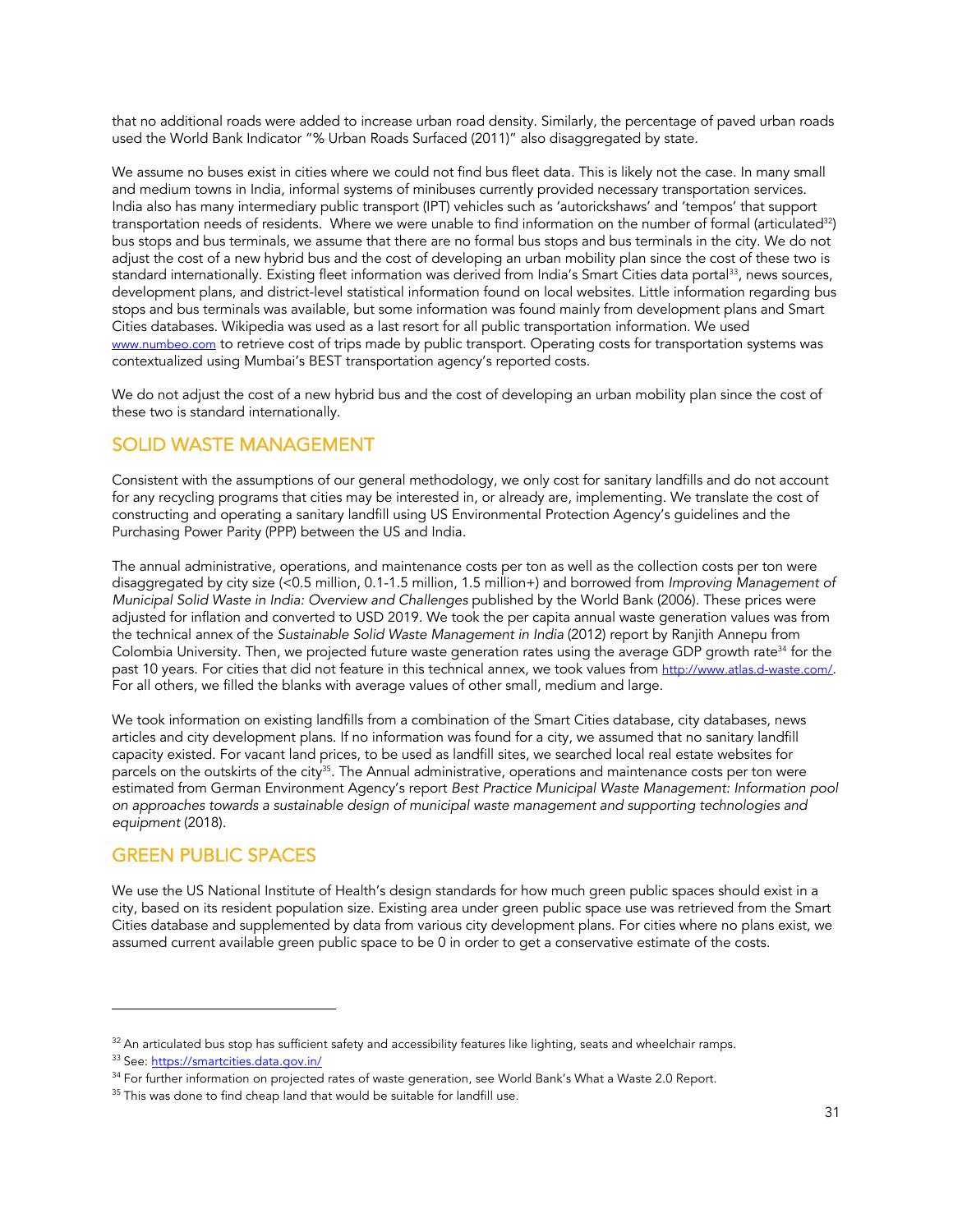Our methodology required an assessment of the cost of vacant land in each city. For this data, similar to solid waste, we used various local real-estate websites and tried to find several vacant lands for sale outside of the city center but sufficiently close to residential areas and took their average. We use the average value of vacant land across all cities where we found data as an approximate value of vacant land for cities where we did not find this data. Though this approach may lead to some inaccuracies at the city level, we think that the error is low when aggregating the total cost of providing adequate public space in cities to the national level.

Park development and maintenance costs were taken from State of Colorado<sup>36</sup> and operations costs were calculated using the operational cost sections of the budget of The Institute of Urban Development of Medellin (IDU)<sup>37</sup>. We acknowledge that costs to construct and maintain parks may vary, but these data are not readily available for projects in India. So, we adjusted US-based estimates and values from Medellin, Colombia using PPP.

#### GOVERNANCE AND PLANNING

For this section, we apply typical budget values and plan development costs that technical experts shared with us during our consultations for India. We did not have a better alternative.

#### General Discussion on Limitations

This methodology provides a good starting point for the discussion on how much resources are needed and how much is currently available for mobilization towards achieving SDG 11. However, our estimates can be improved through better data. Without knowing what the realities on the ground are, it is difficult to determine needs accurately, which is a challenge cutting across all the SDGs. As the 'Data for Development' discussions, led by the global statistical community, materialize in building monitoring capacities in developing countries, the accuracy of 'Counting the Costs' would increase.

In addition to bridging the data gaps in official statistics, there is some amount of ground truthing that would be required to accurately determine the costs of achieving SDG 11. For example, we use real estate websites to find the average cost of vacant land in cities with only partial success. The cost of vacant land is highly contextual. In some cities, there are sufficient vacant land or agricultural land that could be converted for public use. In other cities, governments would need to employ *eminent domain* to acquire already developed land for public uses such as green spaces or transportation corridors. We do not distinguish between these two cases for Bolivia. Local knowledge and context would help improve these estimates substantially.

Another example of localization of this methodology is updating the underlying costs to account for the differences in terrain, climate and other location characteristics. Providing green public spaces in drier cities is a much more expensive endeavor than it is for cities where natural irrigation is better. Similarly, costs of construction of transportation infrastructure and costs of waste management will likely also vary.

Systems that are widely accepted as best practices for sustainable urbanization often do not yet exist in developing countries. Public transportation system in many Indian cities is such a case. As discussed earlier in the transportation section, a system of private minibuses and taxi buses currently provide good public mobility to city dwellers. However, for sustainable growth of Indian cities, planned transit systems are required. We did not find cost data on transport for major cities in India and had no choice but to use Mumbai's example of a well-functioning transportation system. Similarly, costs for other inputs such as developing one hectare of green public space should also be replaced with more comparable cases where possible.

Lastly, our costing is the first step in assessing the total resources necessary to achieve the bottom-line of SDG 11. As our project progresses, we intend to develop decision support tools that help municipalities optimize their resource allocation to maximize their progress towards various targets of the SDGs. Currently, our work is limited to only five thematic areas and does not include important costs such as those associated with Energy demands of growing cities, or urban resilience to climate change and disasters, or urban heritage conservation. We also do not analyze the costs and benefits of those development strategies that are beyond the baseline scenario such as

<sup>36</sup> See: http://www.civilresources.com/dacono/PDFs/Plan/Upload21508/appendixD.pdf

<sup>37</sup> See: Instituto de Desarrollo Urbano (2018). Presupuestos de Rentas e Ingresos.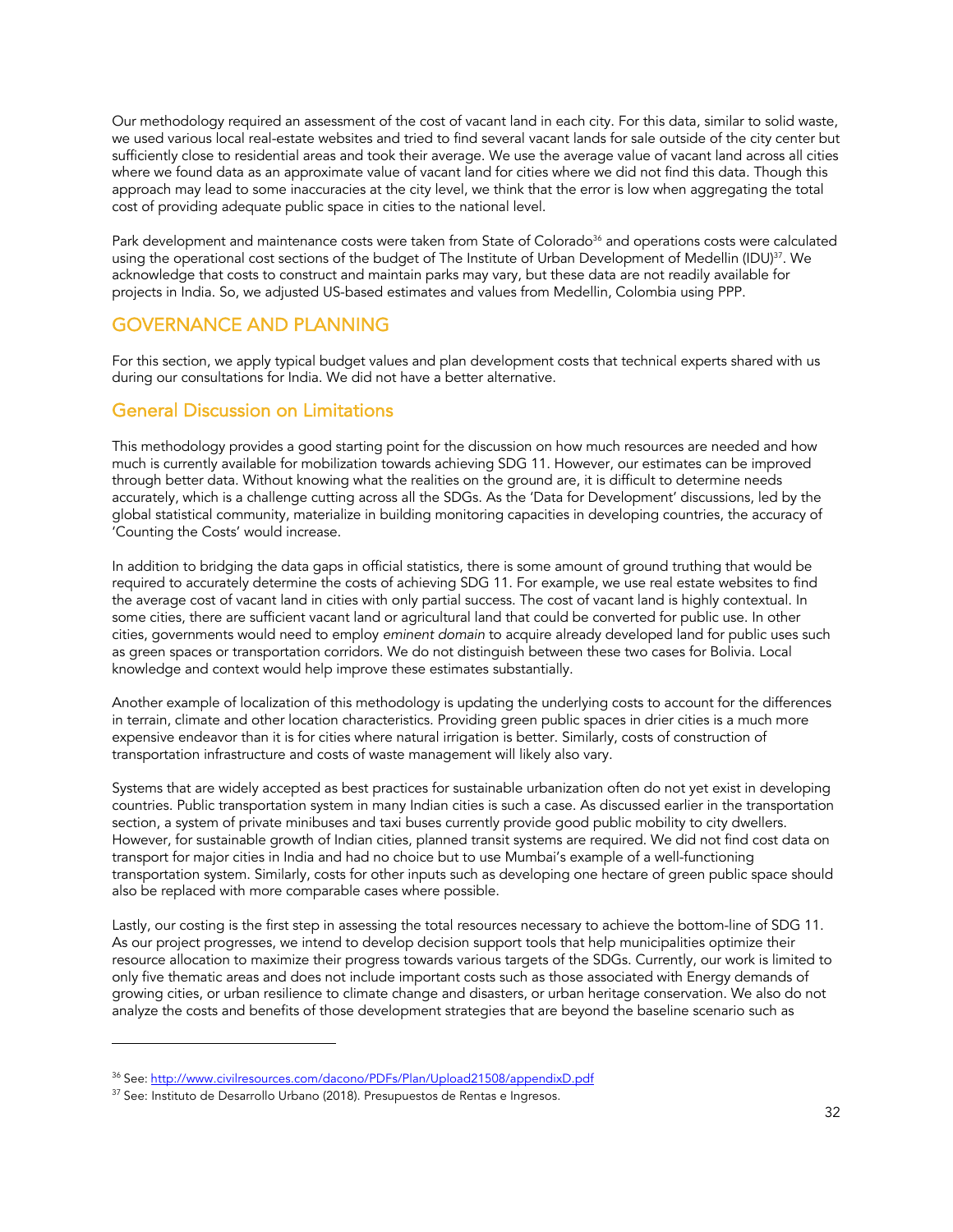recycling for waste management and mass-transit for transportation. These will be incorporated in future iterations of our methodology, along with discussion on ways in which public costs could be lowered by utilizing innovative financing mechanisms such as 'Urban Park Conservancies' and Public-Private Partnerships.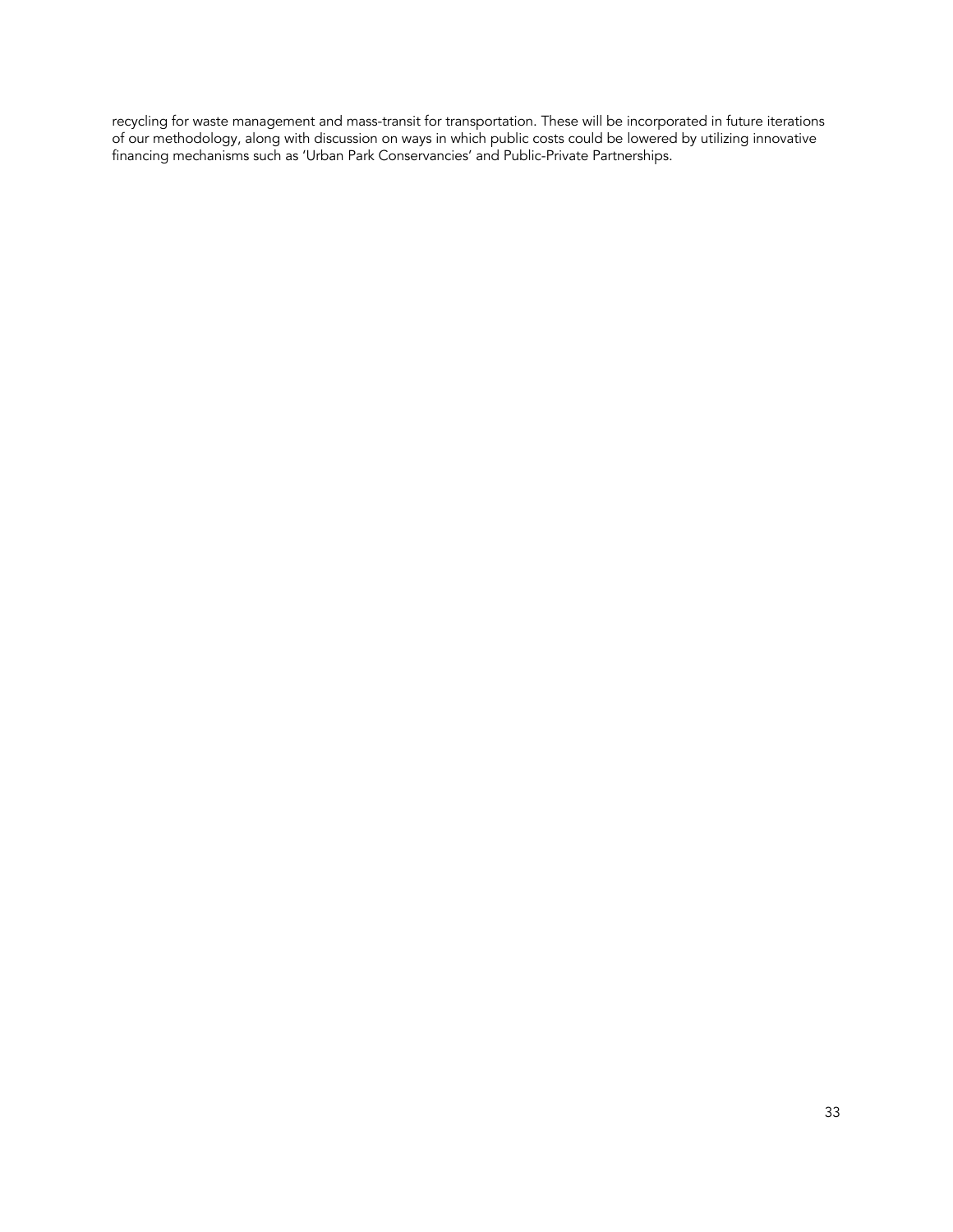#### MALAYSIA

#### GDP (2017): \$314.5 Billion

Population (2018): 31.53 Million

Total Cities: *Unknown*

Study Sample: 20

| Large (1 Million and above<br>persons)  | Kuala Lumpur                                                                                                                                    |
|-----------------------------------------|-------------------------------------------------------------------------------------------------------------------------------------------------|
|                                         |                                                                                                                                                 |
| Medium (100,000 - 1<br>Million persons) | George Town, Kota Bharu, Seremban, Kuala Terengganu, Kuantan, Alor Setar,<br>Shah Alam, Kota Kinabalu, Malacca City, Johor Bahru, Kuching, Ipoh |
| Small (Less than 100,000<br>persons)    | Donggongon, Simpang Empat, Kangar, Cukai, Semenyih, Putrajaya, Victoria                                                                         |

*Note: This classification is based on the estimated population of Malaysian cities in 2019. Several cities graduate from lower tiers to higher tiers in our calculations during the 2019-2030 period.* 

About 76% of the population of Malaysia resides in urban areas, $^{\rm 38}$  of which almost 8% are in the largest city—Kuala Lumpur. The country's urban population has almost doubled in the past 20 years. Meanwhile, the total population growth rate has stayed close to 1.5% over the past 10 years, compared to the average urban growth rate of 2.4% (WDI 2018).

Table 1 shows the annuitized average cost to achieve SDG 11 for Malaysia's small, medium, and large cities for the Housing, Transportation, Solid Waste Management, Public Space, and Urban Governance and Planning thematic areas.

| Table 1: Average Annual Cost for Small, Medium and Large Cities in Malaysia (Millions 2019 USD) |
|-------------------------------------------------------------------------------------------------|
|-------------------------------------------------------------------------------------------------|

| <b>City Size</b>                    |                          | Small       | Medium    | Large      |
|-------------------------------------|--------------------------|-------------|-----------|------------|
| Population                          |                          | $<$ 100 $K$ | 100K-1Mil | $1$ Mil +  |
|                                     | Housing                  | \$0.06      | \$23.43   | \$27.48    |
|                                     | Transportation           | \$16.43     | \$424.05  | \$1,617.57 |
| Average Annual<br>Cost by City Type | <b>Solid Waste</b>       | \$0.18      | \$3.69    | \$26.16    |
|                                     | <b>Public Space</b>      | \$0.09      | \$58.75   | \$3,597.22 |
|                                     | Governance &<br>Planning | \$1.72      | \$5.88    | \$17.37    |
| <b>TOTAL</b>                        |                          | \$18.48     | \$515.79  | \$5,285.80 |

*Source: AidData*

<sup>38</sup> The World Bank's World Development Indicators 2018 (WDI 2018).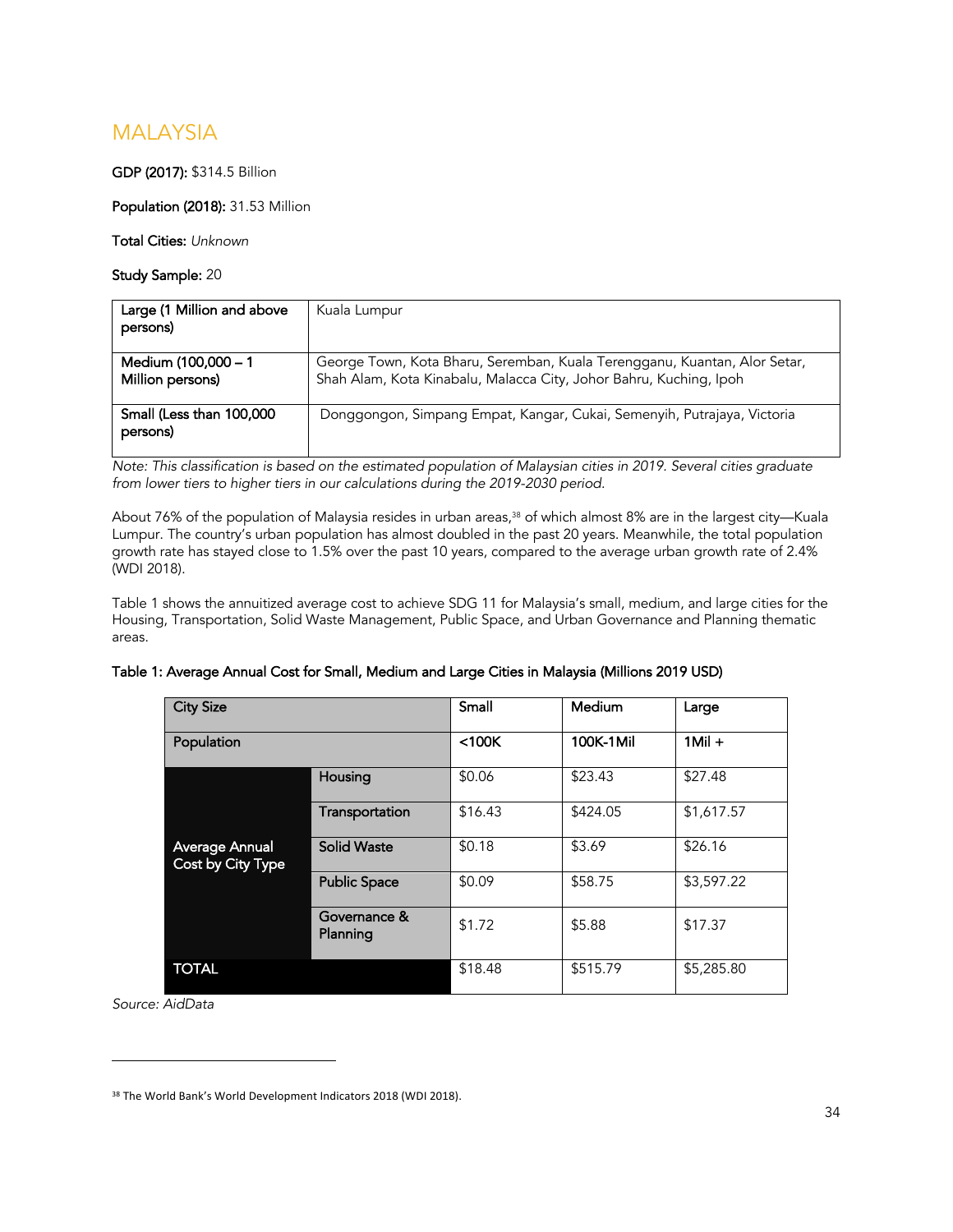We share the detailed methodology by thematic area in separate documents. However, we had to make several contextual adjustments for Malaysia to overcome data constraints and other challenges. Following are the specific assumptions and adjustments that we made to contextualize our general methodology to Malaysian cities.

#### **HOUSING**

General population and household statistics were gathered from 2010 Malaysian Census data; population projections used a flat national urban population growth rate of 2.4%. <sup>39</sup> Using this rate and base year data from the 2010 census, we projected housing data to 2019.

We took the per capita income of the lowest quintile of the population from the *2016 Household Income and Basic Amenities Survey* reports by state and administrative district conducted by the Malaysian Department of Statistics. State values were used to approximate the values of 7 cities not represented in the survey.

The percentage of citizens in need of adequate housing used the state-level percentage of citizens living in urban 'improvised / temporary hut' units derived from the Department of Statistics Malaysia's *e-DataBank 2010* report on total living quarters by type of living quarters.<sup>40</sup> In some instances, we had to distribute state data to cities based on population. The cost of improving slum dwellings in-situ used a value quoted in a news article regarding a pilot scheme by *Iris Corp Bhd* for low-cost housing projects in villages in Malaysia. 41

#### **TRANSPORTATION**

In our desk research, we found that most cities in developed countries have a similar distribution of road types. We applied the same distribution to determine the required length of each type of road for Malaysian cities. We acknowledge that this assumption may not lead to accurate cost estimates because terrain type and traffic volumes, among other factors, may have implications on what type of road may be prevalent in which city. For instance, some Malaysian cities utilize alternative modes of transport such as ferries or require additional infrastructure such as bridges. We did not consider the effects and costs of non-terrestrial public transportation.

Urban road lengths were approximated by scaling the total number of state and federal roads in the city's state, from the *Department of Statistics Malaysia's* Statistics Bulletin of 2019, by the ratio of the city's urban area to the state's total area. This assumes that the distribution of the federal and state highway network is even throughout the entire state, and that federal and state highways pass through the city. It does also not consider the existence of local roads within the city. We used a similar approach to approximate the number of unpaved roads in urban areas. We acknowledge that this is a major limitation of this study. Cost estimates for transportation in Malaysia will improve substantially if data on urban roads becomes available.

We took the cost of maintaining roads from the World Bank's estimates for the Latin America and Caribbean region (\$655/Km) and adjusted the costs to Malaysia using Purchasing Power Parity (PPP) ratios. We used a combination of research papers, city government websites (if available), and Wikipedia to compile data on city administrative areas. When no data was available, Google Earth Pro polygons were drawn to approximate urban areas.

In Malaysia, many cities' public bus transportation services are provided by numerous small private bus companies. We approximated operating bus fleets through a combination of sources, such as news releases, the websites of each city's largest known public transportation company, and information of bus routes on various public transportation service websites. We took a similar approach to estimate the number of formal bus stops in cities. In cities where we could not find any data, we assume the number of buses and bus stops to be zero. This is likely not the case, as most of a city's fleet seem to consist of many small private companies that do not have an online presence. Similarly, where we were unable to find information on the number of formal (articulated<sup>42</sup>) bus stops and bus terminals, we assume that there are no formal bus stops and bus terminals in the city.

 $39$  We use the average urban population growth rate for the past 10 years from the WDI database.

<sup>40</sup> Retrieved from https://www.dosm.gov.my/v1/index.php?r=column/cthree&menu\_id=cEhBV0xzWll6WTRjdkJienhoR290QT09.<br><sup>41</sup> Retrieved from https://www.nst.com.my/news/2015/09/iris-tackles-slum-problem-%E2%80%98lego%E2%80%99-hous

<sup>&</sup>lt;sup>42</sup> An articulated bus stop has sufficient safety and accessibility features like lighting, seats and wheelchair ramps.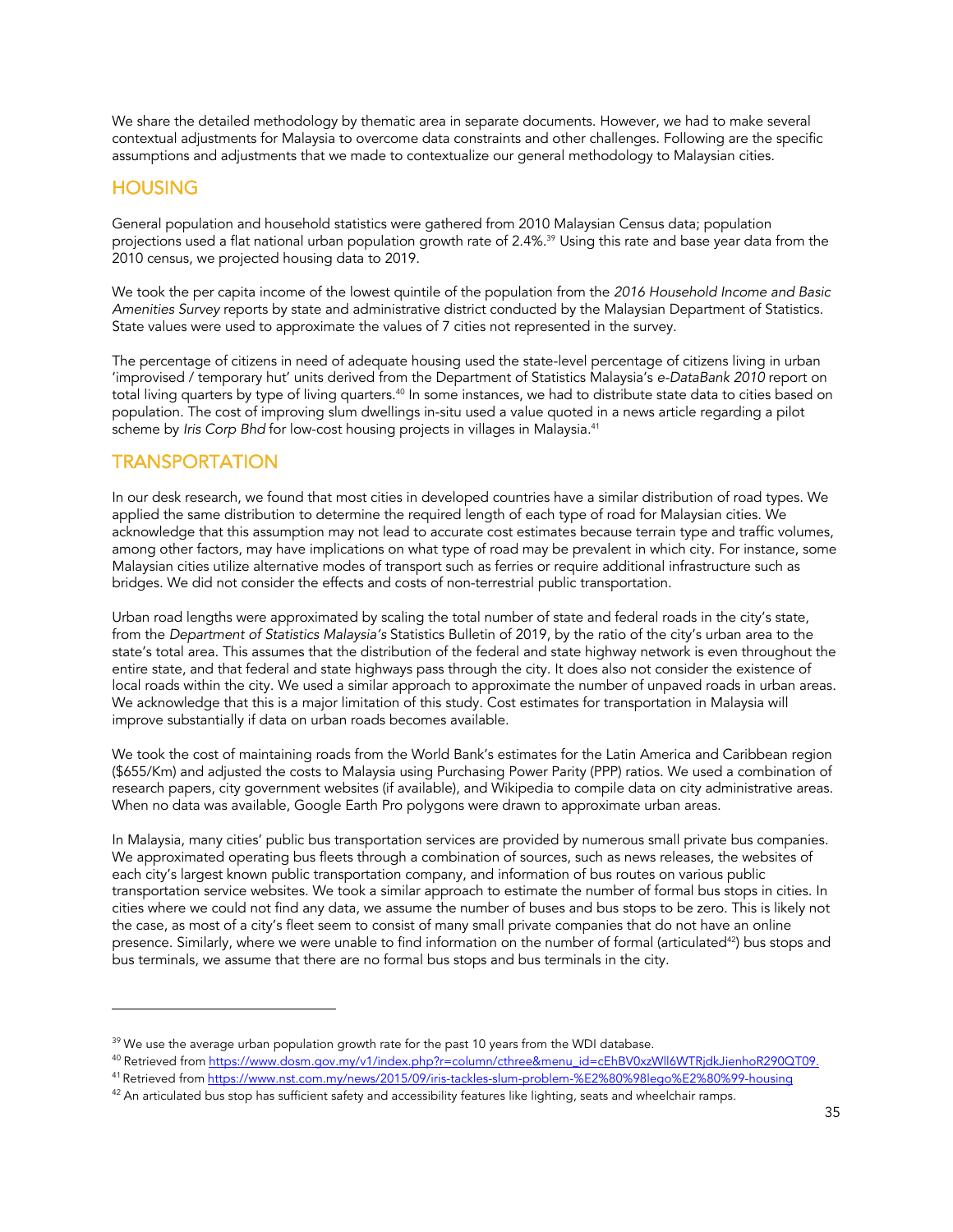We used www.numbeo.com to retrieve cost of trips made by public transport; an average value was used to approximate cost of public transportation trips for cities not represented. Operating costs for transportation systems was contextualized using Mumbai's BEST transportation agency's reported costs and adjusted for the price differentials between Malaysia and India.

Except for four cities that had published planning documents containing public transportation information, bus terminals were estimated using Google Map searches for bus terminals within each city's urban area. Finally, we did not adjust the costs of a new hybrid bus and the cost of developing an urban mobility plan, since both are standard internationally.

#### SOLID WASTE MANAGEMENT

Consistent with the assumptions of our general methodology, we only cost for sanitary landfills and do not account for any recycling programs that cities may be interested in implementing. We translate the cost of constructing and operating a sanitary landfill using US Environmental Protection Agency guidelines and the Purchasing Power Parity (PPP) between the US and Malaysia. Waste collection cost on a per household basis (\$5.27) was found in the 2012 report *Solid Waste Management in Malaysia: The Way* Forward produced by the Director General of Malaysia's National Solid Waste Management Department. Furthermore, waste disposal and operation costs per ton (\$10.76) used the operating expenditure value quoted in the 2017 report *State of the 3Rs in Asia and the Pacific* published by the Institute for Global Environmental strategies (IGES) and the United Nations Centre for Regional Development (UNCRD).

Information regarding per capita waste generation was mainly taken from an appendix in the 2003 report *Solid Waste Management in Kuching* prepared by COWI, DANWASTE, Chemsain Consultant Universiti Putra Malaysia and Daya Rancang*;* averages for small, medium, and large cities were used to fill data gaps for the 11 cities that were not covered in the report. We projected waste generation to future years, including 2019, by using GDP growth rates.<sup>43</sup>

A literature review found that most Malaysian landfills are full to overflowing, and that many are solely dumpsites rather than sanitary landfills. Lists of state waste management facilities provided by the *National Solid Waste Management Department's statistics<sup>44</sup> showed that many states had no sanitary landfills at all. For cities that were in* states containing sanitary landfills, we consulted a series of academic papers to determine current sanitary landfill capacities.

Cost of vacant land on the periphery of the city45 was found using various local real estate websites and converted to 2019 USD per hectare. For cities where this data was unavailable, we used the average cost of vacant land from other cities.

#### GREEN PUBLIC SPACES

We used the US National Institute of Health's design standards for how much public spaces should exist in a city, based on its resident population size. Existing area under green public space use was retrieved from city development plans, where available. Information on public space was only available for a few cities that had master plans containing information on existing public space. The average proportion of open space in known urban areas was used to approximate the existing public open space in other cities.

Our methodology required an assessment of the cost of vacant land in each city. Like the solid waste methodology, we used various local real estate websites to compile the cost of vacant lands for sale outside of the city center and used separate averages for small, medium, and large cities to fill data gaps in other cities of similar size for which we could not find data. Though this approach may lead to some inaccuracies at the city level, we think that the error is low when aggregating the total cost of providing adequate public space in cities to the national level.

 $43$  For further information on projected rates of waste generation, see World Bank's What a Waste 2.0 Report.

<sup>&</sup>lt;sup>44</sup> Retrieved from https://jpspn.kpkt.gov.my/resources/index/user\_1/Sumber\_Rujukan/statistik/Kelantan.pdf

<sup>&</sup>lt;sup>45</sup> This was done in order to find the cheap land that would be suitable for landfill.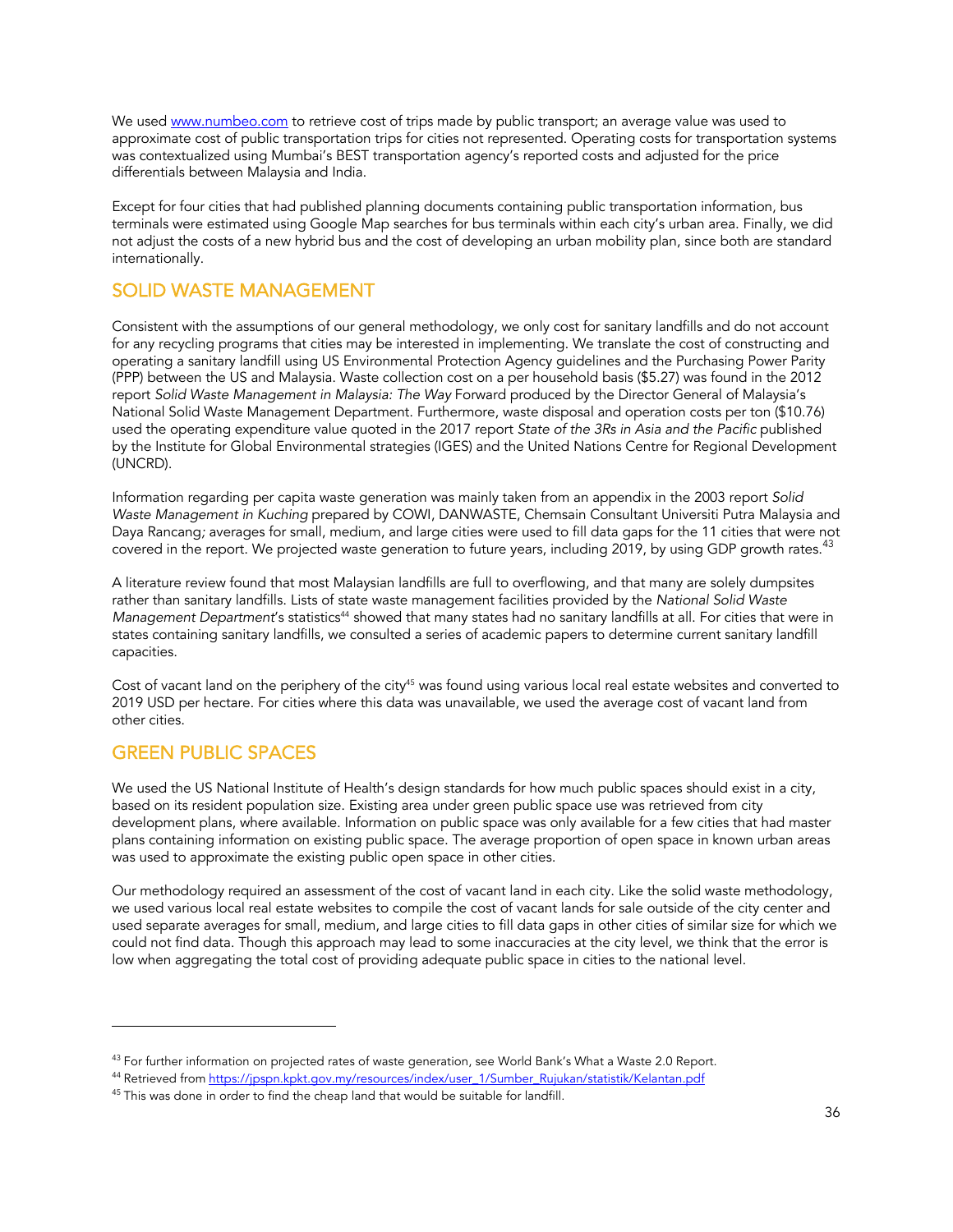Park development and maintenance costs were taken from State of Colorado<sup>46</sup> and operations costs were calculated using the operational cost sections of the budget of The Institute of Urban Development of Medellín (IDU) 47. We acknowledge that costs to construct and maintain parks may vary, but these data are not readily available for projects in Malaysia. So, we adjusted estimates from other countries using PPP.

### GOVERNANCE AND PLANNING

For this section, we apply typical budget values and plan development costs that technical experts shared with us during our consultations. We did not have a better alternative.

### General Discussion on Limitations

This methodology provides a good starting point for the discussion on how much resources are needed and how much are currently available for mobilization towards achieving SDG 11. However, our estimates can be improved through better data. Without knowing what the realities on the ground are, it is difficult to determine needs accurately, which is a challenge cutting across all the SDGs. As the 'Data for Development' discussions, led by the global statistical community, materialize in building greater monitoring capacities in developing countries, the accuracy of our 'Counting the Costs' methodology would increase.

In addition to bridging the data gaps in official statistics, there is some amount of ground truthing that would be required to accurately determine the costs of achieving SDG 11. For example, we use real estate websites to find the average cost of vacant land in cities with only partial success. The cost of vacant land is highly contextual. In some cities, there are sufficient vacant land or agricultural land that could be converted for public use. In other cities, governments would need to employ eminent domain to acquire already developed land for public uses such as green spaces or transportation corridors. We do not distinguish between these two cases. Local knowledge and context would help improve these estimates substantially.

Another example of localization of this methodology is updating the underlying costs to account for the differences in terrain, climate and other location characteristics. Providing green public spaces in drier cities is a much more expensive endeavor than it is for cities where natural irrigation is better. Similarly, the costs of construction of transportation infrastructure and costs of waste management will likely also vary. Transportation in Malaysia is a particularly tricky subject to cost, since many cities have complex multi-modal systems, including waterways.

Lastly, our costing is the first step in assessing the total resources necessary to achieve the bottom-line of SDG 11. As our project progresses, we intend to develop decision support tools that help municipalities optimize their resource allocation to maximize their progress towards various targets of the SDGs. Currently, our work is limited to only five thematic areas and does not include other important costs, such as those associated with the energy demands of growing cities, urban resilience to climate change and disasters, and urban heritage conservation. We also do not analyze the costs and benefits of those development strategies that are beyond the baseline scenario, such as recycling for waste management and mass-transit for transportation. These will be incorporated in future iterations of our methodology, along with discussion on ways in which public costs could be lowered by utilizing innovative financing mechanisms, such as 'Urban Park Conservancies' and Public-Private Partnerships.

<sup>46</sup> See: http://www.civilresources.com/dacono/PDFs/Plan/Upload21508/appendixD.pdf

 $47$  See: Instituto de Desarrollo Urbano (2018). Presupuestos de Rentas e Ingresos. This source was used and converted to costs in Malaysia because no similar information was found for Malaysia.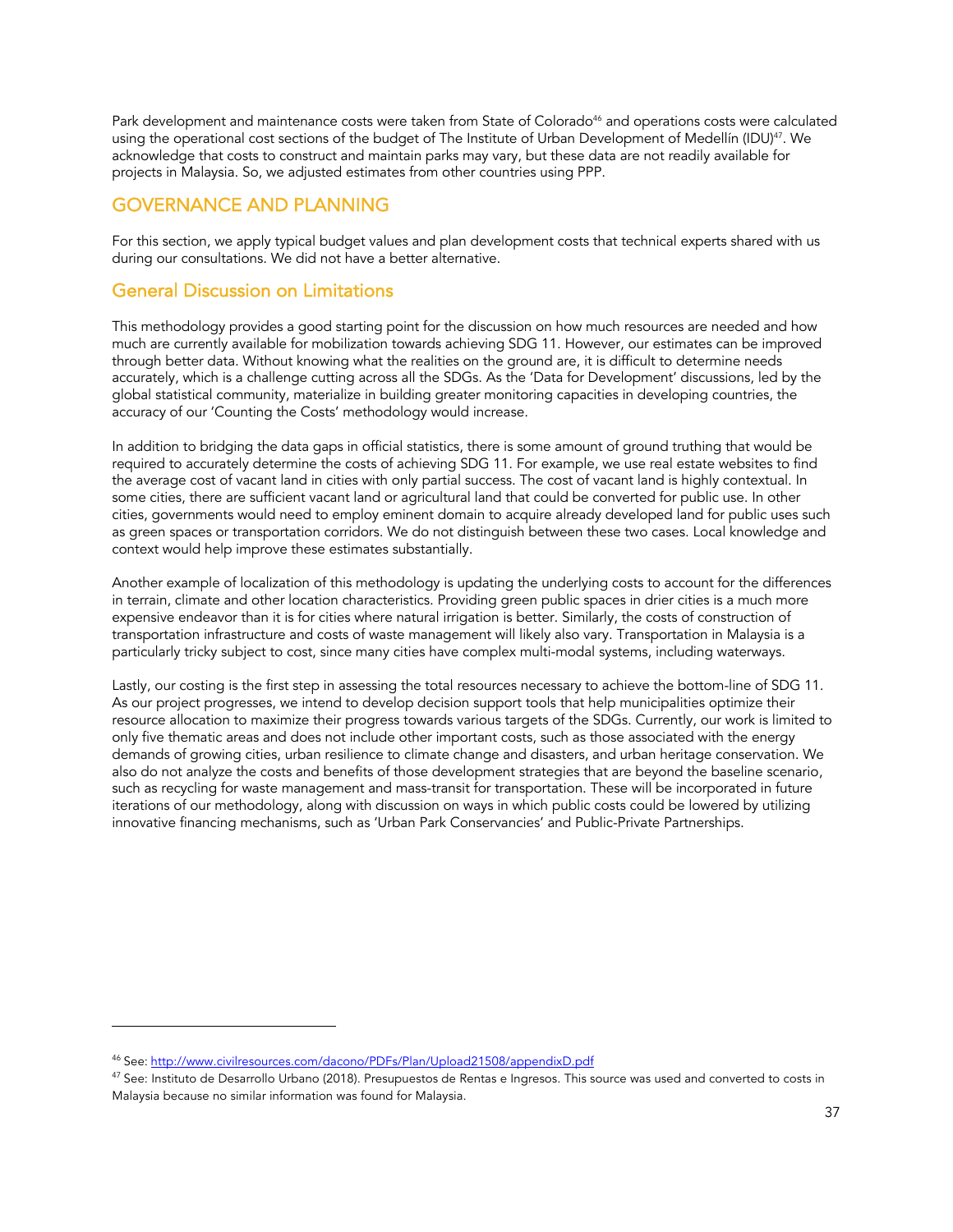## SWEDEN

GDP (2017): 538 billion USD

Population (2018): 10,230,185

### Total Municipalities: 290

Study Sample: 290

| <b>City Size</b>                     | <b>Number of Cities</b> |
|--------------------------------------|-------------------------|
| Large (1 Million and above persons)  | 0                       |
| Medium (100,000 - 1 Million persons) | 18                      |
| Small (Less than 100,000 persons)    | 272                     |

*Note: This classification is based on the estimated population of Swedish cities in 2018. None of the cities makes the threshold of 1 million. Based on projection by Sweden Statistics, Stockholm will graduate from medium tier to higher tier in our calculations during the 2019-2030 period.* 

According to the *Sustainable Development Report* published by Sustainable Development Solutions Network, Sweden is close to fully achieve the goals specified in SDG 11 and has been making progress at an increasing speed. Cities in Sweden operate at standards that are much higher than in the baseline proposed for other countries in our study. As such, Swedish cities face a different set of challenges and contribute their resources to different areas. Thus, we chose to look at Swedish cities as examples of success and review current municipal expenditures in each thematic area, instead of how much the baseline approach would cost.

These numbers in Sweden may not be comparable to other countries, as they strive to tackle different challenges. For instance, a significant proportion of the estimated cost sin other countries are hard costs such as infrastructure while Sweden allocates many resources to "soft" areas, such as governance, democracy and behavioral change. Though not entirely comparable, we present expenditures of Swedish cities to highlight a scenario where cities continue to work with different challenges in advanced stages of their pursuit to achieve SDG 11 and New Urban Agenda.

Over 87% of the population of Sweden resides in urban areas. <sup>48</sup> Projected population growth in Sweden is different from other countries in our study. While populations in other countries are expected to double in a few decades, Sweden's population will grow slowly in some cities and decrease in others. Sweden Statistics projects that the number of residents in Sweden, both born in and outside of the country, will reach 11.1 million by 2030.

To compare Sweden with other countries in our study, we examined municipal expenditure in similar thematic areas: Housing, Transportation, Solid Waste Management, Public Space, and Urban Governance and Planning. Table 1 shows the cost breakdown by each thematic area.

<sup>48</sup> Source: Sweden Statistics (2018)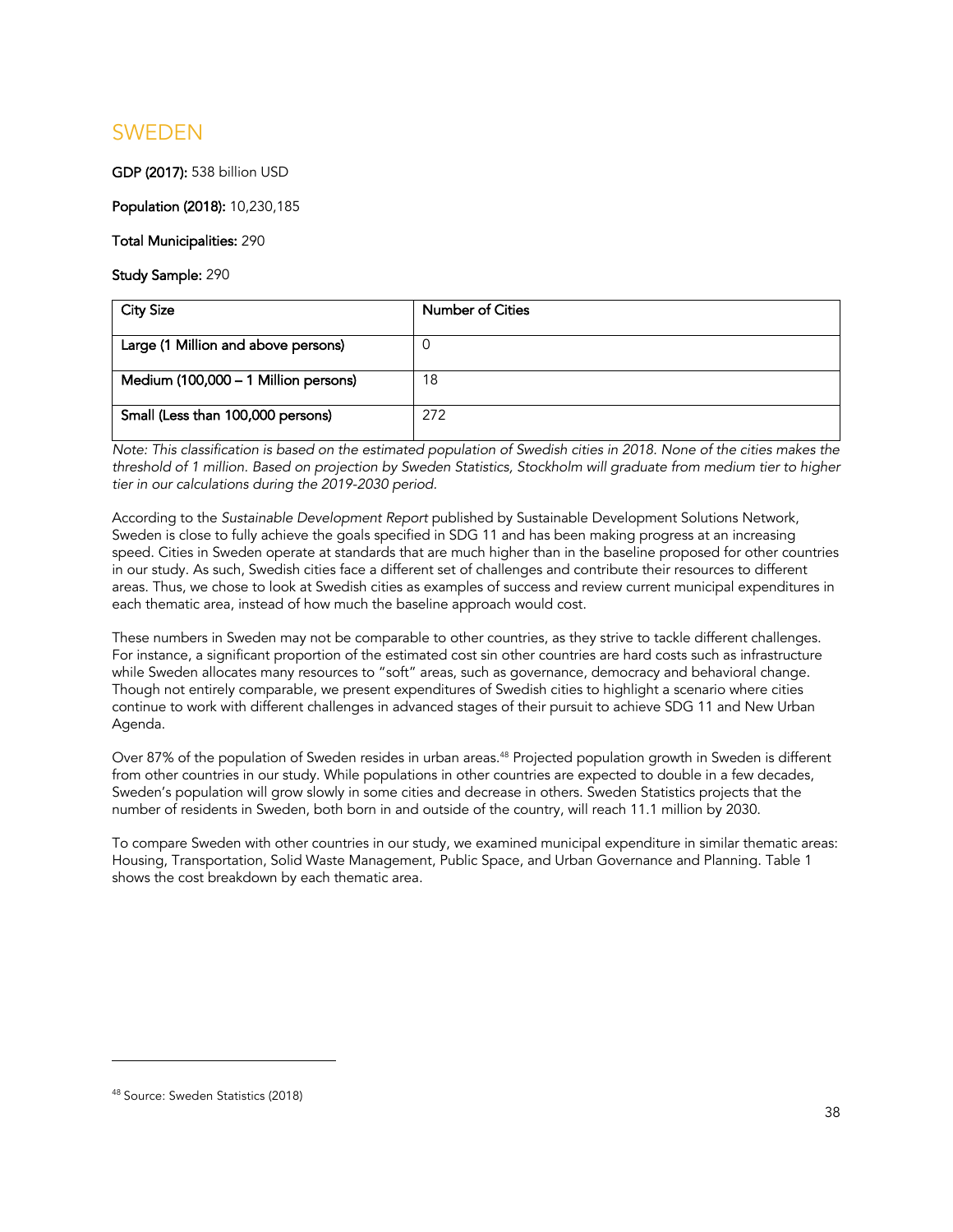| Table 1: Expenditure Breakdown by Sector for All Cities in Sweden (Millions of USD 2019) |  |  |
|------------------------------------------------------------------------------------------|--|--|
|------------------------------------------------------------------------------------------|--|--|

| Thematic Area           | 2016        | 2017        | 2018        | <b>Annual Average</b> |
|-------------------------|-------------|-------------|-------------|-----------------------|
| Housing                 | \$135.30    | \$127.35    | \$120.12    | \$127.59              |
| Governance and Planning | \$80,026.43 | \$82,057.11 | \$81,759.06 | \$81,280.87           |
| Transportation          | \$756.80    | \$812.87    | \$792.69    | \$787.45              |
| <b>Public Space</b>     | \$15,658.17 | \$15,658.60 | \$15,658.98 | \$15,658.58           |
| <b>Waste Management</b> | \$468.50    | \$426.66    | \$546.92    | \$480.69              |
| <b>TOTAL</b>            | \$97,045.21 | \$99,082.58 | \$98,877.78 | \$98,335.19           |

*Source: Sweden Statistics and AidData*

We further derive the annuitized average expenditure to achieve SDG 11 for cities in different sizes. Table 2 provides the results.

### Table 2: Average Annual Expenditure by City Type in Sweden (Millions of USD 2019)<sup>49</sup>

| <b>City Size</b> | Housing - public<br>cost | Governance and<br>Planning | Transportation | Public Space <sup>50</sup> |
|------------------|--------------------------|----------------------------|----------------|----------------------------|
| Medium           | \$3.24                   | \$1,692.98                 | \$13.93        | \$202.32                   |
| Small            | \$0.27                   | \$194.14                   | \$2.03         | \$44.95                    |

*Source: Sweden Statistics and AidData*

To further showcase the efforts that Swedish cities have made with the above resources, the following section provides some context and examples of activities by municipalities.

### **HOUSING**

We took the public cost of housing from the municipalities' cost of social housing contribution that Sweden Statistics publishes. It usually entails a housing compensation from local governments to individuals with financial difficulties (e.g., the unemployed and single parents). This subsidy is similar to how we calculate public expenditures required by governments to make housing affordable in other countries, with a slight difference in the approach that Swedish municipalities take in determining eligibility to receive benefits that extend beyond just income.

### **TRANSPORTATION**

Transportation priorities in Swedish municipalities are not entirely focused on building infrastructure. Rather, significant portions of transportation expenditures are earmarked to increasing walking and biking as modes of transport for all seasons, and to optimize traffic management through implementation of new technologies under

<sup>&</sup>lt;sup>49</sup> Expenditure in Waste Management is not available at the municipality level.

<sup>&</sup>lt;sup>50</sup> Due to lack of data on expenditure in public space, numbers are estimated based on stock of public green space and average maintenance cost.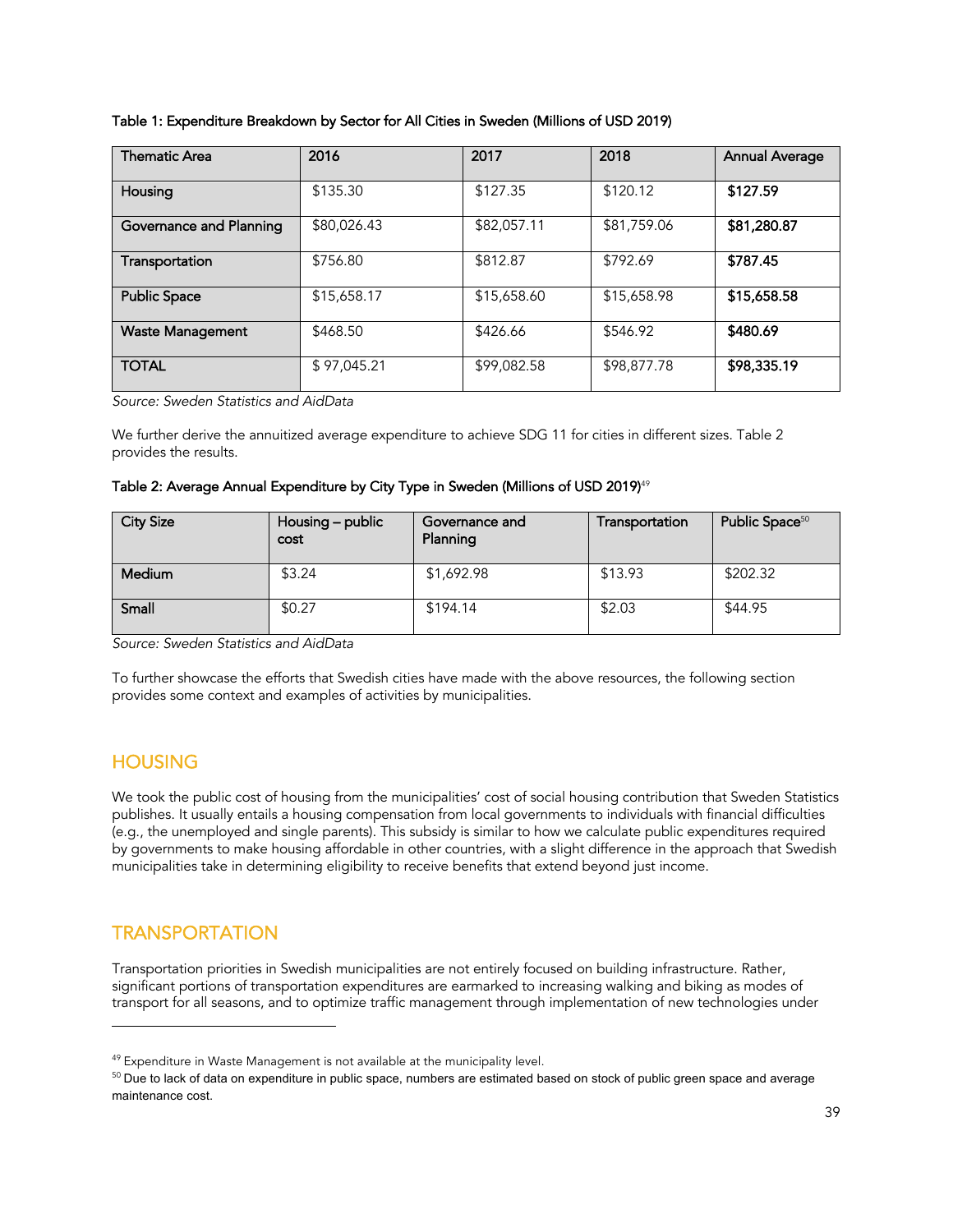smart-cities programs. This is a clear indication of the difference in baselines to achieve SDG 11 for developed and developing countries.

### SOLID WASTE MANAGEMENT

Sweden adopts a more complex and advanced approach to waste management than developing countries. The priority of waste management in Sweden lies first in prevention and reuse. The five hierarchical waste management steps proposed by the Swedish government are reduce, reuse, recycle; energy recovery; and, lastly, landfill. Investments are made in areas such as improving the accessibility of recycling centers, sorting food waste, and public education in waste recycling and reduction.

### GREEN PUBLIC SPACES

The current stock of public space in Sweden is more than the minimum amount required by the standards we use for other countries. Therefore, the overall expenditures in green public space are likely a function of just the cost of their maintenance and operation. Due to a lack of data on actual public expenditure in green space maintenance, we estimate this expenditure using the amount of existing green space in urban areas and an average of the cost of operation and maintenance values we have used in our study.

### GOVERNANCE AND PLANNING

Data on governance and planning costs are sourced from municipalities' total operation costs from Sweden Statistics. Cities in Sweden contribute significantly more to governance and planning compared to the baseline set for other countries in our study. With these additional resources and efforts, Swedish municipal governments are able to achieve many goals beyond the baseline. For example, they maintain good records of data collection at the household level, publish audited reports annually, and host regular discussions on important decisions.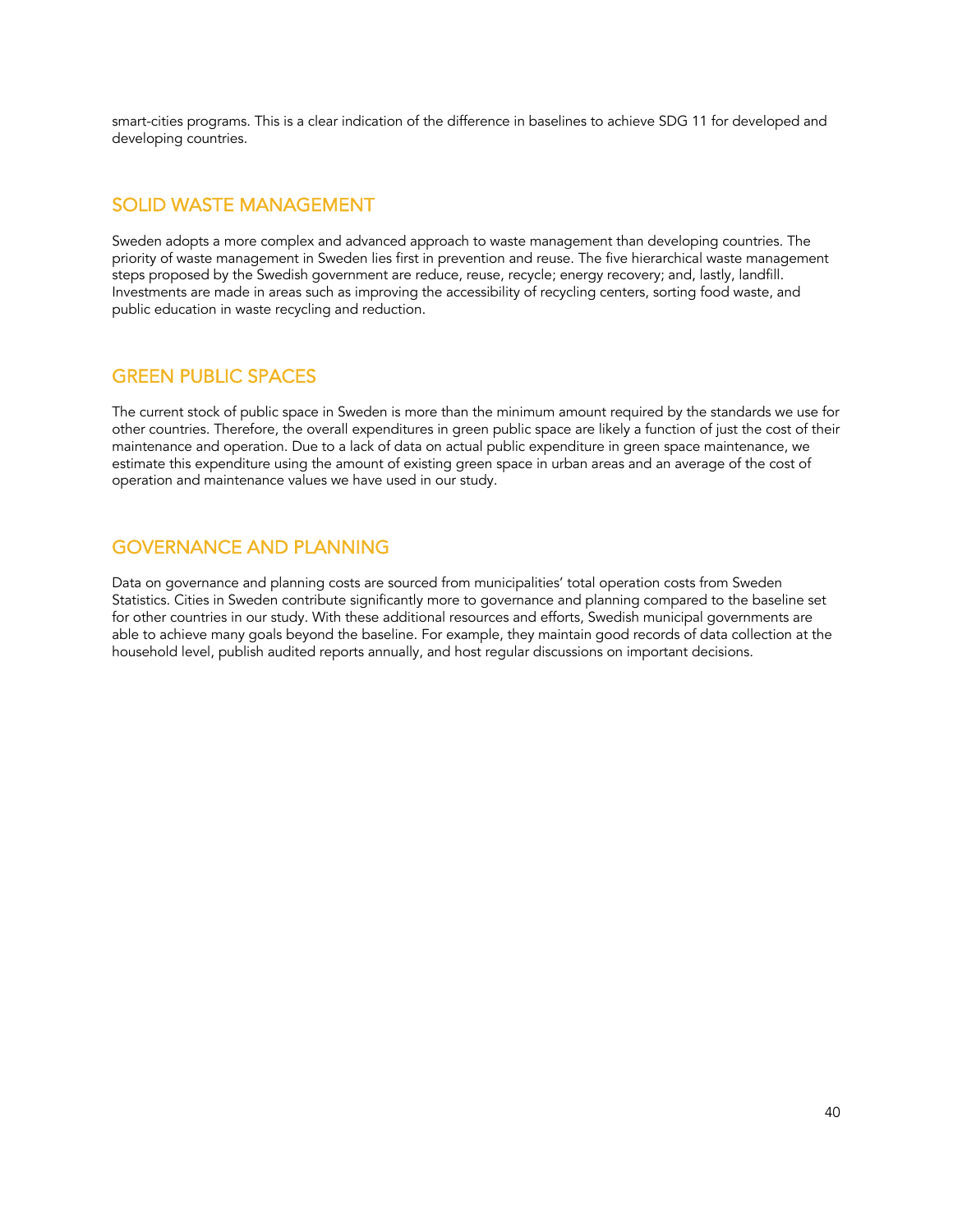# COTE D'IVOIRE

GDP (2018): \$43 Billion

Population (2018): 25.07 Million

Total Cities: *Unknown*

Study Sample: 25

| Large (1 Million and<br>above persons)  | Abidian                                                                                                                                                                                                                           |
|-----------------------------------------|-----------------------------------------------------------------------------------------------------------------------------------------------------------------------------------------------------------------------------------|
| Medium (100,000 - 1<br>Million persons) | Yamoussoukro, Korhogo, Man, Divo, Gagnoa, Soubre, Abengourou, Agboville,<br>Dimbokro, Bouafle, Bondoukou, Seguela, Odienne, Guiglo, Toumodi, Aboisso,<br>Bouake, Daloa, San-Pedro, Grand Bassam, Dabou, Ferkessedougou, Sassandra |
| Small (Less than 100,000<br>persons)    | Touba                                                                                                                                                                                                                             |

*Note: This classification is based on the estimated population of Cote d'Ivorian cities in 2019. Several cities graduate from lower tiers to higher tiers in our calculations during the 2019-2030 period.* 

About 51% of the population of Cote d'Ivoire resides in urban areas, <sup>51</sup> of which about 40% live solely in the largest city and economic capital: the port town of Abidjan. The country's urban population growth rate has been roughly 1 percentage point higher than the national population growth rate, due to migration to urban areas such as Abidjan for employment. In fact, as of 2018, the national and urban population growth rates were 2.6% and 3.5%, respectively. Cote d'Ivoire's GDP (in constant 2010 USD) has almost doubled since 2011 from \$23.8 billion to \$42.4 billion (WDI 2018).

However, these are national level data. Sub-national information in Cote d'Ivoire is extremely difficult to obtain. The only city for which we could find any data was the capital, Abidjan. <sup>52</sup> We were able to extract some information from the 2014 Census abstracts, but access to city level data from the Census required permissions which we were unable to obtain. As a result, we did not have sufficient information to apply our methodology to estimate the cost of achieving SDG 11 in cities in Cote d'Ivoire.

We consulted colleagues at the World Bank's country office, as well as urban specialists at the Asian Development Bank's headquarters in Abidjan on potential ways of collecting the necessary city-level information. However, these conversations did not lead us toward finding any usable information. We therefore dropped Cote d'Ivoire from our study.

<sup>51</sup> The World Bank's World Development Indicators 2018 (WDI 2018).

 $52$  The Abidjan city master plan was the only source of reliable information we could find.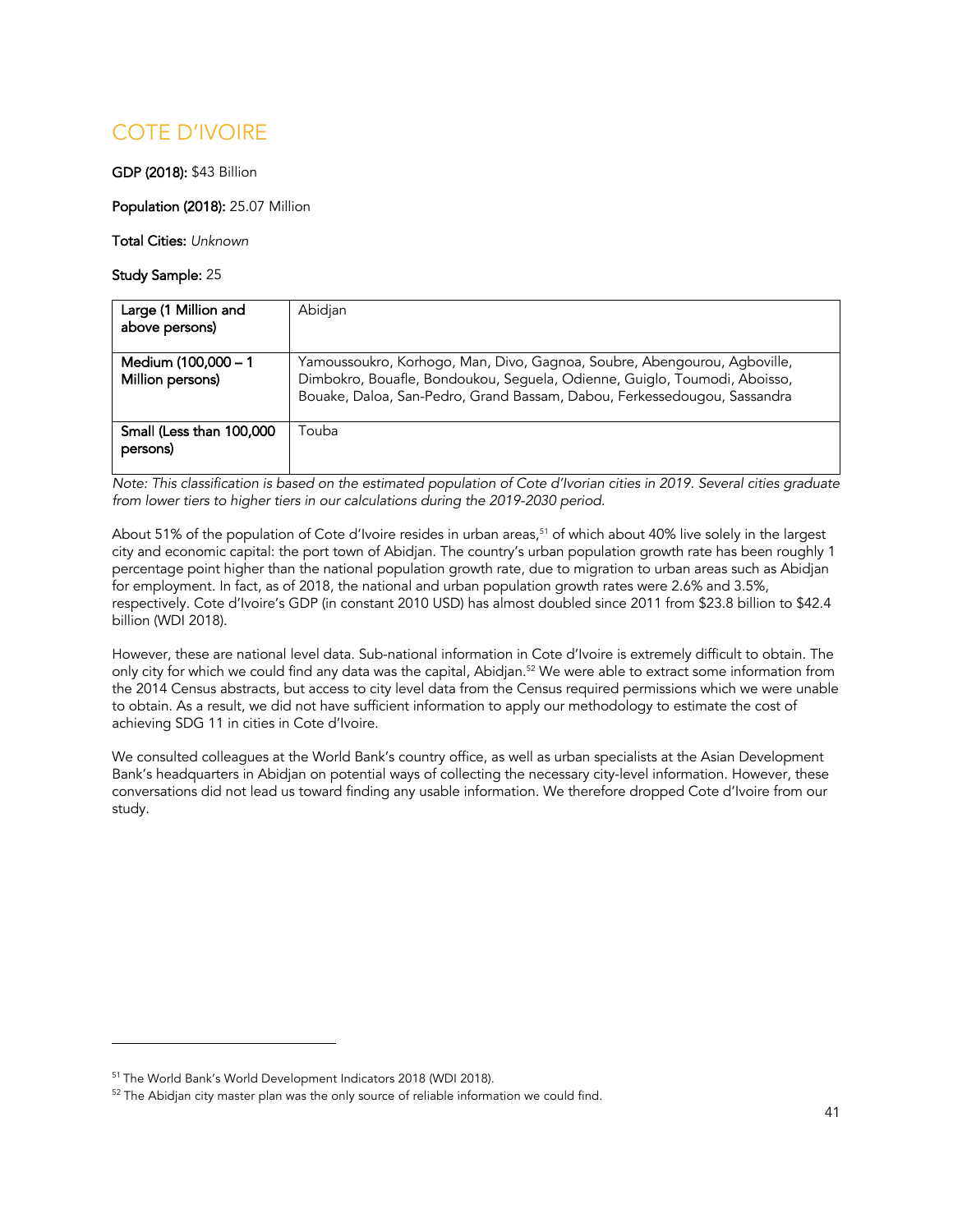# IV. DISCUSSION

The first lesson learned through this study is that costs are contextual. No one size fits all and translating a standard methodology to different countries requires significant adjustments to which inputs to consider. While there are commonalities, no one size fits all.

Secondly, the baselines for least developed, developing and developed countries are very different. This was illustrated by the case of Sweden, where expenditures are geared towards advanced sustainability objectives, such as bike lanes and digital infrastructure for smart cities. In contrast, developing countries are working towards creating basic bus services for their urban citizens. Meanwhile, least developed countries lack basic records and data on public services and, therefore, do not have actionable plans to achieve established targets.

Thirdly, the total required investments for achieving SDG 11 get higher as cities grow, mainly because of the total population. Many cities in our sample will transition in size from small to medium or medium to large over the next decade. Tables 2 and 3 illustrate the jump in costs between medium and large cities on a yearly basis. To maximize the 'economies of scale' that sustainable urbanization offers in terms of dollars needed per capita to provide basic services, housing, transport etc., making strategic investments now in transitioning cities (those moving from small to medium and from medium to large) is essential. Investments should still be made in large cities before the situation worsens further.

|                     | Average Annual Cost for Small Cities |                             |              |                |                        |                               |                |  |  |
|---------------------|--------------------------------------|-----------------------------|--------------|----------------|------------------------|-------------------------------|----------------|--|--|
| (<100k Inhabitants) |                                      |                             |              |                |                        |                               |                |  |  |
|                     | Sample<br><b>Size</b><br>(Cities)    | Housing -<br>Public<br>Cost | Transport    | Solid<br>Waste | <b>Public</b><br>Space | Governance<br>and<br>Planning | Total          |  |  |
| <b>Bolivia</b>      | 8                                    | \$m<br>18.81                | \$m<br>29.13 | \$m\$<br>0.63  | \$m<br>4.36            | \$m<br>1.36                   | \$m\$<br>54.29 |  |  |
| India               | 7                                    | \$m<br>4.70                 | \$m<br>9.38  | \$m<br>1.69    | \$m<br>17.82           | \$m<br>0.84                   | \$m\$<br>34.43 |  |  |
| Malaysia            | 7                                    | \$m<br>0.06                 | \$m<br>16.43 | \$m<br>0.18    | \$m<br>0.09            | \$m<br>1.72                   | \$m<br>18.48   |  |  |
| Colombia            | 18                                   | \$m<br>15.44                | \$m<br>19.26 | \$m<br>0.38    | \$m<br>2.79            | \$m<br>1.09                   | \$m\$<br>38.96 |  |  |

### Table 1: Estimated Average Annual Cost for Achieving SDG 11 in Small Cities (Millions of USD)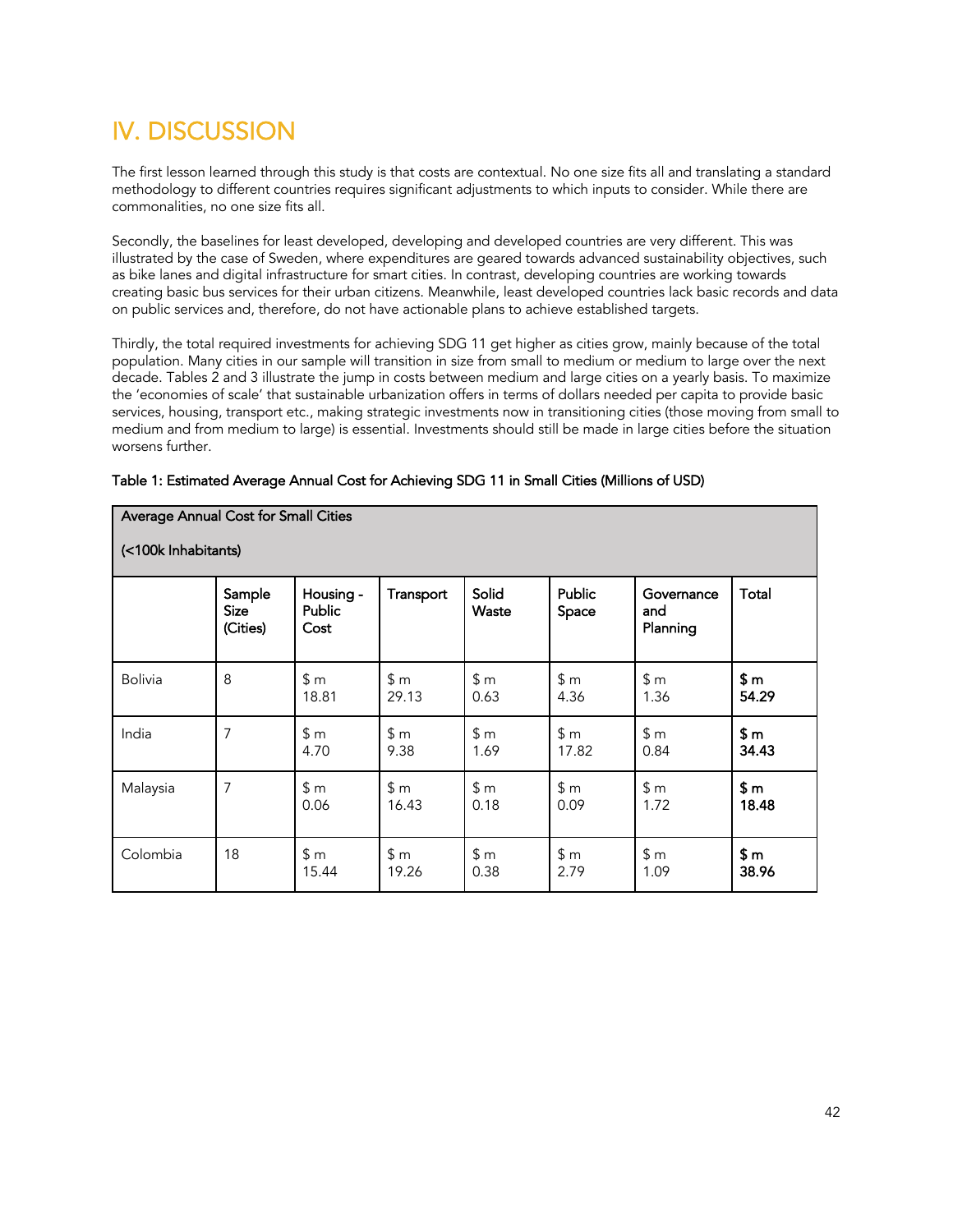Table 2: Estimated Average Annual Cost for Achieving SDG 11 in Medium-Sized Cities (Millions of USD)

| Average Annual Cost for Medium-Sized Cities<br>(100k - 1 Million Inhabitants) |                                   |                             |               |                |                 |                               |                 |  |
|-------------------------------------------------------------------------------|-----------------------------------|-----------------------------|---------------|----------------|-----------------|-------------------------------|-----------------|--|
|                                                                               | Sample<br><b>Size</b><br>(Cities) | Housing -<br>Public<br>Cost | Transport     | Solid<br>Waste | Public<br>Space | Governance<br>and<br>Planning | Total           |  |
| <b>Bolivia</b>                                                                | 11                                | \$m<br>79.50                | \$m<br>62.90  | \$m<br>3.49    | \$m<br>40.40    | \$m<br>4.66                   | \$m<br>190.95   |  |
| India                                                                         | 18                                | \$m<br>16.28                | \$m<br>42.74  | \$m<br>9.30    | \$m<br>72.66    | \$m<br>2.81                   | \$m\$<br>143.79 |  |
| Malaysia                                                                      | 12                                | \$m<br>23.43                | \$m<br>424.05 | \$m<br>3.69    | \$m<br>58.75    | \$m<br>5.88                   | \$ m<br>515.80  |  |
| Colombia                                                                      | 25                                | \$m<br>107.30               | \$m<br>202.17 | \$m<br>2.91    | \$m<br>26.81    | \$m<br>3.71                   | \$m\$<br>342.90 |  |

### Table 3: Estimated Average Annual Cost for Achieving SDG 11 in Large Cities (Millions of USD)

| Average Annual Cost for Large Cities<br>(>1 Million Inhabitants) |                       |                                    |                |                |                 |                            |                 |  |
|------------------------------------------------------------------|-----------------------|------------------------------------|----------------|----------------|-----------------|----------------------------|-----------------|--|
|                                                                  | Sample<br><b>Size</b> | Housing -<br><b>Public</b><br>Cost | Transport      | Solid<br>Waste | Public<br>Space | Governance<br>and Planning | Total           |  |
| <b>Bolivia</b>                                                   | 1                     | \$m<br>308.73                      | \$m<br>259.98  | \$m<br>14.54   | \$m<br>47.81    | \$m<br>13.60               | \$m\$<br>644.66 |  |
| India                                                            | 17                    | \$m<br>397.28                      | \$m<br>626.01  | \$m<br>167.26  | \$m<br>817.37   | \$m<br>8.22                | \$m<br>2016.14  |  |
| Malaysia                                                         | 1                     | \$m<br>27.48                       | \$m<br>1617.58 | \$m<br>26.16   | \$m<br>3597.22  | \$m<br>17.37               | \$ m<br>5285.81 |  |
| Colombia                                                         | 4                     | \$m<br>1324.57                     | \$m<br>1503.96 | \$m<br>49.68   | \$m<br>217.05   | \$m<br>10.88               | \$m<br>3106.14  |  |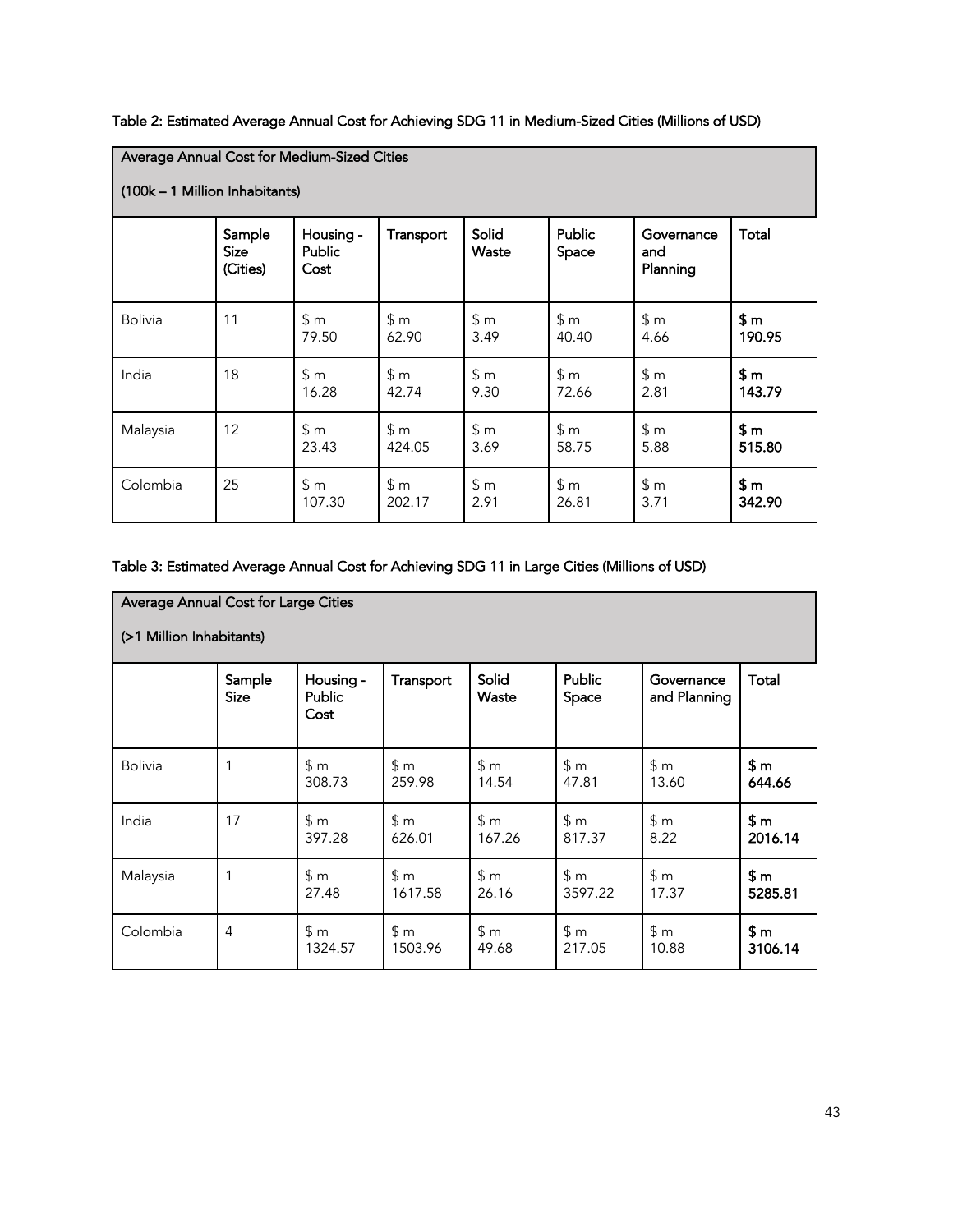Lastly, in some exploratory evaluations of the City of Santa Cruz in Bolivia, we found a large gap between what we estimated to be the resource needs and the current municipal revenues. The total general revenue of Santa Cruz is Bs 3,503,624,177.85 (USD\$507 million).<sup>53</sup> Our estimated requirement of annual resources for Santa Cruz is USD\$878.34 million. According to the 2018 Santa Cruz budget, two thirds of the total revenues are spent on infrastructure, environment, administration etc. The other one third is spent on programs for human development. This implies that there is roughly a deficit of USD\$540 million (Bs 3,733,583,560) annually which would need to be offset through inter-governmental transfers (federal support) or through innovative financing mechanisms. We saw similar trends in other countries, which leads us to think that the focus of financing sustainable development in cities should shift from increasing public revenues and spending to innovative policies that unlock privately held capital towards targeted investments in a well-regulated environment.

As we continue to refine and expand our methodology, we plan to share additional evidence to guide the formation of better policies that accelerate the pursuit of urban sustainability.

<sup>53</sup> See page 183 of Rendición Publica de Cuentas Final 2018 de Santa Cruz. Available at: https://bit.ly/2MJjMzA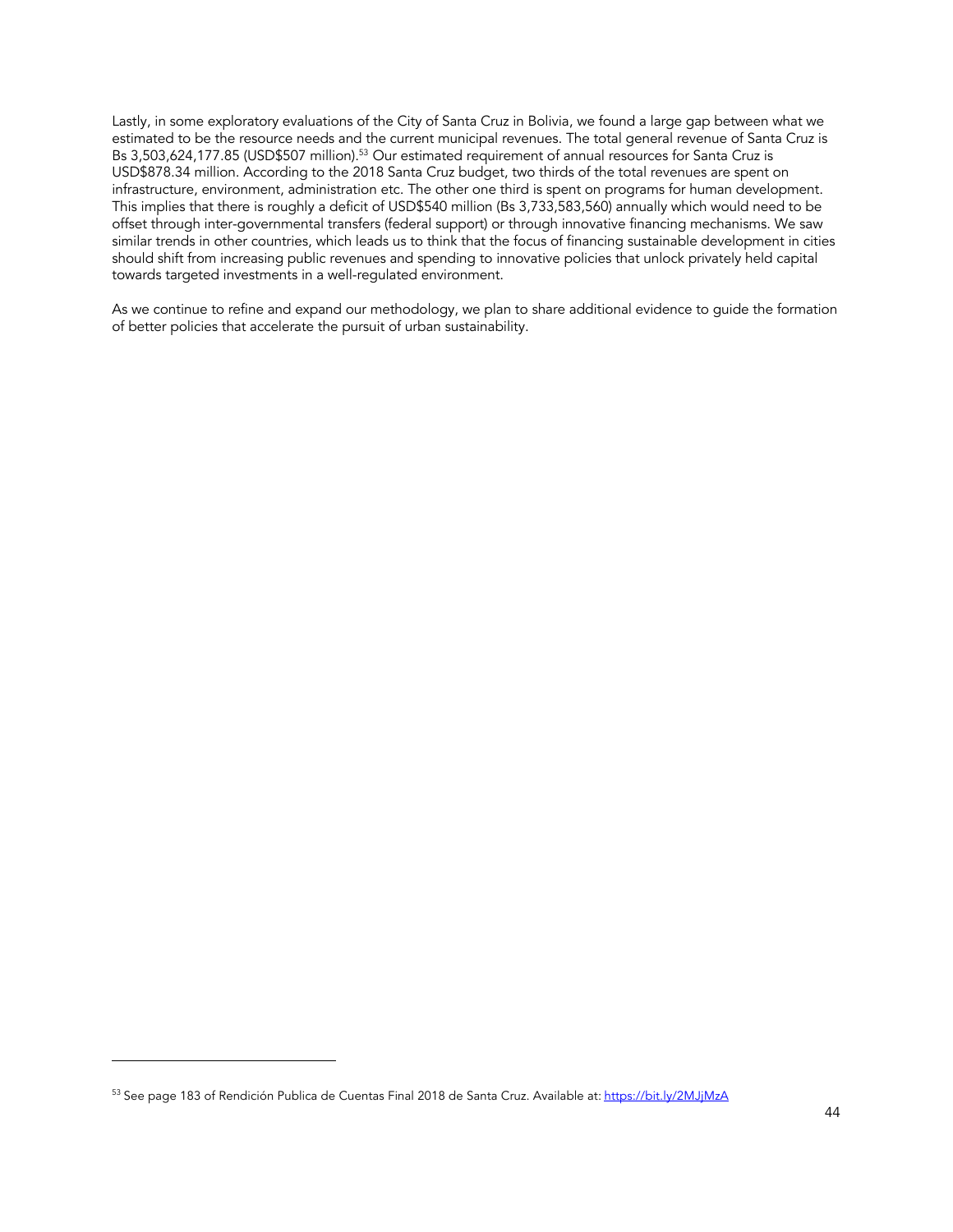# V. ANNEX: INTERVIEW GUIDES

# EXPERT CONSULTATION GUIDE: HOUSING

### Counting the Cost: Supporting Sustainable Urbanization to Achieve SDG11

Introduction: UN-Habitat's mandate to promote socially and environmentally sustainable cities is critical to achieving the Sustainable Development Goals (SDGs). Yet, in the absence of quantifiable information on the costs to implement SDG 11 (Sustainable Cities and Communities) and realize the New Urban Agenda, it is difficult for leaders to accurately assess what resources are needed or identify shortfalls. Previous attempts to estimate the costs to achieve the SDGs offer important lessons, but none have comprehensively captured the costs to achieve SDG11. To fill the gap, UN-Habitat and AidData, a research lab based at William & Mary (a university in the United States), propose a two-phase effort to develop a systematic and replicable approach to capture both the "hard" and "soft" costs to support sustainable cities in the lead up to 2030.

As part of this project, we are interviewing experts to ensure our methodological soundness. Below, you will find some of the background information for your review prior to the interview.

## 1. Adequate Housing (Including Slums and Informal Settlements)

Definition: *Adequate housing* is defined within the Global Strategy as meaning: adequate privacy, adequate space, adequate security, adequate lighting and ventilation, adequate basic infrastructure and adequate location with regard to work and basic facilities-all at a reasonable cost.

Definition: UN-HABITAT defines a *slum* household as a group of individuals living under the same roof in an urban area who lack one or more of the following:

- 1. Durable housing of a permanent nature that protects against extreme climate conditions.
- 2. Sufficient living space, which means not more than three people sharing the same room.
- 3. Easy access to safe water in sufficient amounts at an affordable price.
- 4. Access to adequate sanitation in the form of a private or public toilet shared by a reasonable number of people.
- 5. Security of tenure that prevents forced evictions.

Definition: Informal settlements are:

- 1. areas where groups of housing units have been constructed on land that the occupants have no legal claim to, or occupy illegally;
- 2. unplanned settlements and areas where housing is not in compliance with current planning and building regulations (unauthorized housing).

Proposed Costing Approach: Number of households that are living in sub-standard conditions, multiplied by the cost of an adequate house. Cost of an adequate house could be estimated by the market price of the cheapest planned 'low-income' dwelling unit in the city.

Assumptions: All slums and informal settlements are inadequate housing. Cost of retrofitting (upgrading) an inadequate dwelling unit is the same as the cost of a new adequate dwelling unit.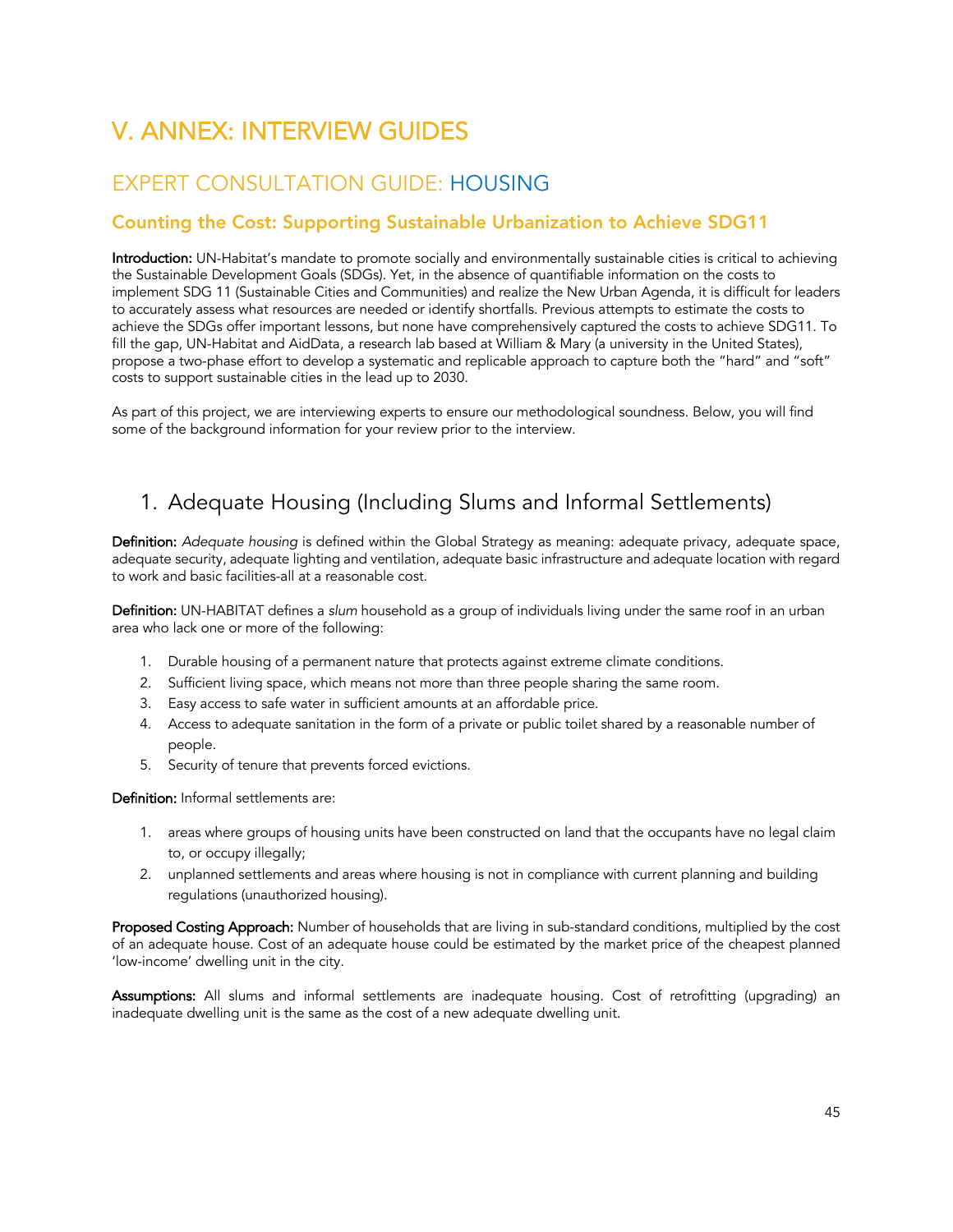# 2. Affordable Housing

Definition: Personal or household costs associated with housing should be at such a level that the attainment and satisfaction of other basic needs are not threatened or compromised. Housing subsidies should be available for those unable to obtain affordable housing, and tenants should be protected from unreasonable rent levels or rent increases. In societies where natural materials constitute the chief sources of building materials for housing, steps should be taken by States to ensure the availability of such materials.

Proposed Costing Approach: This could be looked at using the 30% of income on rent criteria. What is the gap between 30% of income for the bottom 25% population and the lowest (cheapest) rent on planned housing, multiplied by number of households.

Assumptions: 30% of income is the threshold of affordability for households to spend on adequate housing. By providing subsidies to bridge the gap between the minimum rent of an adequate dwelling unit and 30% of average income of the poorest 25% of the population, everyone will be able to afford adequate housing.

## 3. Access to Housing for All

Definition: Access seems to imply that there is an adequate supply of affordable housing commensurate with demand AND that the housing is available to anyone without discrimination AND that the housing is located in such a way that geographically is where people need it to be AND that there is accommodation for those with physical disabilities.

### Proposed Costing Approach: To be Determined

### Assumptions:

## 4. Safe Housing

Definition: "Safe" housing seems to imply that: the housing that is available is structurally sound (as in meeting acceptable planning/building codes), as well as located in an area that is physically secure for the house dwellers both in terms of environmental impact and human security.

### Proposed Costing Approach: To be Determined

### Assumptions:

### 5. Basic Services

Definition: Access to Water and Sanitation, Urban Waste Management, Mobility and Energy

Proposed Costing Approach: We divide the costing for this into four components:

- 1. Number of households who do not have access to potable water and sanitation multiplied by cost of provision of water and sanitation per dwelling unit. *This would be included in the cost of providing adequate housing, and would not be explicitly calculated here.*
- 2. Amount of waste generated per capita multiplied by the total population, multiplied by the cost of safe management of solid waste per kilogram.
- 3. Average KWH energy consumed per capita multiplied by the cost of energy generation per KWH.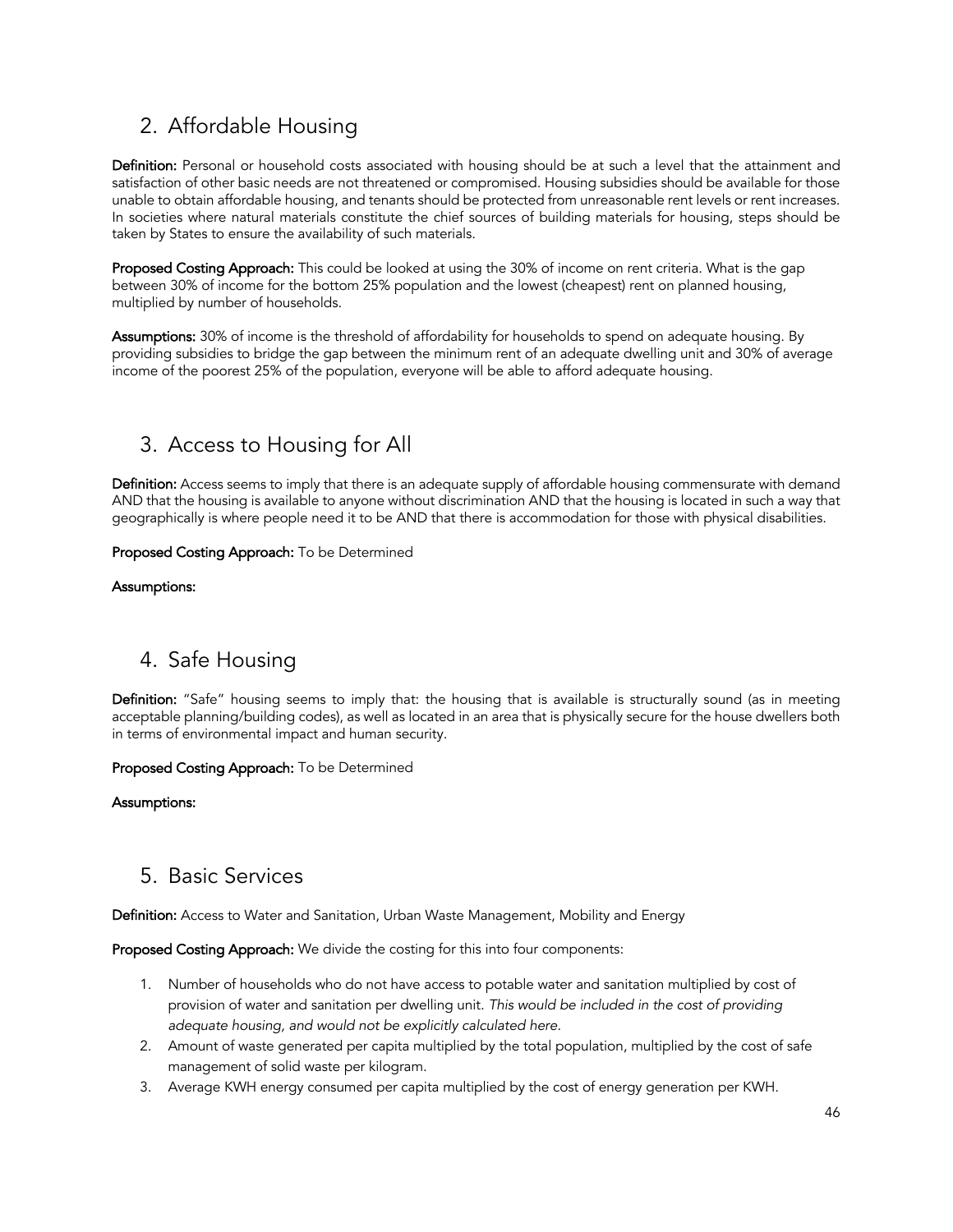4. Cost of providing access to public transport to those households that are not within 1km of a bus stop. *This would be included in the cost of providing access to public transport.* 

Assumptions: All adequate housing require provision of formal water and sanitation services. All urban dwelling units are electrified, or have negligible cost of electrification (connecting to the grid).

# INTERVIEW

There are two parts to the costing: (1) Achieving SDG 11, which is bounded by the targets; and (2) Achieving urban sustainability more broadly (New Urban Agenda).

By breaking down the SDG 11 targets/indicators into key concepts, we have identified seven concepts that directly relate to urban housing: Housing access for all, Adequate housing, Safe housing, Affordable housing, Basic services, Slum and Informal settlements.

In this interview, we will first discuss the topics of adequate, affordable, access and safe housing, and then speak about basic services.

### Context on Interviewee:

Q: Could you tell us a little bit about yourself, your background and your work in the urban space?

### Questions on Costing:

### Adequate Housing

*For this set of questions on adequate housing, we have an approach that we shared with you previously. However,*  we would like to receive your inputs independent of our identified approach. This would be an opportunity for us to *revisit and refine our understanding of adequate housing so that we capture the costs of delivery more accurately and in line with the spirit of SDG 11 and the NUA.*

- In your experience, how would you define adequate housing as a concept that is universally applicable?
	- o Based off this definition, how would you measure adequacy of housing in the context of your work?
- In your opinion, what are some of the assumptions that we are making to measure this concept at scale?
- Once we have determined the amount of adequate housing required in a city, using the above definition, how do you think we should translate that into the cost of delivering adequate housing for all?
	- o Are there any assumptions involved in this translation?
- Are there any other thoughts you have on the topic of adequate housing that you think we should be aware of?

### Affordable Housing

*Similar to the previous topic, we shared an approach with you on affordable housing. Please answer the next set of questions on affordable housing from your own experience.*

- In your opinion, how would you define affordable housing in practice?
	- o Does the term affordable housing imply that the house is also adequate?
	- o How do you think one can measure whether housing is affordable or not?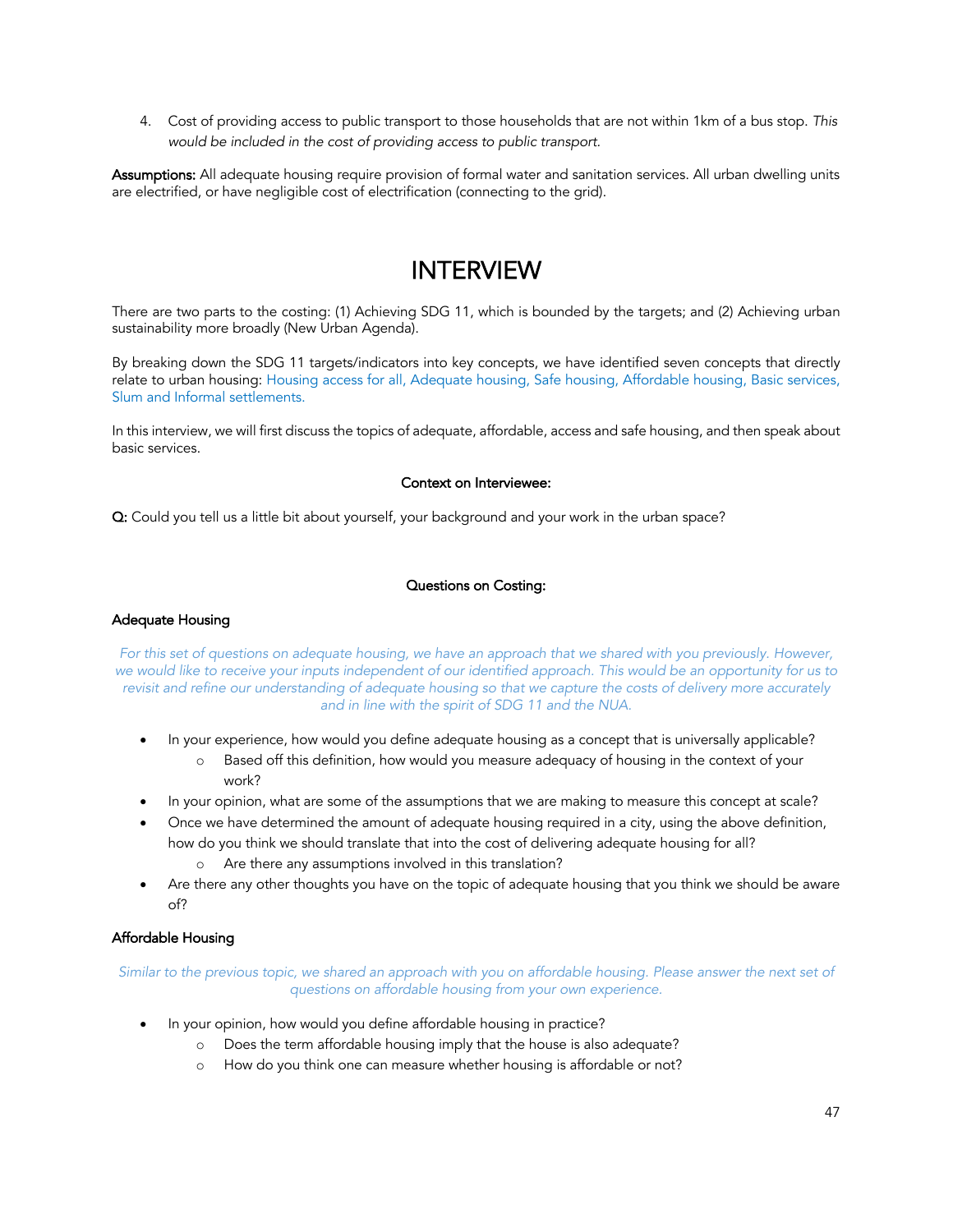- What are some of the assumptions that we need to make in order to measure the current amount of affordable housing at the city level, and the associated gap?
	- o For calculating the gap (affordable housing shortage), would it be reasonable to only look at the lowest quartile of households by income as they are the most vulnerable?
- Once we have determined the amount of affordable housing required, using the information above, how do you think we should translate that into the cost of delivering affordable housing for all (or the target population in need)?
	- o What do you think are some assumptions that would have to be made in this cost determination?
- Are there any other thoughts you have on the topic of affordable housing that you think we should know?

*For the two concepts we discussed, we had some understanding of the concept, and how to go from definition to measurement, to cost. The next two concepts have been a bit more difficult to define and quantify.* 

### Access to Housing

### *The next topic that we would like to discuss is access to housing.*

- In the context of SDG 11, what does access to housing mean in practical terms?
- If we think of 'access' as a multi-faceted concept, what dimensions do you think are important to consider?
	- o Affordability (economic access)
	- o Physical/Distance (proximity access)
	- o Are there any other dimensions to access?
- How do you think we should measure access to housing?
	- o If there is no good way to explicitly measure the access gap, are there any good implicit (proxy) measures?
- How would we translate this into the cost of providing access to housing?
	- o What are some of the assumptions that are implied in this costing approach?

### Safe Housing

### *The next topic is safe housing.*

- What does 'safe' mean when it comes to housing?
	- o Are there different dimensions to safety? If yes, what are they?
- What could be a possible way to measure safety of housing and determine the gap in safe housing?
	- o If there are no direct measures, are there any good proxy measures that could be used instead?
- For providing safety, how do you think we could go from this needs assessment to determining the cost of provision?
	- o What are some assumptions that would need to be made?
- Could safety be assumed if housing is adequate? If that is the case, then would costing adequate housing be sufficient to also include the cost of safe housing?
- Are there any other thoughts on this topic that you think we should know?

### Basic Services

#### *Switching gears a bit, the last topic we want to speak about the topic of basic services.*

- In the context of urban housing, how would you define basic services?
	- o In your experience, what are some of the different dimensions of basic services?
- Is the concept of basic services intertwined with the concept of adequate housing?
	- o What are some potential divergences that we should be mindful of?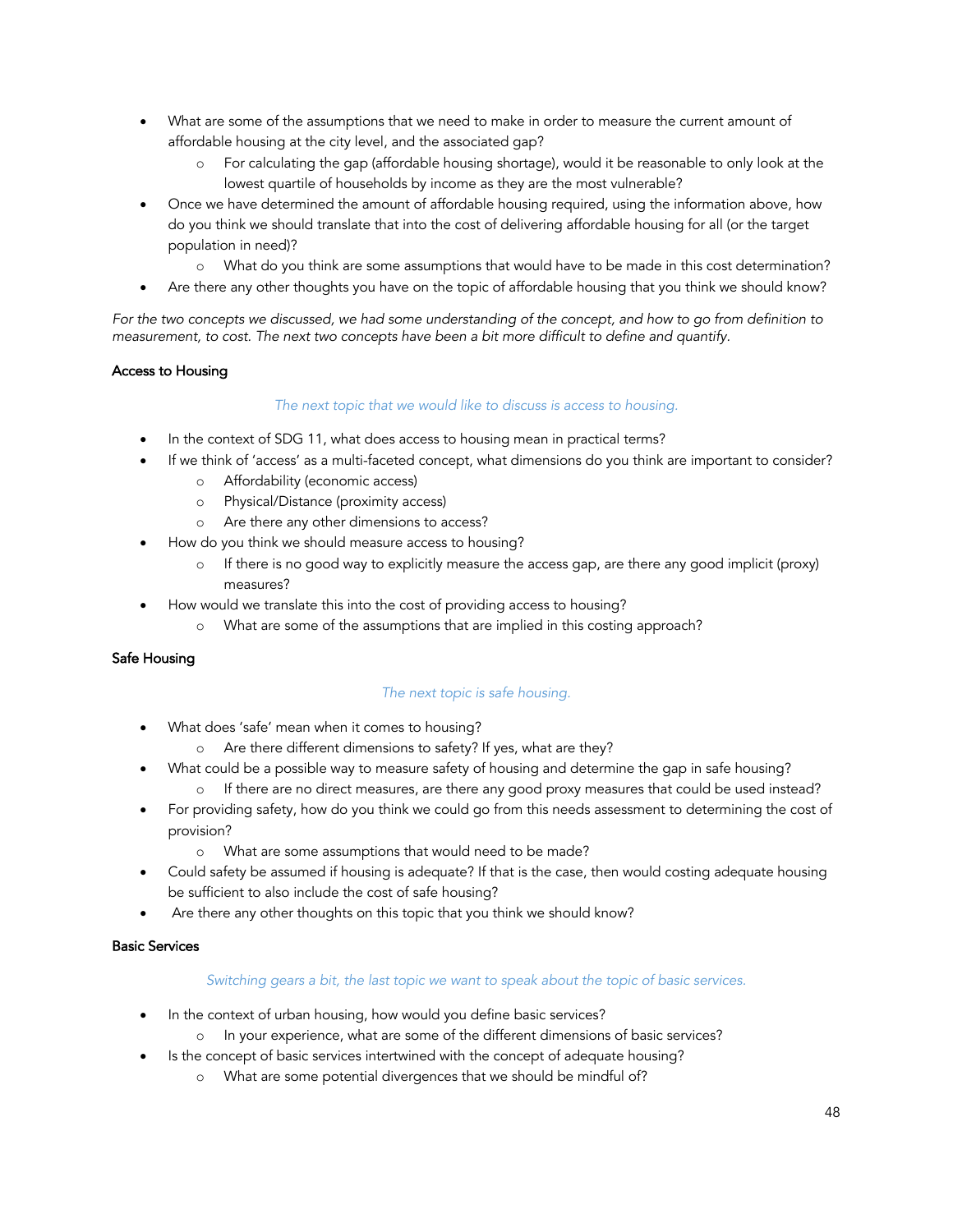- What do you think would be a feasible approach to measure access to basic services, and subsequently the gap?
	- o What assumptions do you think have to be made while estimating this gap?
- How would we translate this into a cost of providing basic services to all?
	- o Are there any assumptions here that you could think of?
- Do you think we should be aware of anything else, that we haven't spoken about already, regarding basic services?

### General Closing Questions

Q: Once we have analyzed the information that we gathered during our interaction today, could we follow-up with you via e-mail with any further clarifications that we may need?

Q: Would you like to receive our findings at the end of this study?

*Thank you for your time and valuable inputs during this interview.*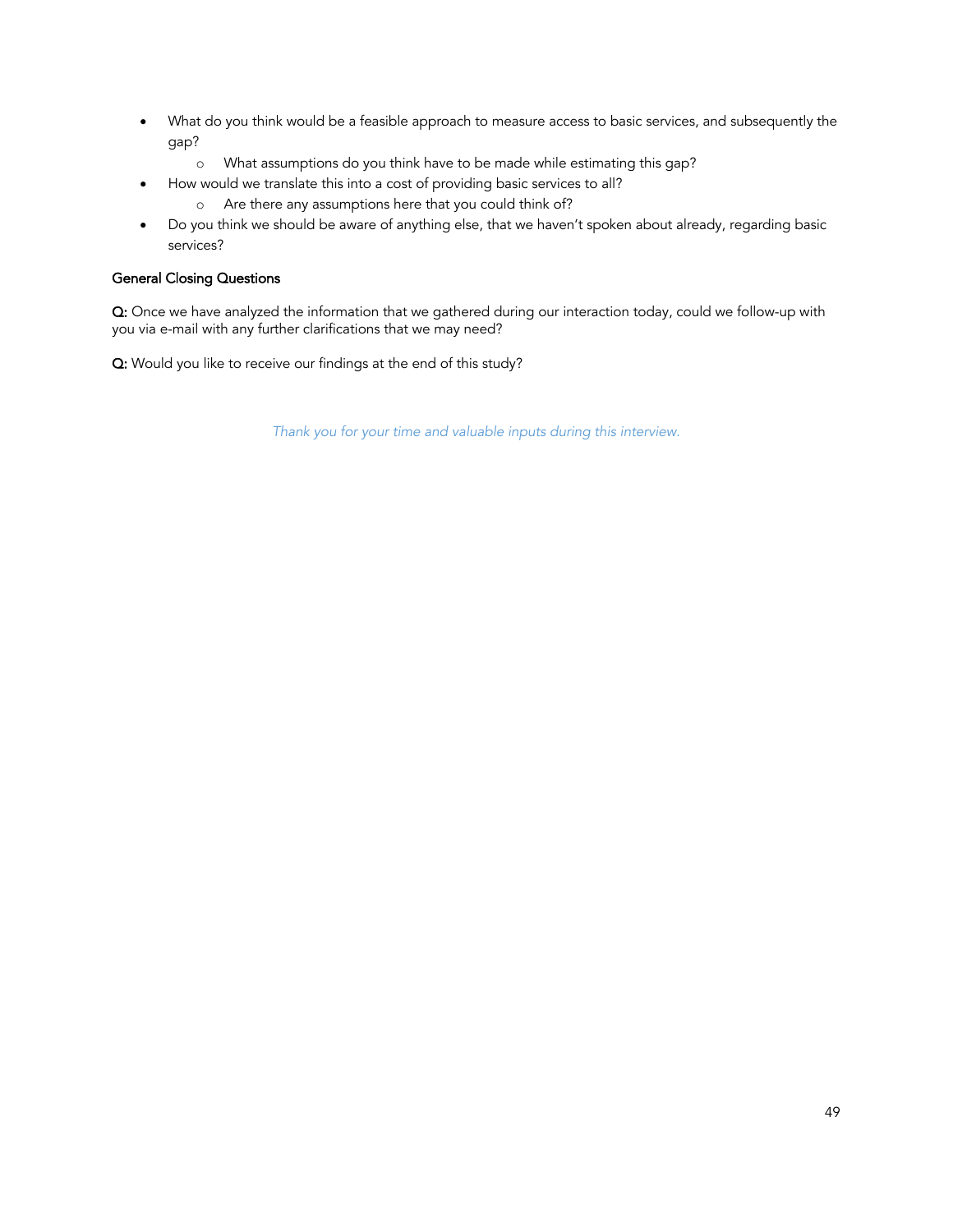# EXPERT CONSULTATION GUIDE: URBAN GOVERNANCE

### Counting the Cost: Supporting Sustainable Urbanization to Achieve SDG11

Introduction: UN-Habitat's mandate to promote socially and environmentally sustainable cities is critical to achieving the Sustainable Development Goals (SDGs). Yet, in the absence of quantifiable information on the costs to implement SDG 11 (Sustainable Cities and Communities) and realize the New Urban Agenda, it is difficult for leaders to accurately assess what resources are needed or identify shortfalls. Previous attempts to estimate the costs to achieve the SDGs offer important lessons, but none have comprehensively captured the costs to achieve SDG11. To fill the gap, UN-Habitat and AidData, a research lab based at William & Mary (a university in the United States), propose a two-phase effort to develop a systematic and replicable approach to capture both the "hard" and "soft" costs to support sustainable cities in the lead up to 2030.

As part of this project, we are interviewing experts to ensure our methodological soundness. Below, you will find some of the background information for your review prior to the interview.

## 6. Inclusive Urbanization

Definition: Not excluding people from urban politics, spaces, markets and services based on their identity.

### Proposed Costing Approach:

### Assumptions:

### 7. Sustainable Urbanization

Definition: Promote and enable the long-term well-being of people and the planet, through efficient use of natural resources and production of wastes within a city region while simultaneously improving its livability, through social amenities, economic opportunity, and health, so that it can better fit within the capacities of local, regional, and global ecosystems

### Proposed Costing Approach:

### Assumptions:

## 8. Participatory Settlement Planning and Management

Definition: Emphasizes involving the entire community in the strategic and management processes of urban planning; or, community-level planning processes in urban areas.

### Proposed Costing Approach:

### Assumptions: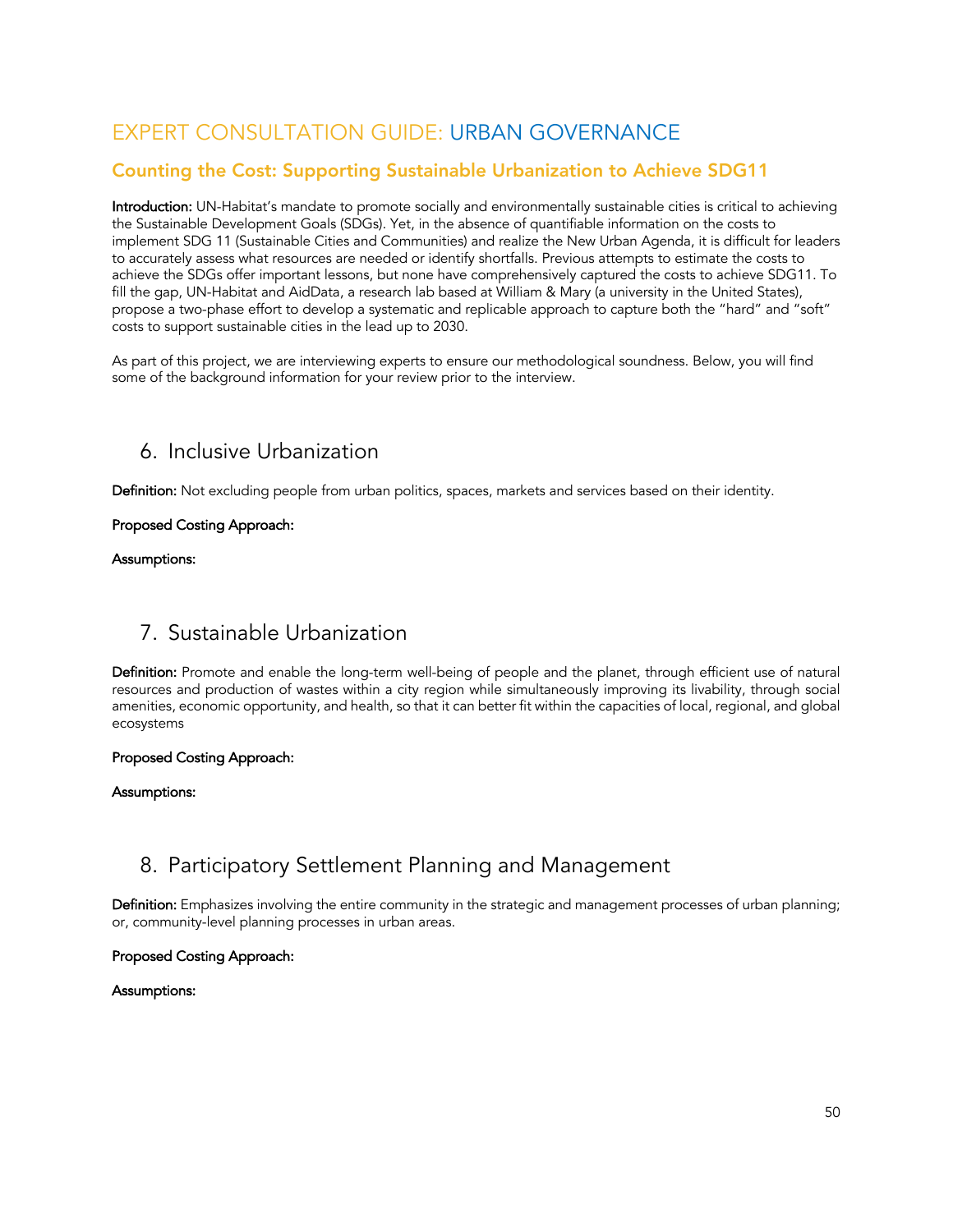# 9. Integrated Settlement Planning and Management

### Definition:

Proposed Costing Approach:

### Assumptions:

## 10. Sustainable Settlement Planning and Management

### Definition:

### Proposed Costing Approach:

### Assumptions:

# 11. Land Consumption Rate vs. Population Growth Rate

Definition: The ratio of new land that is developed to the increase in population.

Proposed Costing Approach: This is just a monitoring instrument with no achievement guidelines. Hence, there is no costs associated with this.

### Assumptions:

# 12. Support positive economic, social and environmental links between urban, peri-urban and rural areas

Definition:

### Proposed Costing Approach:

### Assumptions:

13. Strengthen National and Regional Development Planning

Definition:

Proposed Costing Approach:

Assumptions: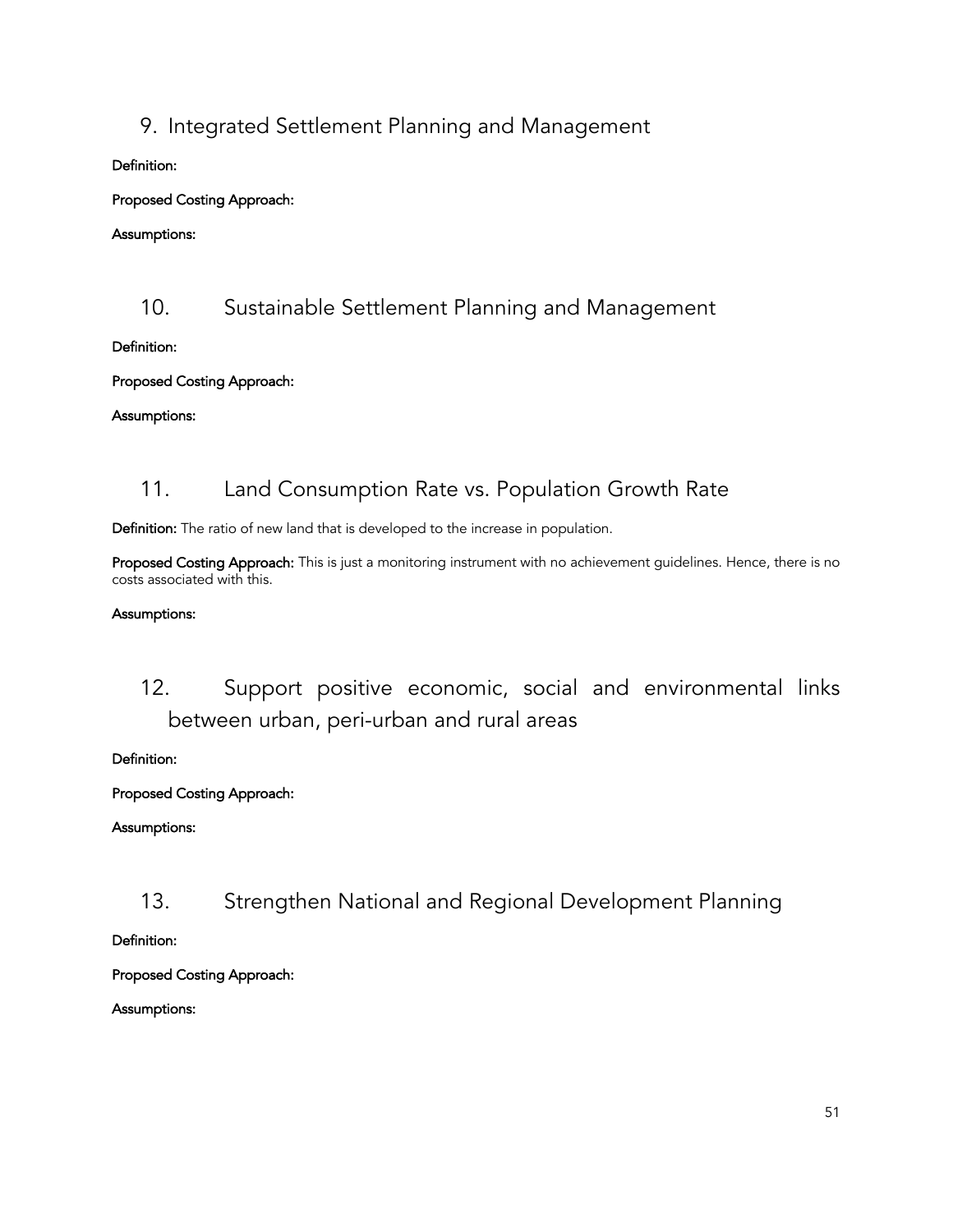# INTERVIEW

There are two parts to the costing: (1) Achieving SDG 11, which is bounded by the targets; and (2) Achieving urban sustainability more broadly (New Urban Agenda).

By breaking down the SDG 11 targets/indicators into key concepts, we have identified eight concepts that directly relate to urban governance: Inclusive urbanization, sustainable urbanization, participatory settlement planning and management, integrated settlement planning and management, sustainable settlement planning and management, land consumption rate to population growth rate (ratio), supporting urban/peri-urban-rural link, and national development planning

In this interview, we will first discuss the topics of adequate, affordable, access and safe housing, and then speak about basic services.

### Context on Interviewee:

Q: Could you tell us a little bit about yourself, your background and your work in the urban space?

### Questions on Costing:

The topics that we shared with you earlier see to be quite difficult to define and quantify. We would like your *inputs on each of them.* 

### Inclusive Urbanization

- In your experience, how would you define inclusive urbanization as a concept that is universally applicable?
	- o Based off this definition, how would you measure inclusive urbanization in the context of your work?
- In your opinion, what are some of the assumptions that we are making to measure this concept at scale?
- How do you think we should translate this into the cost of delivering on inclusive urbanization?
	- o Are there any assumptions involved in this translation?
- Are there any other thoughts you have on the topic of sustainable transportation that you think we should be aware of?

### Sustainable Urbanization

- In your opinion, how would you define sustainable urbanization in practice?
	- o How do you think one can measure whether transportation is accessible to all or not?
- What are some of the assumptions that we need to make in order to measure the current amount of transportation access at the city level, and the associated gap?
- Once we have determined the amount of inputs required, using the information above, how do you think we should translate that into the cost of delivering transportation access for all (or the target population in need)?
	- o What do you think are some assumptions that would have to be made in this cost determination?
- Are there any other thoughts you have on this topic that you think we should know?

*The next three topics are about settlement planning and management.*

#### Participatory Settlement Planning and Management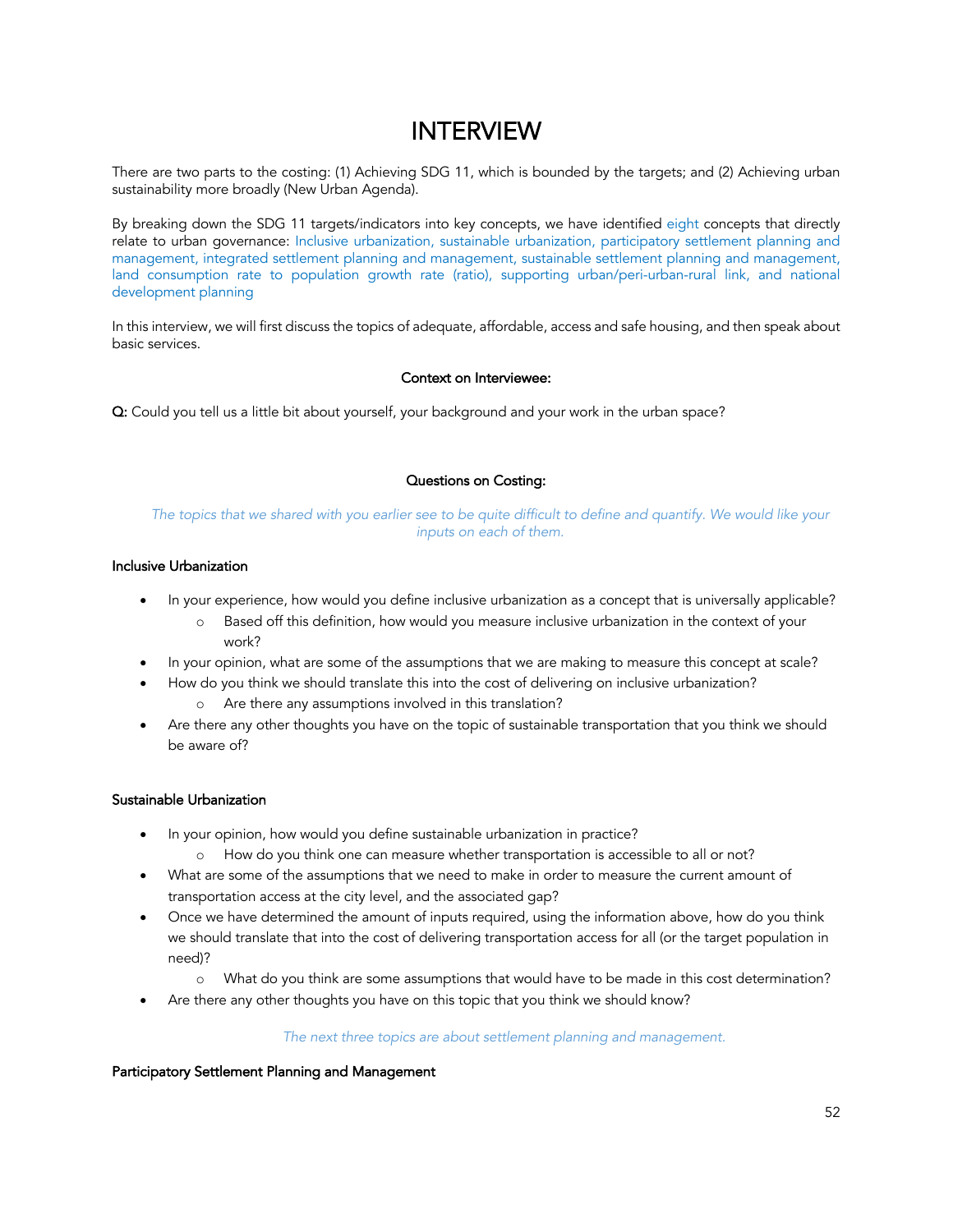- What does 'participatory' mean when it comes to settlement planning and management?
	- o Is this an aspirational concept or can it be measured?
- If it is a measurable concept, how might one measure it?
	- o What are some assumptions that would need to be made?
- How could we translate this into a cost?
	- $\circ$  If there is no direct costing approach that seems feasible, is there a percentage that the city planning budget could be increased by, to ensure citizen participation?
- Are there any other thoughts on this topic that you think we should know?

### Integrated Settlement Planning and Management

### *The next topic is integrated settlement planning and management.*

- What does 'integrated' mean when it comes to settlement planning and management?
	- o How is it different from 'participatory settlement planning and management'?
	- o Is this an aspirational concept or can it be measured?
- If it is a measurable concept, how might one measure it?
	- o What are some assumptions that would need to be made?
- How could we translate this into a cost?
	- o If there is no direct costing approach that seems feasible, is there a percentage that the city planning budget could be increased by, to ensure integrated settlement planning?
- Are there any other thoughts on this topic that you think we should know?

### Sustainable Settlement Planning and Management

### *The next topic is sustainable settlement planning and management.*

- What does 'sustainable' mean when it comes to settlement planning and management?
	- o How is it different from 'participatory settlement planning and management'?
		- o Is this an aspirational concept or can it be measured?
- If it is a measurable concept, how might one measure it?
	- o What are some assumptions that would need to be made?
- How could we translate this into a cost?
	- $\circ$  If there is no direct costing approach that seems feasible, is there a percentage that the city planning budget could be increased by, to ensure sustainable settlement planning?
- Are there any other thoughts on this topic that you think we should know?

#### *The next three concepts are unclear in their achievement criteria.*

### Land Consumption Rate vs. Population Growth Rate

*To our understanding, this is a very subjective variable with no aspirational value. So this shouldn't be a part of this costing study.*

How would you interpret this ratio?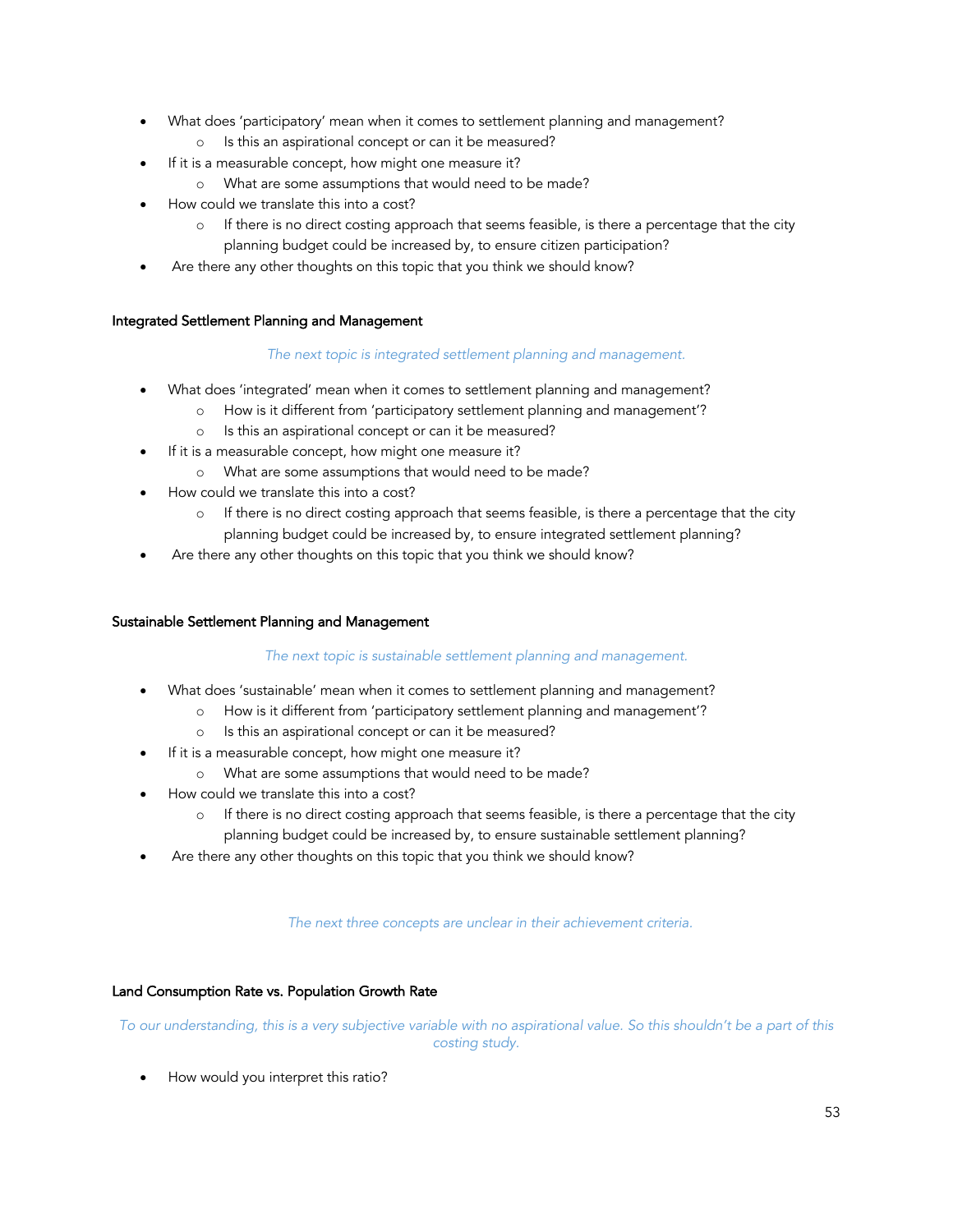- Is there any aspect of this that requires costing?
	- o What about data collection for monitoring the rate of land consumption and population growth rate?
- Do you think we should be aware of anything else, that we haven't spoken about already, regarding this ratio?

### Support positive economic, social and environmental links between urban, peri-urban and rural areas

### *Now, we would like to speak about Supporting Urban/Peri-Urban/Rural Link*

- What does this mean in terms of SDG-11?
	- o What does supporting positive urban/peri-urban/rural links look like from a city's perspective?
- How would you measure the cost of 'supporting urban/peri-urban/rural link'?
- What would be some assumptions that we would have to make in this costing?
- Do you think we should be aware of anything else, that we haven't spoken about already, regarding road safety?

### Strengthening National and Regional Development Planning

*The last topic we want to speak about is Strengthening National and Regional Development Planning*

- This seems like an institutional reform and capacity development idea.
- How would we translate this into a cost of strengthening national and regional development planning? o Are there any assumptions here that you could think of?
- Do you think we should be aware of anything else, that we haven't spoken about already, regarding this topic?

### General Closing Questions

Q: Once we have analyzed the information that we gathered during our interaction today, could we follow-up with you via e-mail with any further clarifications that we may need?

Q: Would you like to receive our findings at the end of this study?

*Thank you for your time and valuable inputs during this interview.*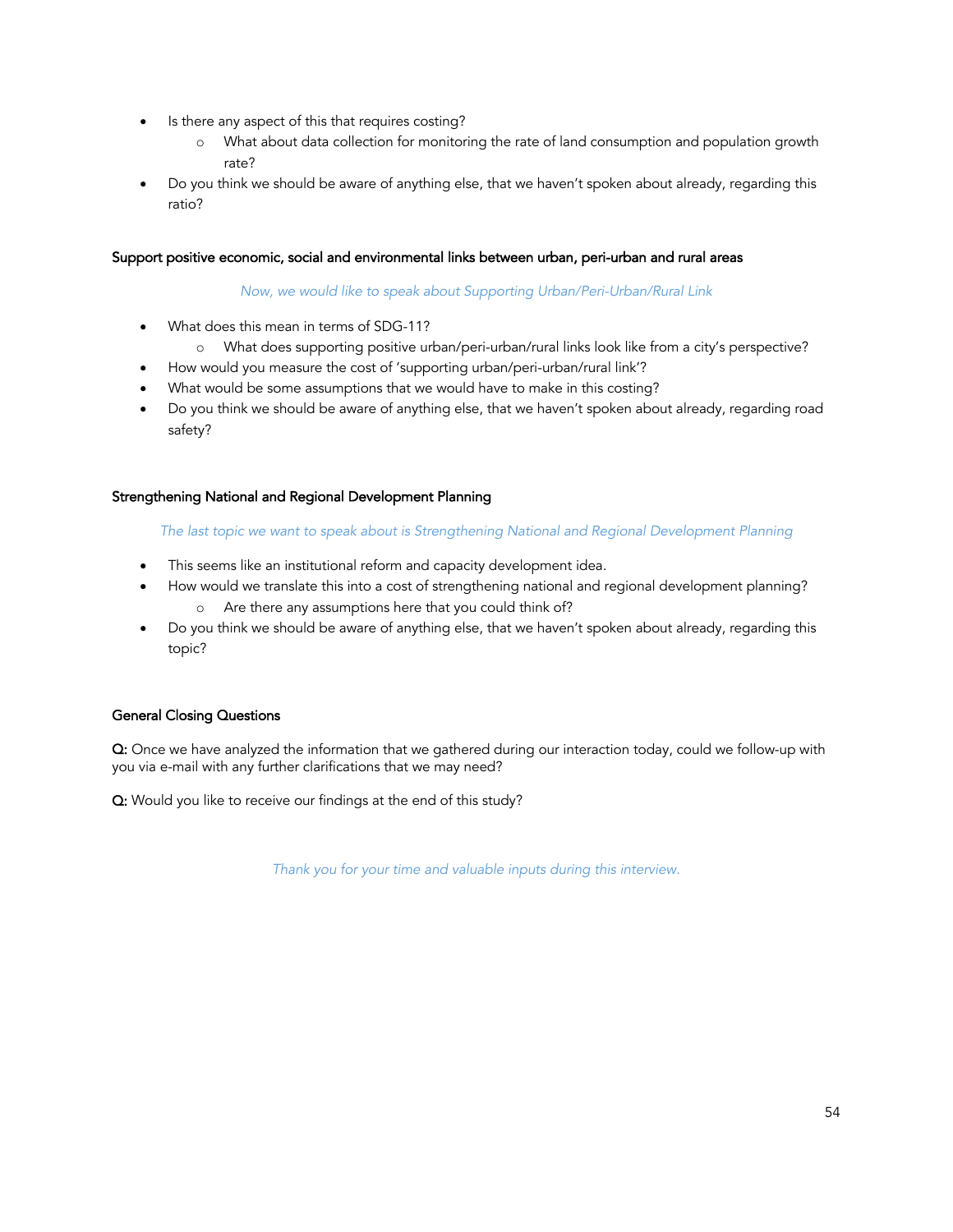# EXPERT CONSULTATION GUIDE: PUBLIC SPACE & RECREATION

### Counting the Cost: Supporting Sustainable Urbanization to Achieve SDG11

Introduction: UN-Habitat's mandate to promote socially and environmentally sustainable cities is critical to achieving the Sustainable Development Goals (SDGs). Yet, in the absence of quantifiable information on the costs to implement SDG 11 (Sustainable Cities and Communities) and realize the New Urban Agenda, it is difficult for leaders to accurately assess what resources are needed or identify shortfalls. Previous attempts to estimate the costs to achieve the SDGs offer important lessons, but none have comprehensively captured the costs to achieve SDG11. To fill the gap, UN-Habitat and AidData, a research lab based at William & Mary (a university in the United States), propose a two-phase effort to develop a systematic and replicable approach to capture both the "hard" and "soft" costs to support sustainable cities in the lead up to 2030.

As part of this project, we are interviewing experts to ensure our methodological soundness. Below, you will find some of the background information for your review prior to the interview.

## 14. Universal Access to Green and Public Spaces

Definition: Every household has a green or public space within 1km walking distance.

### Proposed Costing Approach:

### Assumptions:

## 15. Safe Green and Public Spaces

Definition: Green and public spaces are provided in locations that ensure the safety of users through adequate public exposure or installation of security cameras.

### Proposed Costing Approach:

### Assumptions:

## 16. Inclusive Green and Public Spaces

Definition: Green and public spaces are physical spaces designed for all user groups, regardless of gender, race, ethnicity, age or socio-economic level.

### Proposed Costing Approach:

### Assumptions:

### 17. Accessible Green and Public Spaces

Definition: Green and public spaces that are designed to be usable by all people, including people of all ages and persons with disabilities.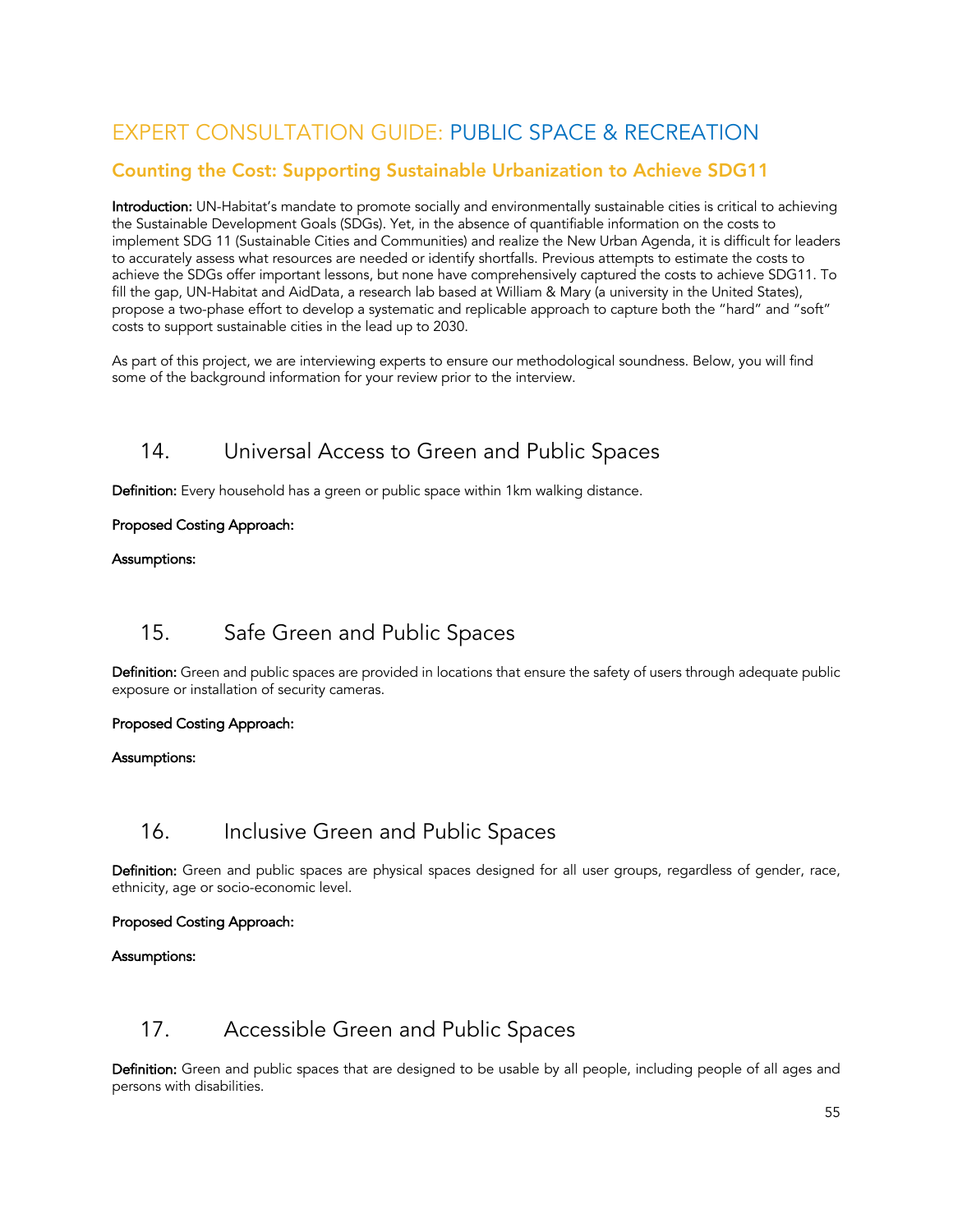### Proposed Costing Approach:

### Assumptions:

# 18. Green and Public Space Needs of [Women, Children, Older Persons, Persons with Disabilities]

Definition:

Proposed Costing Approach:

Assumptions:

# INTERVIEW

There are two parts to the costing: (1) Achieving SDG 11, which is bounded by the targets; and (2) Achieving urban sustainability more broadly (New Urban Agenda).

By breaking down the SDG 11 targets/indicators into key concepts, we have identified five concepts that directly relate to Environment, Public Space & Recreation: Universal Access to Green and Public Spaces, Safe Green and Public Spaces, Inclusive Green and Public Spaces, Accessible Green and Public Spaces, Green and Public Space Needs of [Women, Children, Older Persons, Persons with Disabilities].

In this interview, we will first discuss the topics of adequate, affordable, access and safe housing, and then speak about basic services.

### Context on Interviewee:

Q: Could you tell us a little bit about yourself, your background and your work in the urban space?

### Questions on Costing:

*Most of the topics that we shared with you earlier see to be quite difficult to define and quantify. We would like your inputs on each of them.* 

*The next four topics are about green and public spaces.*

#### Universal Access to Green and Public Spaces

- How would you define universal access in practice?
	- o How do you think we could measure the universal access gap?
- What are some of the assumptions that we need to make for this measurement approach?
- How would you determine the cost of providing universal access to green and public spaces?
	- o Are there any underlying assumptions in this costing approach?
- Are there any other thoughts you have on this topic that you think we should know?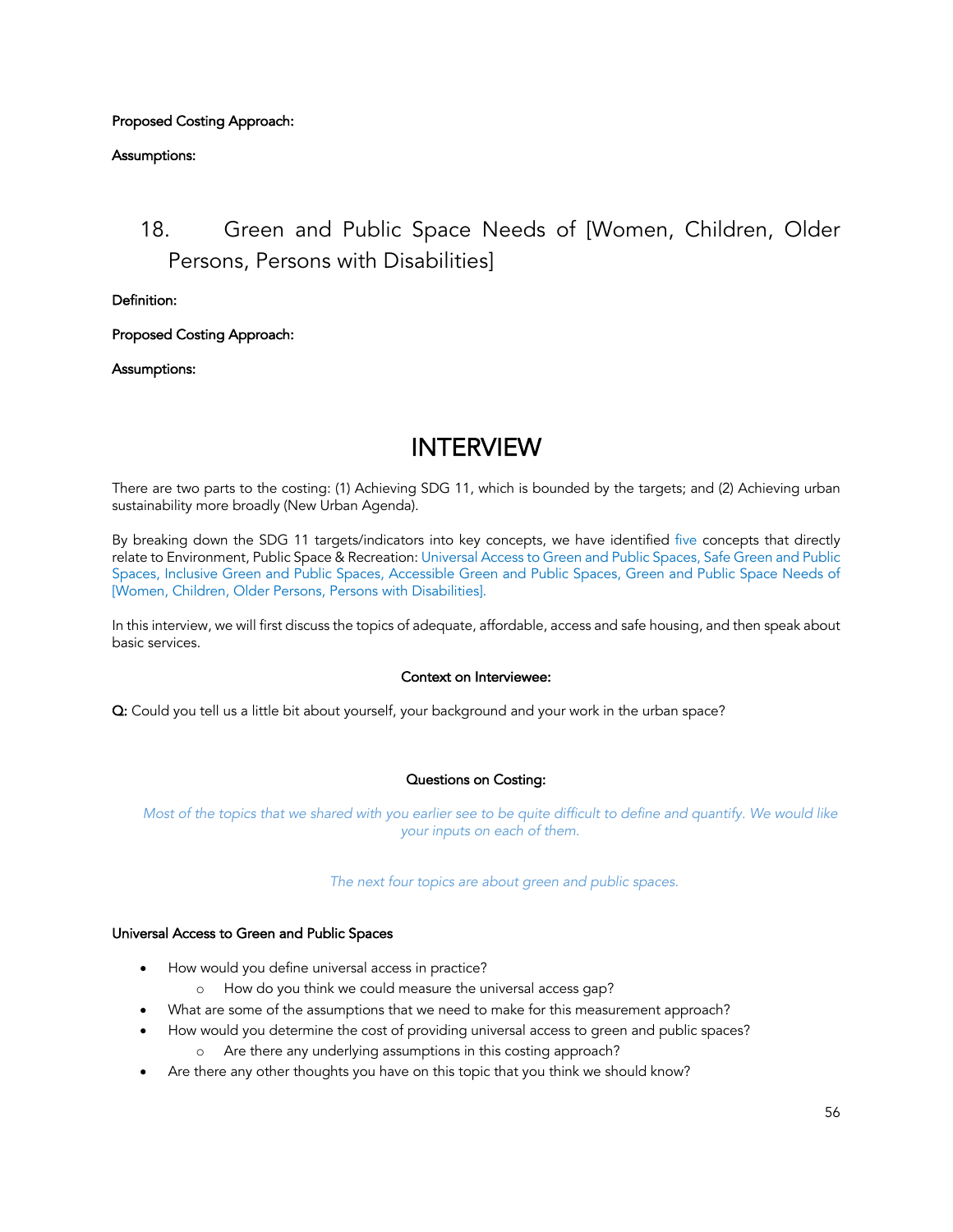### Safe Green and Public Spaces

- What does 'safe' mean when it comes to green and public spaces?
	- o Are there different dimensions to safety? If yes, what are they?
	- What could be a possible way to measure safety of green and public spaces, and the gap in safety?
		- o If there are no direct measures, are there any good proxy measures that could be used instead?
- For providing safety, how do you think we could go from this needs assessment to determining the cost of provision?
	- o What are some assumptions that would need to be made?
- Are there any other thoughts on this topic that you think we should know?

### Inclusive Green and Public Spaces

- How would you define the term 'inclusive' green and public spaces in practice?
- How would you say we can measure the inclusivity gap?
- What are some assumptions underlying this approach to measuring the inclusivity gap?
- How would you measure the cost of bridging this gap?
- Are there any other thoughts on this topic that you think we should know?

### Accessible Green and Public Spaces

- How would you interpret this ratio?
- Is there any aspect of this that requires costing?
	- o What about data collection for monitoring the rate of land consumption and population growth rate?
- Do you think we should be aware of anything else, that we haven't spoken about already, regarding this ratio?

### *The last topic is about needs of various groups from green and open spaces.*

### Green and Public Space Needs of [Women, Children, Older Persons, Persons with Disabilities]

- How would you define the needs of the following groups with regards to green and public spaces:
	- o Women
	- o Children
	- o Older Persons
	- o Persons with Disabilities
- Are these needs quantifiable, in that a gap could be determined?
	- o What are some underlying this gap assessment?
- What would be a good approach to determining the cost of bridging these gaps?
	- o Are there any underlying assumptions in this costing approach?
- Do you think we should be aware of anything else, that we haven't spoken about already, regarding road safety?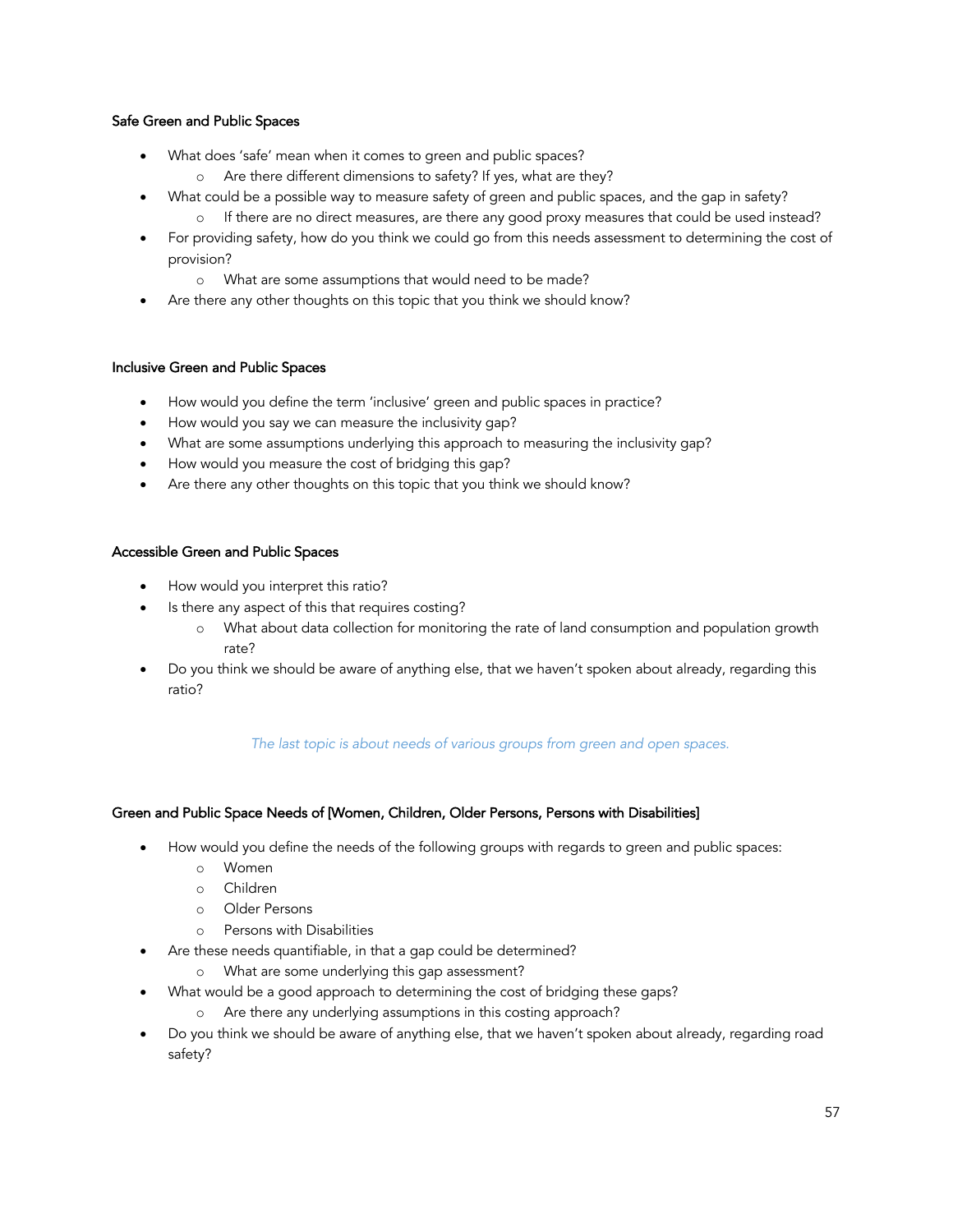### General Closing Questions

Q: Once we have analyzed the information that we gathered during our interaction today, could we follow-up with you via e-mail with any further clarifications that we may need?

Q: Would you like to receive our findings at the end of this study?

*Thank you for your time and valuable inputs during this interview.*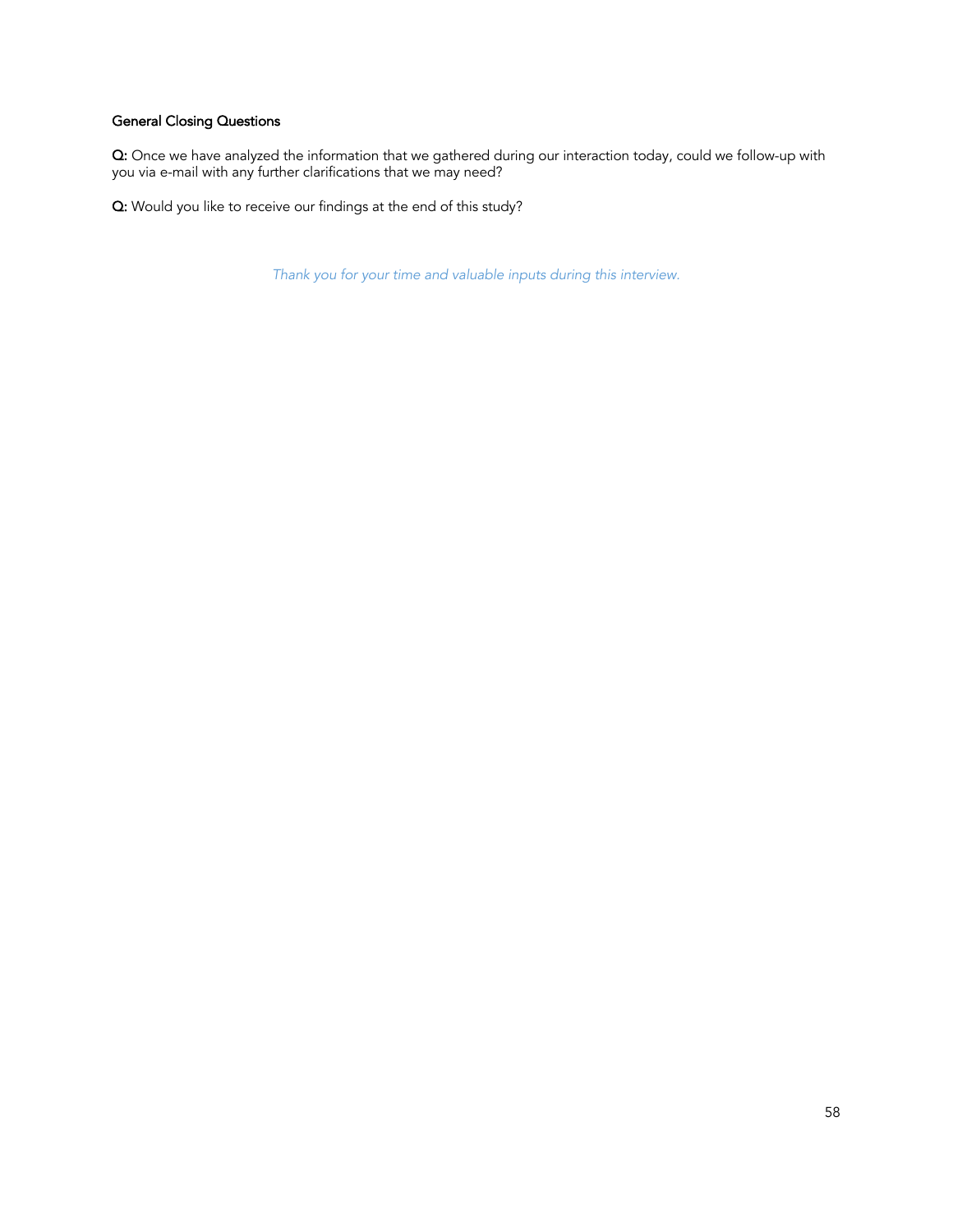# EXPERT CONSULTATION GUIDE: TRANSPORTATION

### Counting the Cost: Supporting Sustainable Urbanization to Achieve SDG11

Introduction: UN-Habitat's mandate to promote socially and environmentally sustainable cities is critical to achieving the Sustainable Development Goals (SDGs). Yet, in the absence of quantifiable information on the costs to implement SDG 11 (Sustainable Cities and Communities) and realize the New Urban Agenda, it is difficult for leaders to accurately assess what resources are needed or identify shortfalls. Previous attempts to estimate the costs to achieve the SDGs offer important lessons, but none have comprehensively captured the costs to achieve SDG11. To fill the gap, UN-Habitat and AidData, a research lab based at William & Mary (a university in the United States), propose a two-phase effort to develop a systematic and replicable approach to capture both the "hard" and "soft" costs to support sustainable cities in the lead up to 2030.

As part of this project, we are interviewing experts to ensure our methodological soundness. Below, you will find some of the background information for your review prior to the interview.

## 19. Sustainable Transportation

Definition: Sustainable transport system is defined as one that:

- allows the basic access and development needs of individuals, companies and societies to be met safely and in a manner consistent with human and ecosystem health, and promotes equity within and between successive generations;

- is affordable, operates fairly and efficiently, offers choice of transport mode, and supports a competitive economy, as well as balanced regional development;

- limits emissions and waste within the planet's ability to absorb them, uses renewable resources at or below their rates of generation, and, uses non-renewable resources at or below the rates of development of renewable substitutes while minimizing the impact on the use of land and the generation of noise.

Proposed Costing Approach: Cost of replacement of all buses with electric buses, and adding new buses based on a bus per 1000 population ratio. This ratio would be compared to a benchmark set by analyzing a developed country with high public transport rating (e.g. Sweden).

Assumptions: If the number of buses is increased to match developed country standards, it will be done in a manner that ensures equitable coverage for all.

Buses will operate at affordable rates for all.

Switching to an electric bus fleet limits the emissions and waste to sustainable levels.

## 20. Transportation Access for All

Definition: Availability of a transit stop within 1km of residence.

Proposed Costing Approach: Cost of provision of sufficient number of buses to operate in the city such that there is a transit stop within 1 km of all dwelling units. *This is included in the sustainable transportation costing.*

Assumptions: Buses, if provided, will be routed to maximize geographic coverage.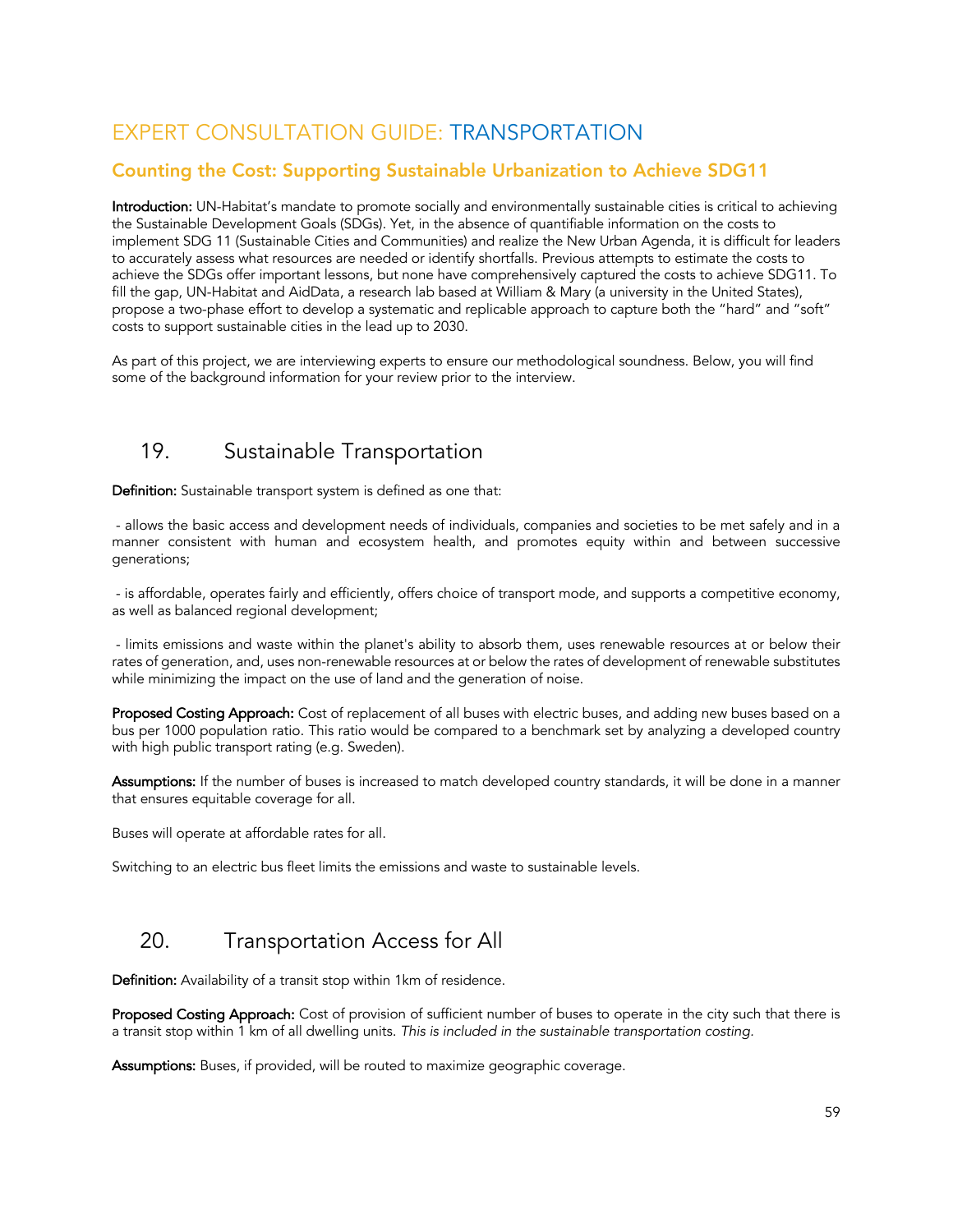## 21. Safe Transportation

Definition: Safe transportation implies the use of structurally sound buses, functioning traffic signals and adequate safety equipment/devices at transit stops and stations. This also includes appropriate training of drivers.

Proposed Costing Approach: Cost of providing training to drivers of buses as a percentage of the total public transport budget. *Structurally sound buses are included in the 'sustainable transportation' costing.* 

Assumptions: By having structurally sound buses and trained drivers, we would ensure safety of public transportation.

### 22. Affordable Transportation

Definition: The extent to which the financial cost of journeys put an individual or household in the position of having to make sacrifices to travel or the extent to which they can afford to travel when they want to.

Proposed Costing Approach: The amount of money spent by the lowest quartile of households beyond 20% of their monthly income on transportation.

Assumptions: Spending 20% of the household income on transportation is acceptable. Households that are not in the lowest quartile can afford to spend more than 20% of their income on transportation.

### 23. Road Safety

Definition: Methods and measures used to prevent road users from being killed or seriously injured.

Proposed Costing Approach: Number of road accidents per 100,000 at the national level, multiplied by the amount of money spent on road safety programs over the past 5 years per unit drop in the number of road accidents.

Assumptions: Road safety spending in the national budget (Ministry of Transport) captures all sub-national spending.

# 24. Needs of [vulnerable, women, children, disabled and older persons]

Definition: The needs of these groups include:

- **Effective policing**
- Community awareness raising
- Station and route planning
- Physical retrofitting of the transit network with accessibility features such as wheelchair ramps
- Incorporation of information and communication devices/services in the transit system

### Proposed Costing Approach:

#### Assumptions: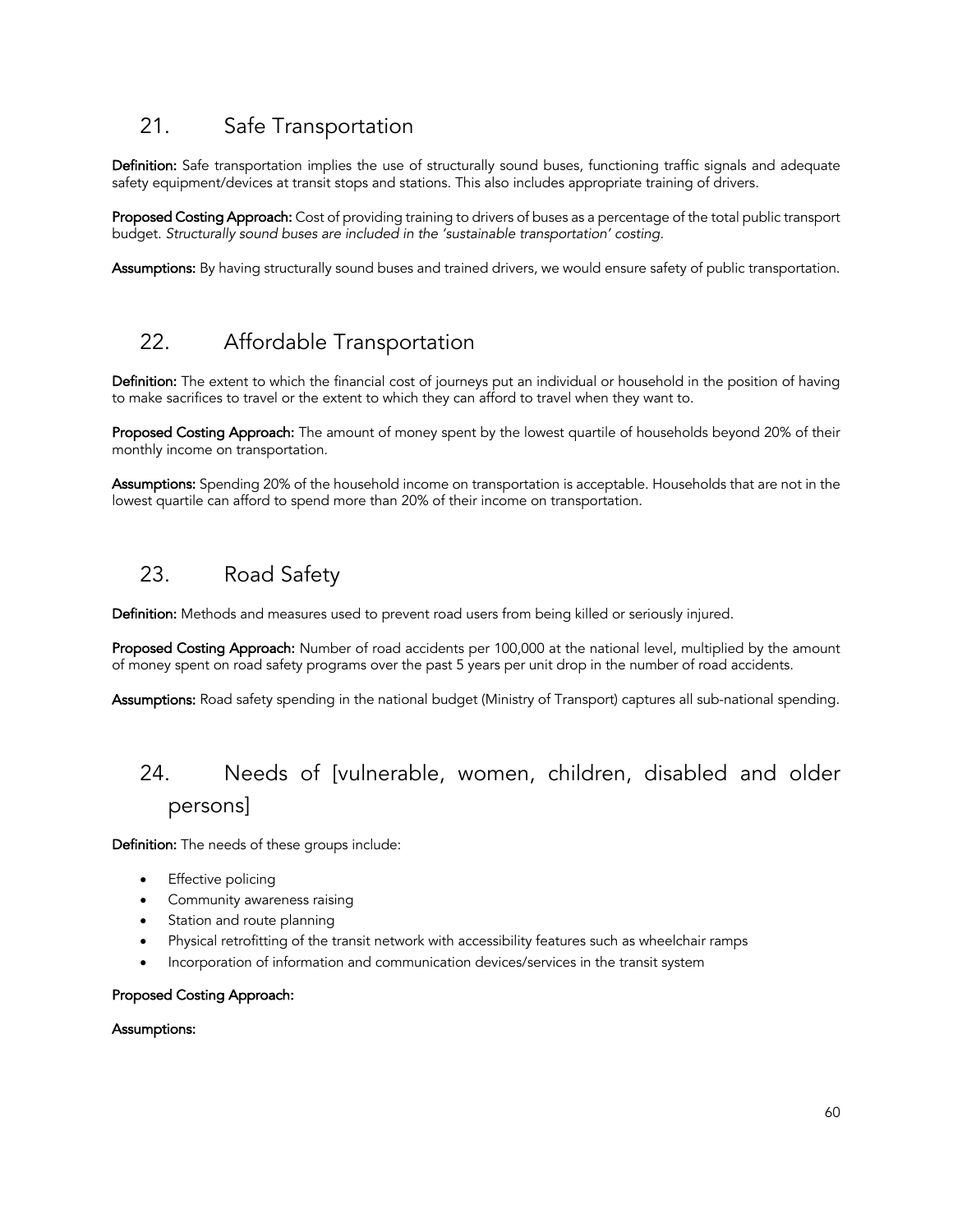# INTERVIEW

There are two parts to the costing: (1) Achieving SDG 11, which is bounded by the targets; and (2) Achieving urban sustainability more broadly (New Urban Agenda).

By breaking down the SDG 11 targets/indicators into key concepts, we have identified six concepts that directly relate to transportation: Transportation access for all, safe transportation, affordable transportation, sustainable transportation, road safety, and needs of [vulnerable, women, children, disabled, older persons].

In this interview, we will first discuss the topics of adequate, affordable, access and safe housing, and then speak about basic services.

### Context on Interviewee:

Q: Could you tell us a little bit about yourself, your background and your work in the urban space?

### Questions on Costing:

#### Sustainable Transportation

*For this set of questions on sustainable transportation, we have an approach that we shared with you previously.*  However, we would like to receive your inputs independent of our identified approach. This would be an *opportunity for us to revisit and refine our understanding of sustainable transportation so that we capture the costs of delivery more accurately and in line with the spirit of SDG 11 and the NUA.*

- In your experience, how would you define sustainable transportation as a concept that is universally applicable?
	- o Based off this definition, how would you measure sustainable transportation in the context of your work?
- In your opinion, what are some of the assumptions that we are making to measure this concept at scale?
- Once we have determined the amount of inputs required in a city to achieve sustainable transportation, using the above definition, how do you think we should translate that into the cost of delivering the required inputs?
	- o Are there any assumptions involved in this translation?
- Are there any other thoughts you have on the topic of sustainable transportation that you think we should be aware of?

### Transportation Access for All

### *Similar to the previous topic, we shared an approach with you on transportation access for all. Please answer the next set of questions from your own experience.*

- In your opinion, how would you define transportation access for all in practice?
	- o How do you think one can measure whether transportation is accessible to all or not?
- What are some of the assumptions that we need to make in order to measure the current amount of transportation access at the city level, and the associated gap?
- Once we have determined the amount of inputs required, using the information above, how do you think we should translate that into the cost of delivering transportation access for all (or the target population in need)?
	- o What do you think are some assumptions that would have to be made in this cost determination?
- Is there a standard on the population of a city and the need to graduate from buses to a metro rail system?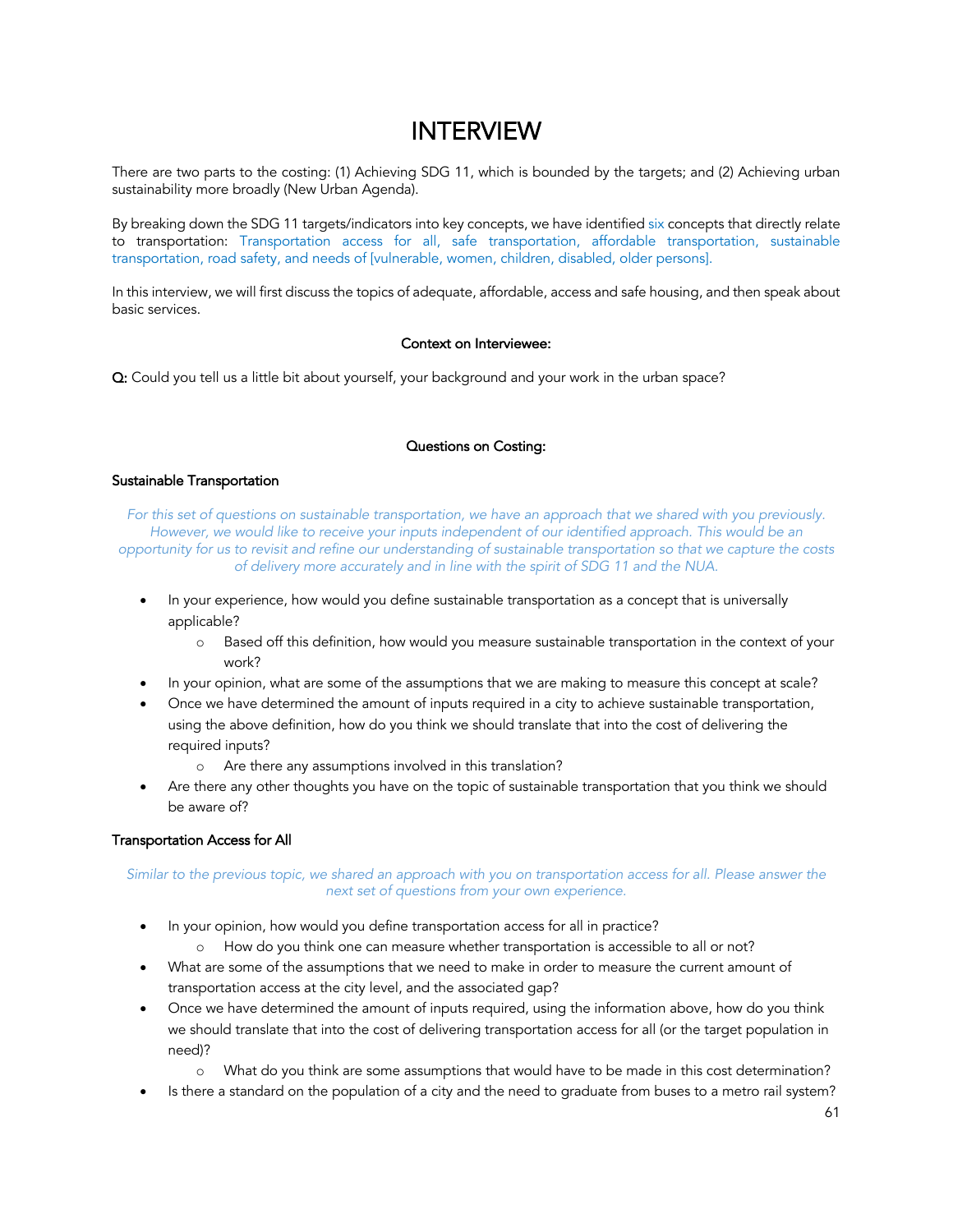- o If so, what are the design principles of a Mass Rapid Transit System?
- Are there any other thoughts you have on this topic that you think we should know?

### Safe Transportation

### *The next topic is safe transportation.*

- What does 'safe' mean when it comes to transportation?
	- o Are there different dimensions to safety? If yes, what are they?
- What could be a possible way to measure safety of transportation and determine the gap in safe transportation?
	- o If there are no direct measures, are there any good proxy measures that could be used instead?
- For providing safety, how do you think we could go from this needs assessment to determining the cost of provision?
	- o What are some assumptions that would need to be made?
- What aspects of safety are included in the idea of sustainable transportation?
- Are there any other thoughts on this topic that you think we should know?

### Affordable Transportation

### *The next topic is affordable transportation.*

- How would you define the term 'affordable transportation' in practice?
- How would you say we can measure the affordability gap?
	- o Is it sufficient to measure it for the bottom quartile of the population?
	- What are some assumptions underlying this approach to measuring the affordability gap?
- How would you measure the cost of bridging this gap?
	- o Would a direct benefits transfer work in this case?
- Are there any other thoughts on this topic that you think we should know?

### *Switching gears a bit, the next two topics we want to speak about have been a bit more difficult to define and quantify.*

### Road Safety

#### *First is the topic of road safety.*

- How would you define road safety?
	- o What are the different dimensions of road safety?
- How would you measure the cost of providing ensuring road safety in urban areas?
- What would be some assumptions that we would have to make in this costing?
- Do you think we should be aware of anything else, that we haven't spoken about already, regarding road safety?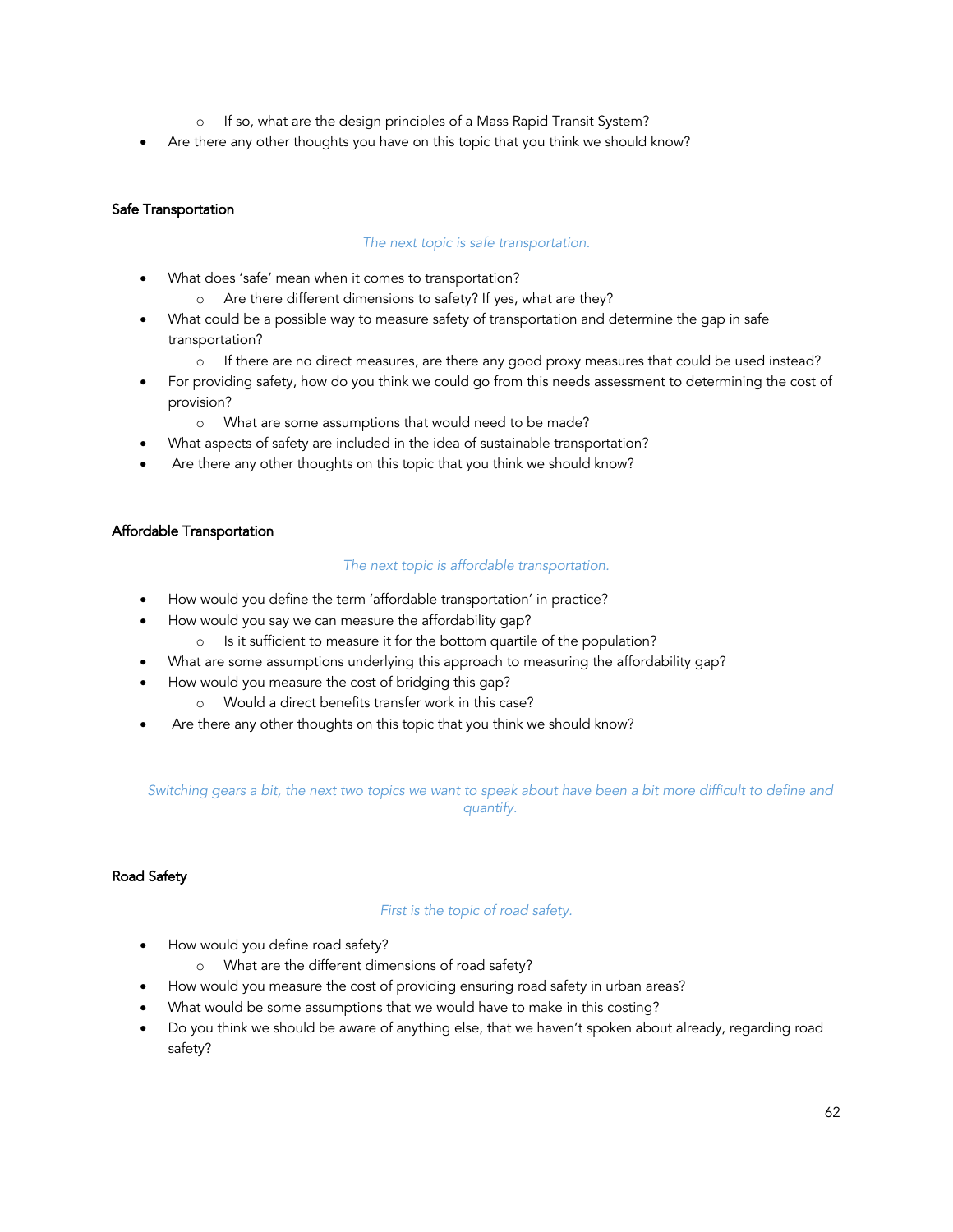### Needs of [vulnerable, women, children, disabled and older persons]

*The last topic we want to speak about the topic of 'needs of…….'.*

- What do you think are the needs of:
	- o Vulnerable
	- o Women
	- o Children
	- o Disabled
	- o Older persons
- How do you think we can measure the extent to which these needs aren't being met?
	- o If there isn't a direct measure, what would be a good proxy measure to determine this needs gap?
	- How would we translate this into a cost of meeting these needs?
		- o Are there any assumptions here that you could think of?
- Do you think we should be aware of anything else, that we haven't spoken about already, regarding this topic?

### General Closing Questions

Q: Once we have analyzed the information that we gathered during our interaction today, could we follow-up with you via e-mail with any further clarifications that we may need?

Q: Would you like to receive our findings at the end of this study?

*Thank you for your time and valuable inputs during this interview.*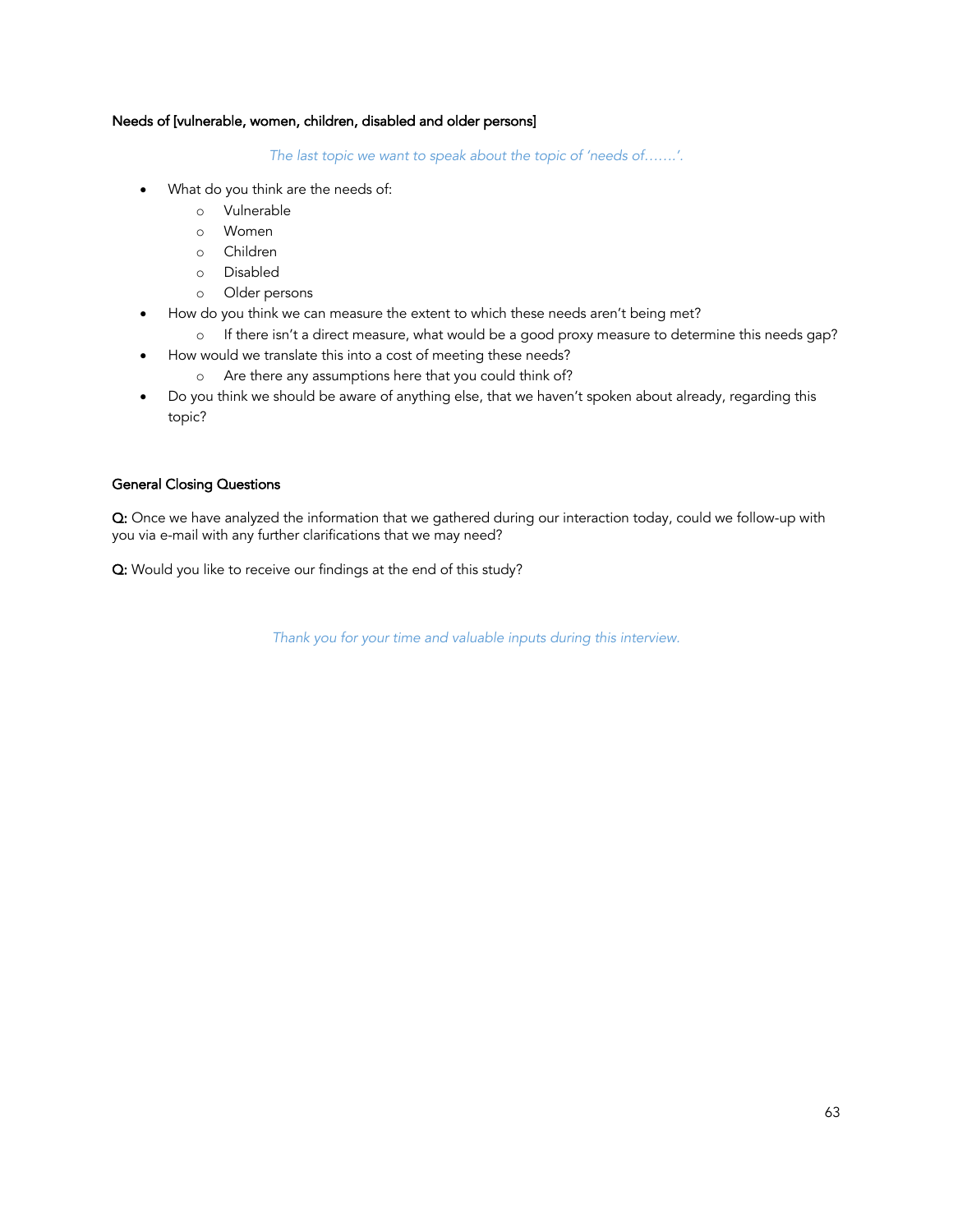# EXPERT CONSULTATION GUIDE: WASTE MANAGEMENT AND AIR **QUALITY**

### Counting the Cost: Supporting Sustainable Urbanization to Achieve SDG11

Introduction: UN-Habitat's mandate to promote socially and environmentally sustainable cities is critical to achieving the Sustainable Development Goals (SDGs). Yet, in the absence of quantifiable information on the costs to implement SDG 11 (Sustainable Cities and Communities) and realize the New Urban Agenda, it is difficult for leaders to accurately assess what resources are needed or identify shortfalls. Previous attempts to estimate the costs to achieve the SDGs offer important lessons, but none have comprehensively captured the costs to achieve SDG11. To fill the gap, UN-Habitat and AidData, a research lab based at William & Mary (a university in the United States), propose a two-phase effort to develop a systematic and replicable approach to capture both the "hard" and "soft" costs to support sustainable cities in the lead up to 2030.

As part of this project, we are interviewing experts to ensure our methodological soundness. Below, you will find some of the background information for your review prior to the interview.

## 25. Air Quality

Definition: Mean levels of PM2.5 and PM10 particles<sup>54</sup>.

Proposed Costing Approach: The cost of reducing current annual mean levels of PM2.5/10 to acceptable annual levels of 10 micrograms per m<sup>3</sup>/20 micrograms per m<sup>3</sup>, as directed by the WHO guidelines.

### Assumptions:

## 26. Per Capita Environmental Impact of Cities

Definition: The amount of negative externalities generated per capita by urban dwellers including air pollution, solid waste and other outputs with significant environmental degradation.

### Proposed Costing Approach:

### Assumptions:

## 27. Municipal Waste Management

Definition: Common solid waste generated by households on a daily basis.

Proposed Costing Approach: Cost of safe collection and disposal of one kilogram of municipal waste multiplied by the per capita waste generation per year.

Assumptions: Municipal fees charged for waste management implies safe and sustainable disposal.

<sup>54</sup> Though Air Quality includes ozone, Sulphur dioxide and other pollutant levels, SDG11 focuses on PM2.5/10 only.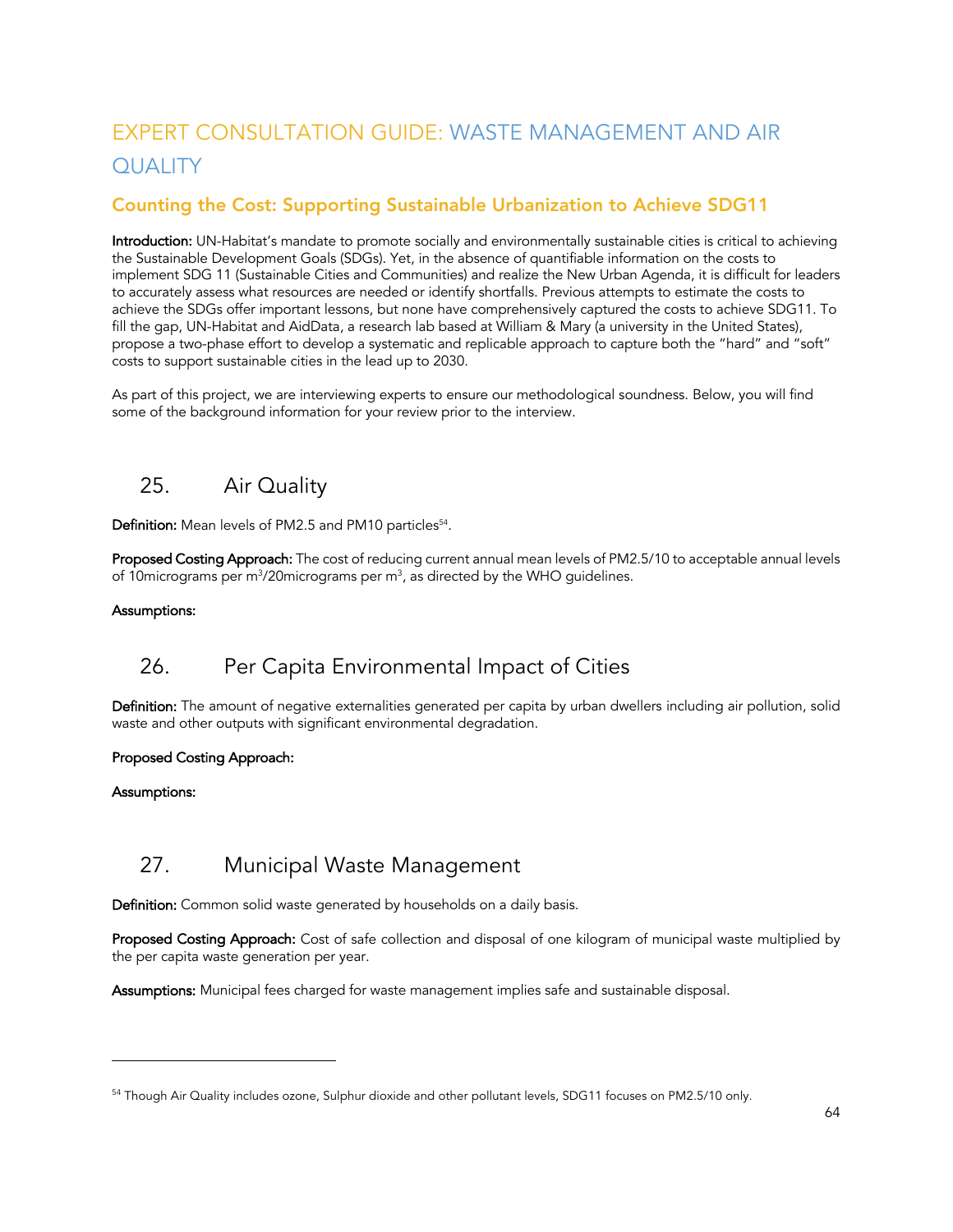## 28. Other Waste Management

Definition: All other waste that is generated in cities that is not municipal waste, and may require special disposal techniques.

### Proposed Costing Approach:

#### Assumptions:

# INTERVIEW

There are two parts to the costing: (1) Achieving SDG 11, which is bounded by the targets; and (2) Achieving urban sustainability more broadly (New Urban Agenda).

By breaking down the SDG 11 targets/indicators into key concepts, we have identified four concepts that directly relate to urban governance: Air Quality, Per Capita Environmental Impact of Cities, Municipal Waste Management, and Other Waste Management.

In this interview, we will first discuss the topics of adequate, affordable, access and safe housing, and then speak about basic services.

### Context on Interviewee:

Q: Could you tell us a little bit about yourself, your background and your work in the urban space?

### Questions on Costing:

#### Air Quality

### The definition and the aspirational levels of air pollution are clear. However, it is unclear to us on how to *quantify the cost of achieving those levels of air quality.*

- What do you think are the most cost effective ways of improving air quality?
- How could one measure the amount of inputs required to improve air quality by a certain amount?
	- o In your opinion, what are some of the assumptions that we are making in this regard?
- Once we have the amount of input required, given a set of assumptions, what do you think is a good way to determine its cost?
- Are there any other thoughts you have on the topic of air quality that you think we should be aware of?

#### Per Capita Environmental Impact of Cities

#### *There are many different dimensions of environmental impact. It is unclear which ones are to be considered for this SDG 11 target (11.6).*

- In your opinion, what are the most important measurable environmental impacts of cities in practice?
	- o How do you think one can measure these impacts?
	- o Are there any assumptions involved in measuring each of these impacts?
- What do you think is an aspirational level of environmental impact that can be used for a costing exercise?
	- o If there isn't an aspirational value, is there an alternate way to determine how much input should go into reducing the per-capita environmental impact of cities?
- Are there any other thoughts you have on this topic that you think we should know?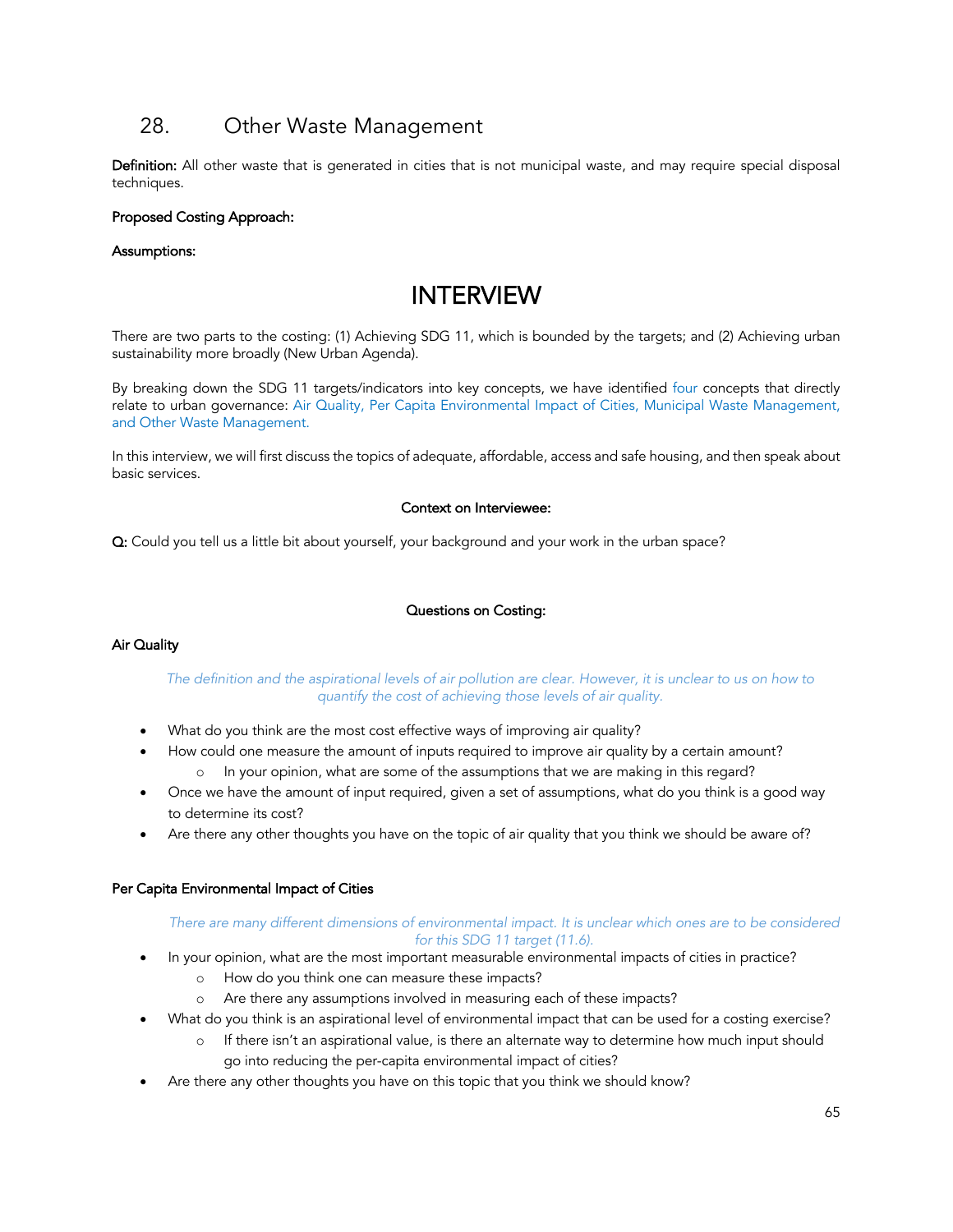#### *The next two topics are about waste management.*

#### Municipal Waste Management

- How do you define municipal waste in practice?
	- o Are there different types of municipal waste (e.g. recycling, landfill etc.)?
- How would you quantify the amount of waste generated (of different types) in a city per capita?
	- o Is there an average value that is used for designing waste management systems?
- What would be a good way to determine the cost of safely managing municipal waste generated by a city?
- Are there any other thoughts on this topic that you think we should know?

#### Other Waste Management

- What constitutes 'other waste'?
	- o Are there any sub-categories of 'other waste'?
- How can we determine how much of each sub-category is generated within a city?
- What would be a good approach to determining the cost of safe management of 'other waste'?
- Are there any other thoughts you have on this topic that you think we should know?

### General Closing Questions

Q: Once we have analyzed the information that we gathered during our interaction today, could we follow-up with you via e-mail with any further clarifications that we may need?

Q: Would you like to receive our findings at the end of this study?

*Thank you for your time and valuable inputs during this interview.*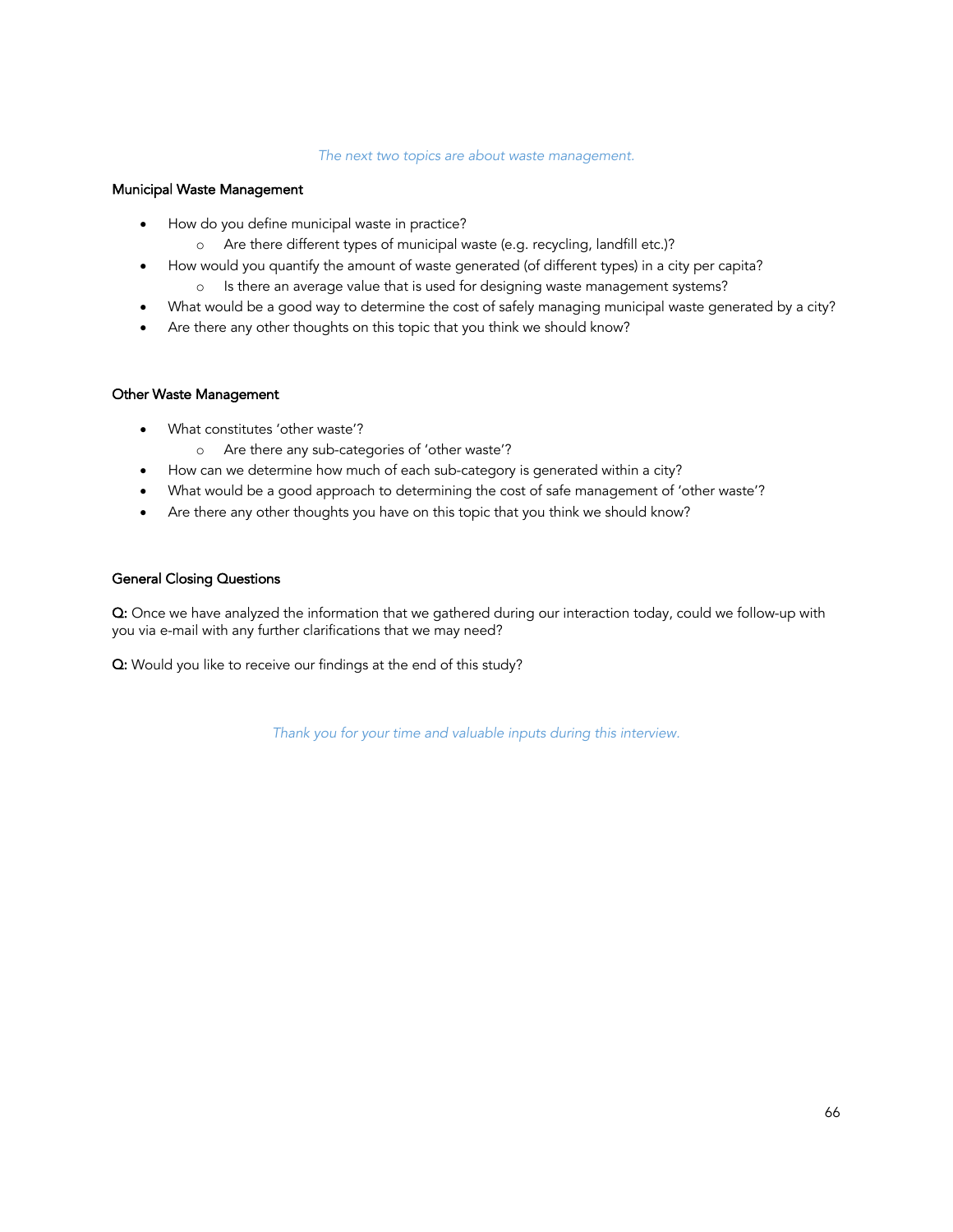# EXPERT CONSULTATION GUIDE: DISASTER RISK & URBAN RESILIENCE

# Counting the Cost: Supporting Sustainable Urbanization to Achieve SDG11

Introduction: UN-Habitat's mandate to promote socially and environmentally sustainable cities is critical to achieving the Sustainable Development Goals (SDGs). Yet, in the absence of quantifiable information on the costs to implement SDG 11 (Sustainable Cities and Communities) and realize the New Urban Agenda, it is difficult for leaders to accurately assess what resources are needed or identify shortfalls. Previous attempts to estimate the costs to achieve the SDGs offer important lessons, but none have comprehensively captured the costs to achieve SDG11. To fill the gap, UN-Habitat and AidData, a research lab based at William & Mary (a university in the United States), propose a two-phase effort to develop a systematic and replicable approach to capture both the "hard" and "soft" costs to support sustainable cities in the lead up to 2030.

As part of this project, we are interviewing experts to ensure our methodological soundness. Below, you will find some of the background information for your review prior to the interview.

## 29. Disasters (Including Water Related Disasters)

Definition: A serious disruption, occurring over a relatively short time, of the functioning of a community or a society involving widespread human, material, economic or environmental loss and impacts, which exceeds the ability of the affected community or society to cope using its own resources.

*Water Related Disasters:* Floods, landslides, tsunamis, storms, heat waves, cold spells, droughts and waterborne disease outbreaks.

### 30. Holistic Disaster Management

Definition: Considering disasters as a whole system, and promoting broader planning and better cooperation among different stakeholders. The stakeholders include agencies and departments from all levels of government as well as private actors such as the utility companies.

### 31. Protecting the Poor and People in Vulnerable Situations

### Definition:

## 32. Adoption of the Sendai Framework

Definition: Cities and human settlements adopt and implement integrated policies and plans towards inclusion, resource efficiency, mitigation and adaptation to climate change, resilience to disasters, and develop and implement, in line with the Sendai Framework for Disaster Risk Reduction 2015-2030

## 33. Critical Infrastructure

Definition: Systems that are so vital to a nation that their incapacity or destruction would have a debilitating effect on national security, the economy, or public health and safety.

Proposed Costing Approach: *This cost would be included within the cost of providing basic services, electrification and other infrastructure.*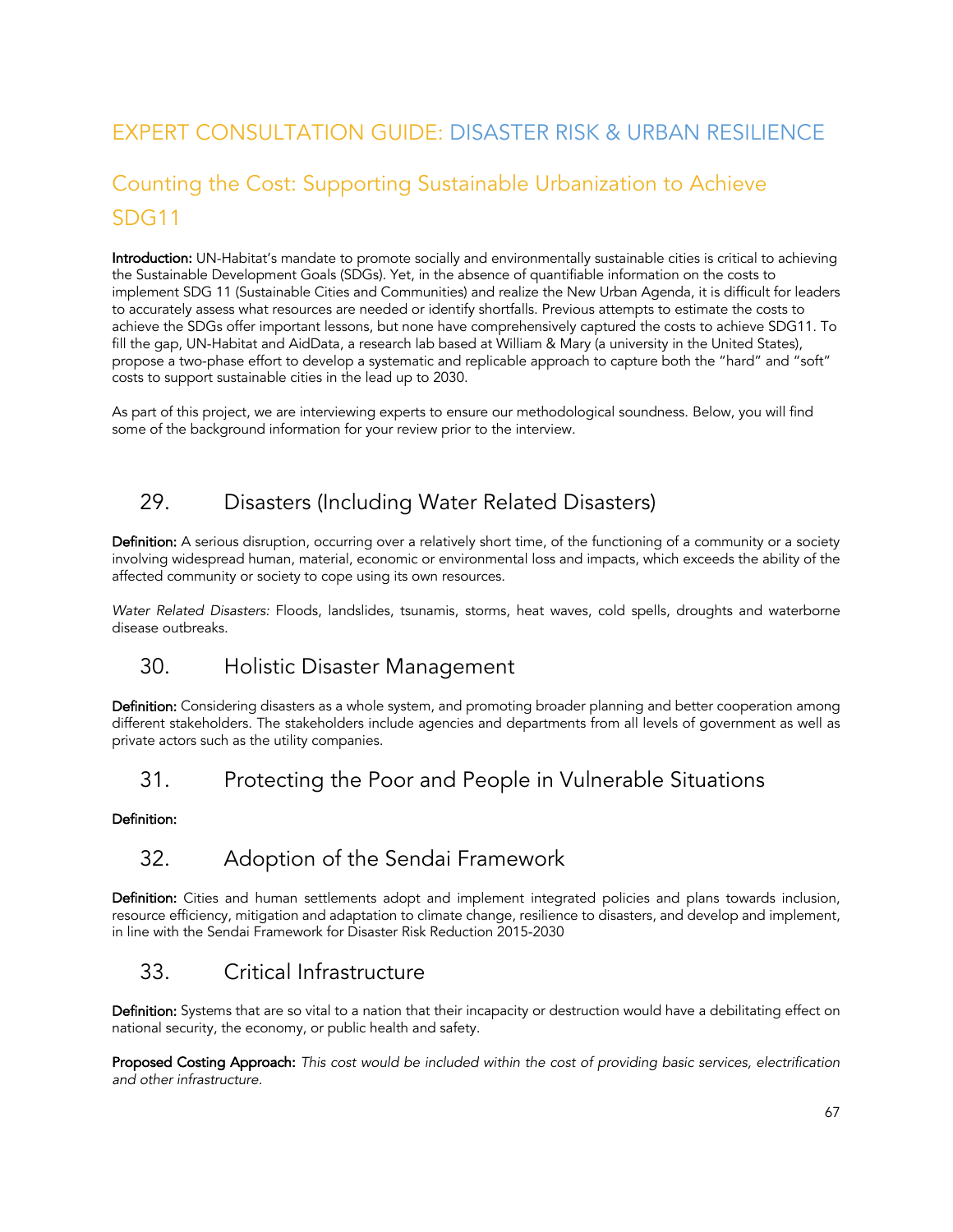Assumptions: By implementing holistic disaster management policies and programs through the adoption of the Sendai Framework, all infrastructure would conform to disaster risk management standards.

### Blanket Costing (Items 2-4)

Soft Costs: These costs are diffused and harder to determine. They are often incurred through programs and operations. We propose using the following approach to calculate a blanket cost that should be added to the cost of achieving SDG -11 (targets 11.5 and 11.B)

Approach: Compare to a country who has had the least amount of disaster related losses (but is highly vulnerable) and see how much they spend in their budget on preparedness and risk management. Use this proportion of national budget as a benchmark for other countries.

Use World Risk Index: http://collections.unu.edu/view/UNU:5763#stats

# INTERVIEW

There are two parts to the costing: (1) Achieving SDG 11, which is bounded by the targets; and (2) Achieving urban sustainability more broadly (New Urban Agenda).

By breaking down the SDG 11 targets/indicators into key concepts, we have identified five concepts that directly relate to urban governance: Disasters, Critical Infrastructure, Holistic Disaster Management, Protecting the Poor and People in Vulnerable Situations, and Adoption of the Sendai Framework.

In this interview, we will first discuss the topics of adequate, affordable, access and safe housing, and then speak about basic services.

#### Context on Interviewee:

Q: Could you tell us a little bit about yourself, your background and your work in the urban space?

#### Question on Concept:

*The first question we would like to ask is on the concept of disasters in the context of cities.* 

#### Disasters (Including Water Related Disasters)

- How would you define disasters?
	- o What kind of disasters do cities (in particular) need to be prepared for?
	- o Do cities that are not as vulnerable need to also prepare? Which ones?
	- o Is there a difference between general preparedness and disaster specific preparedness?
- With the uncertainties posed by climate change, what do you think should be done by cities in general?
- Are there any other thoughts you have on the topic of air quality that you think we should be aware of?

#### *The next question is about critical infrastructure.*

#### Critical Infrastructure

• What constitutes critical infrastructure?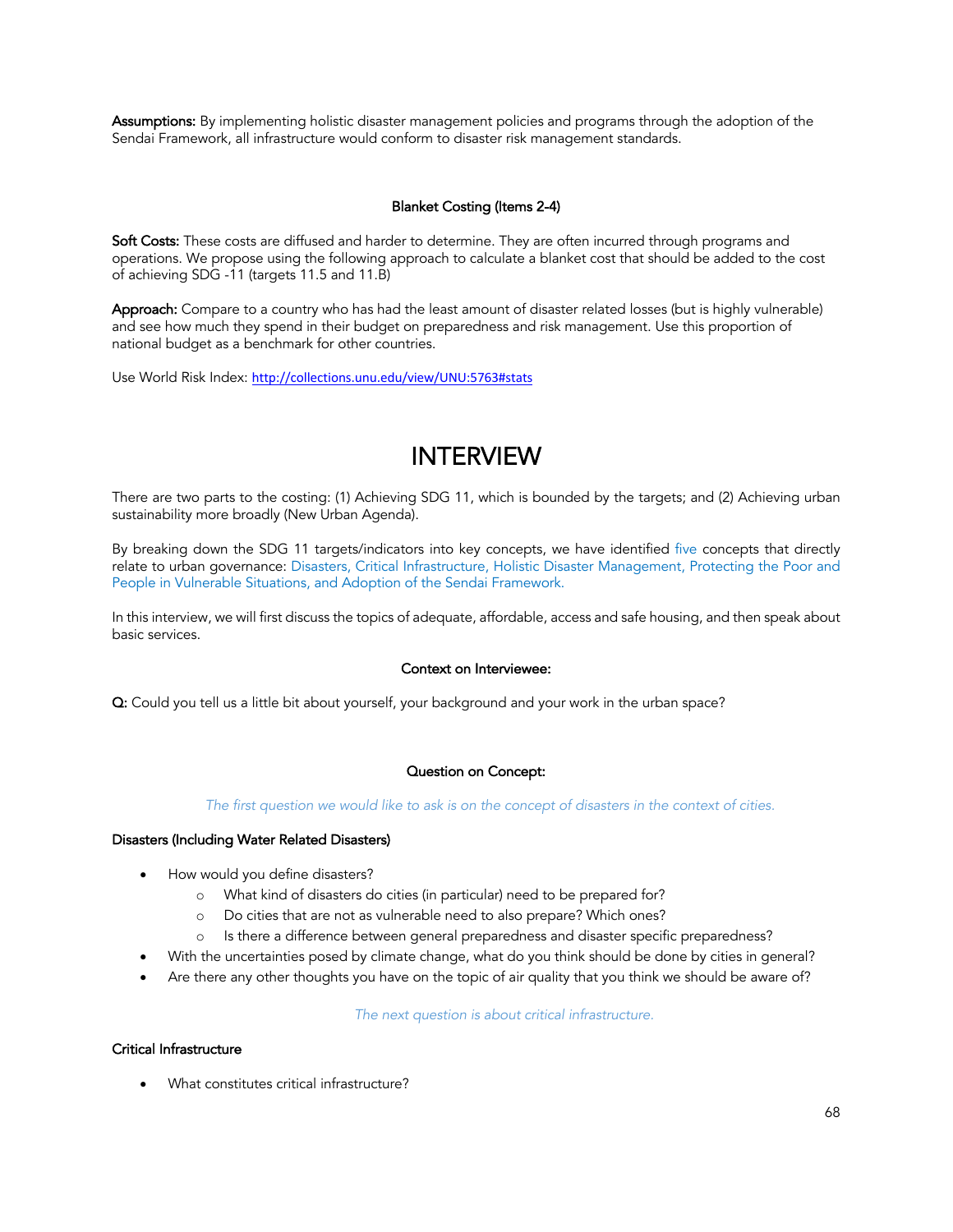- o Is this concept universal or does critical infrastructure vary by country?
- How would you measure the gap in provision of critical infrastructure?
	- o Are there any underlying assumptions in this measurement approach?
- How would you determine the cost of bridging this gap?
	- o Are there any assumptions in this costing approach?
- Are there any other thoughts you have on this topic that you think we should know?

### *The last set of topics are of a softer nature – i.e. seem to be more difficult to measure.*

### Holistic Disaster Management

- What does SDG-11 mean when it refers to promoting holistic disaster management?
- What are the criteria to determine whether holistic disaster management is being pursued or not?
- Who is responsible for ensuring holistic disaster management? National, state or local government?
- How would you determine the cost of holistic disaster management?
	- o Are there any underlying assumptions in this approach?
- Are there any other thoughts on this topic that you think we should know?

### Protecting the Poor and People in Vulnerable Situations

- In the context of DRM, what does it mean to protect the poor and people in vulnerable situations?
- Is there a way to measure how many poor and people in vulnerable situations are not protected?
- o What is the criteria to determine whether someone is protected or not? • How would you determine the cost of providing protection to these people?
	- o Are there any assumptions to this approach?
	- Are there any other thoughts you have on this topic that you think we should know?

### Adoption of the Sendai Framework

- In your experience, is there an added cost burden on cities or other levels of government on implementing the principles of the Sendai Framework?
	- What would be a good way to determine this cost burden?
		- o Are there any underlying assumptions to this approach?
- Are there any other thoughts you have on this topic that you think we should know?

### General Closing Questions

Q: Once we have analyzed the information that we gathered during our interaction today, could we follow-up with you via e-mail with any further clarifications that we may need?

Q: Would you like to receive our findings at the end of this study?

*Thank you for your time and valuable inputs during this interview.*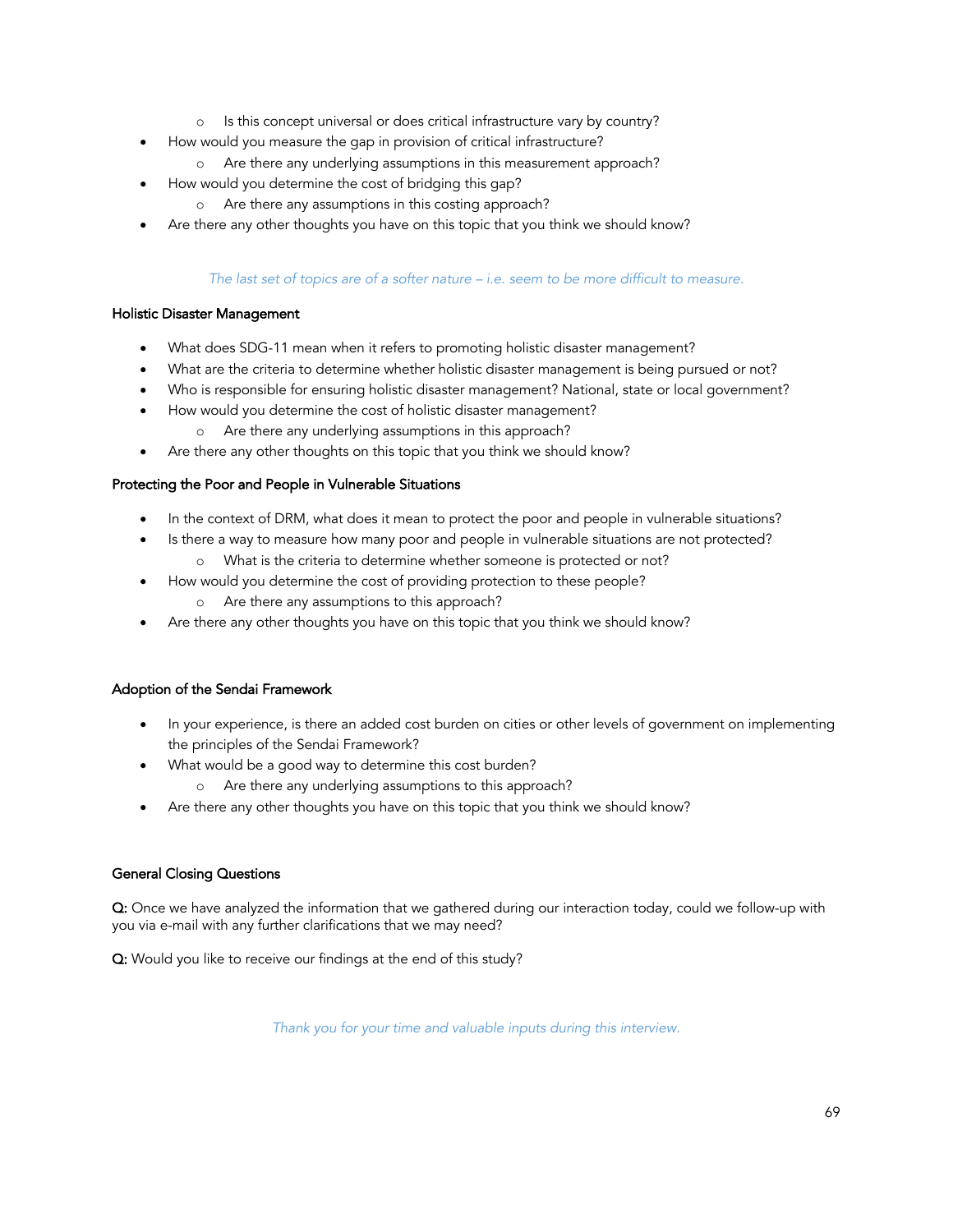# EXPERT CONSULTATION GUIDE: HERITAGE & CONSERVATION

### Counting the Cost: Supporting Sustainable Urbanization to Achieve SDG11

Introduction: UN-Habitat's mandate to promote socially and environmentally sustainable cities is critical to achieving the Sustainable Development Goals (SDGs). Yet, in the absence of quantifiable information on the costs to implement SDG 11 (Sustainable Cities and Communities) and realize the New Urban Agenda, it is difficult for leaders to accurately assess what resources are needed or identify shortfalls. Previous attempts to estimate the costs to achieve the SDGs offer important lessons, but none have comprehensively captured the costs to achieve SDG11. To fill the gap, UN-Habitat and AidData, a research lab based at William & Mary (a university in the United States), propose a two-phase effort to develop a systematic and replicable approach to capture both the "hard" and "soft" costs to support sustainable cities in the lead up to 2030.

As part of this project, we are interviewing experts to ensure our methodological soundness. Below, you will find some of the background information for your review prior to the interview.

## 34. Protect and Safeguard Cultural Heritage

Definition: Protect and safeguard sites of cultural significance.

### Proposed Costing Approach:

### Assumptions:

### 35. Protect and Safeguard Natural Heritage

Definition: Protect and safeguard natural sites with cultural aspects such as cultural landscapes, physical, biological or geological formations.

Proposed Costing Approach: Determine the cost of protecting 1 sq. km. of IUCN protected area and multiply that by the total area of IUCN land in cities.

### Assumptions:

## 36. Protect and Safeguard Mixed Heritage

Definition: Sites that have both natural and cultural aspects.

### Proposed Costing Approach:

### Assumptions:

### 37. Private Heritage Funding

Definition: Funding mobilized by the private sector for heritage conservation.

### Proposed Costing Approach: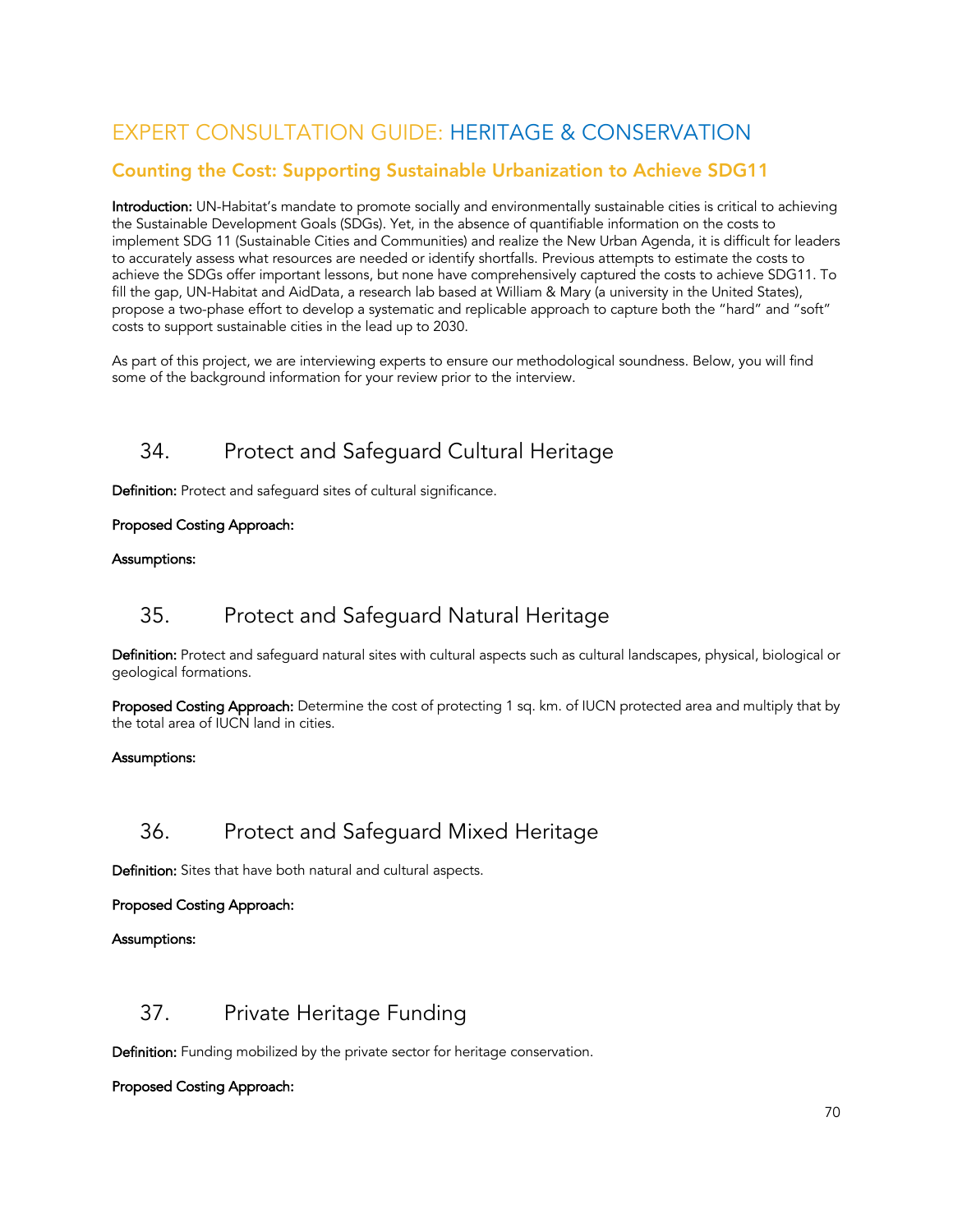### Assumptions:

# INTERVIEW

There are two parts to the costing: (1) Achieving SDG 11, which is bounded by the targets; and (2) Achieving urban sustainability more broadly (New Urban Agenda).

By breaking down the SDG 11 targets/indicators into key concepts, we have identified four concepts that directly relate to urban governance: Protect and Safeguard Cultural Heritage, Protect and Safeguard Natural Heritage, Protect and Safeguard Mixed Heritage and Private Heritage Funding.

In this interview, we will first discuss the topics of adequate, affordable, access and safe housing, and then speak about basic services.

### Context on Interviewee:

Q: Could you tell us a little bit about yourself, your background and your work in the urban space?

### Questions on Costing:

#### *The first three topics are about determining the cost of protecting and safeguarding heritage sites.*

### Protect and Safeguard Cultural Heritage

- In the context of SDG 11, how would you define cultural heritage?
- What do you think is the difference between protect and safeguard in the context of cultural heritage?
- In your professional experience, what do you think is a good way to measure how much cultural heritage needs to be protected and safeguarded?
	- o As a follow up to that question, how would you determine (at scale) the level of protection and safeguarding these cultural heritage sites are receiving? Or in other words, the gap in the protection and safeguarding of cultural heritage sites.
- How could one determine the cost of bridging these gaps?
	- o In your opinion, what are some of the assumptions that we are making in this regard?
- Are there any other thoughts you have on the topic of air quality that you think we should be aware of?

#### Protect and Safeguard Natural Heritage

- In the context of SDG 11, how would you define natural heritage?
- What do you think is the difference between protect and safeguard in the context of natural heritage?
- In your professional experience, what do you think is a good way to measure how much natural heritage needs to be protected and safeguarded?
	- o As a follow up to that question, how would you determine (at scale) the level of protection and safeguarding these natural heritage sites are receiving? In other words, the gap in the protection and safeguarding of natural heritage sites.
- How could one determine the cost of bridging these gaps?
	- o In your opinion, what are some of the assumptions that we are making in this regard?
- Are there any other thoughts you have on the topic of air quality that you think we should be aware of?